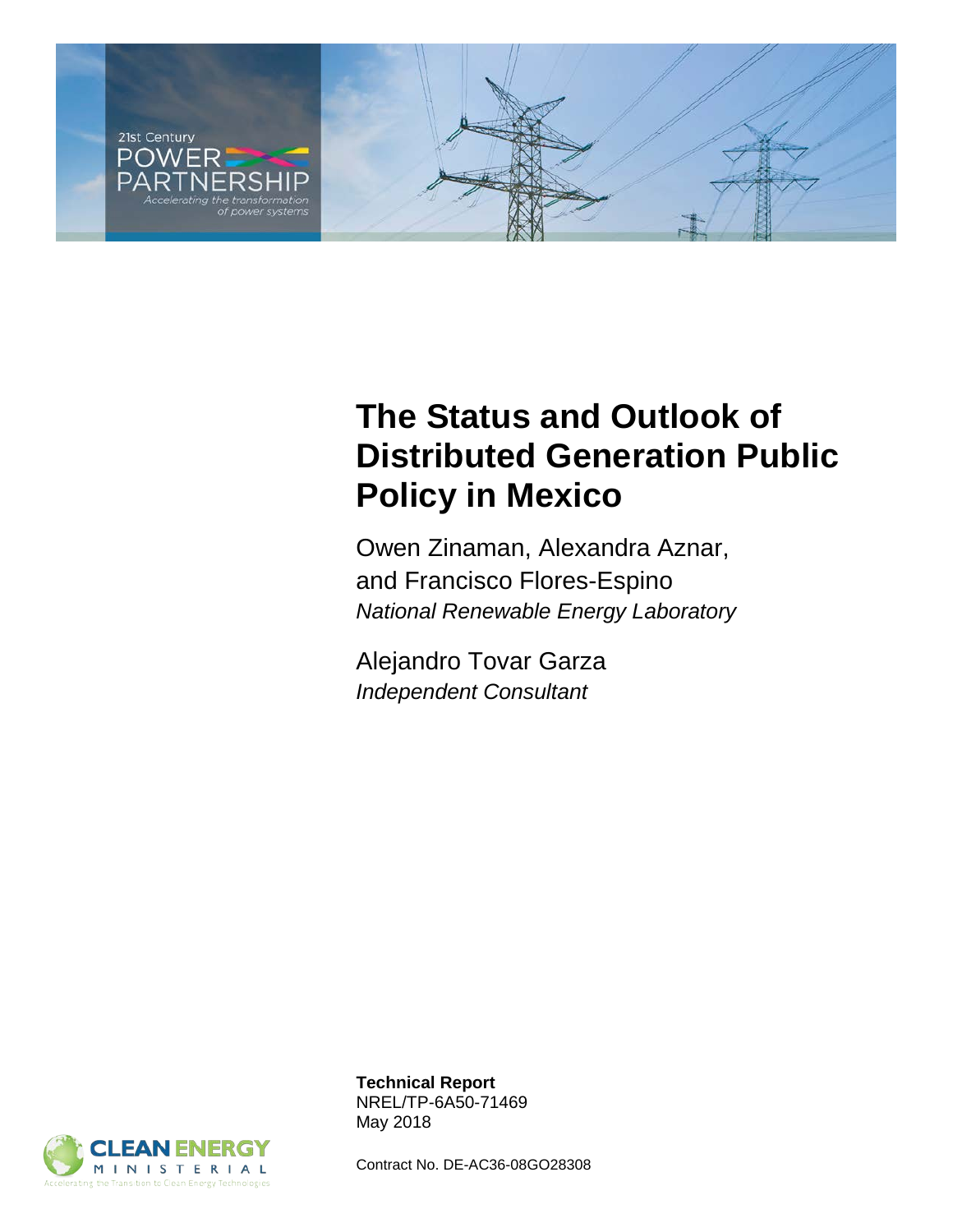



# **The Status and Outlook of Distributed Generation Public Policy in Mexico**

Owen Zinaman, Alexandra Aznar, and Francisco Flores-Espino *National Renewable Energy Laboratory*

Alejandro Tovar Garza *Independent Consultant*

### **Suggested Citation**

Owen Zinaman, Alexandra Aznar, Francisco Flores-Espino, and Alejandro Tovar Garza. 2018, *The Status and Outlook of Distributed Generation Public Policy in Mexico*. Golden, CO: National Renewable Energy Laboratory. NREL/ TP-6A50-71469. [https://www.nrel.gov/docs/fy18osti/71469.pdf.](https://www.nrel.gov/docs/fy18osti/71469.pdf)

NREL is a national laboratory of the U.S. Department of Energy, Office of Energy Efficiency & Renewable Energy, operated by the Alliance for Sustainable Energy, LLC.

National Renewable Energy Laboratory 15013 Denver West Parkway Golden, CO 80401 303-275-3000 • www.nrel.gov

**Technical Report** NREL/TP-6A50-71469

May 2018

Contract No. DE-AC36-08GO28308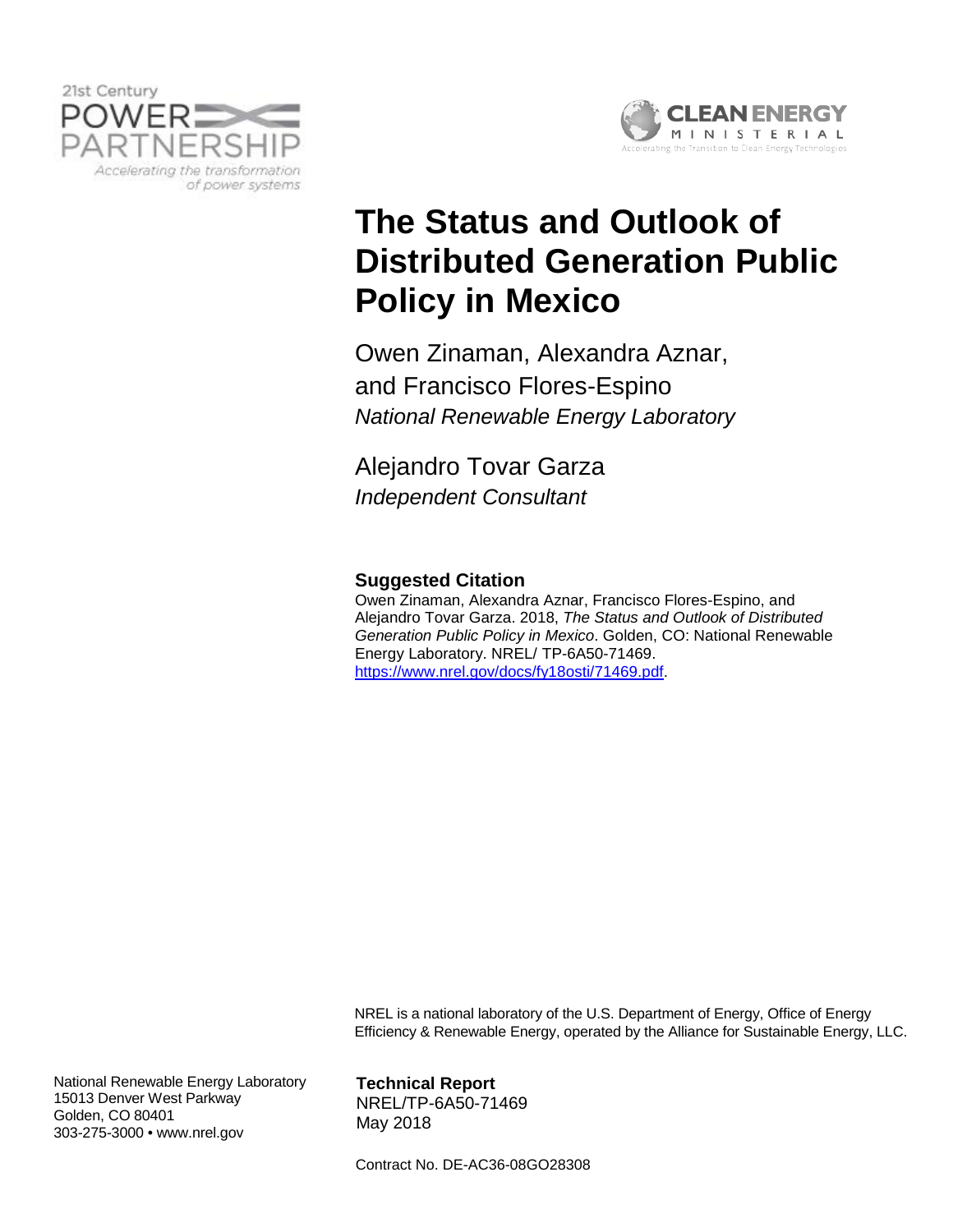#### **NOTICE**

This report was prepared as an account of work sponsored by an agency of the United States government. Neither the United States government nor any agency thereof, nor any of their employees, makes any warranty, express or implied, or assumes any legal liability or responsibility for the accuracy, completeness, or usefulness of any information, apparatus, product, or process disclosed, or represents that its use would not infringe privately owned rights. Reference herein to any specific commercial product, process, or service by trade name, trademark, manufacturer, or otherwise does not necessarily constitute or imply its endorsement, recommendation, or favoring by the United States government or any agency thereof. The views and opinions of authors expressed herein do not necessarily state or reflect those of the United States government or any agency thereof.

> This report is available at no cost from the National Renewable Energy Laboratory (NREL) at www.nrel.gov/publications.

Available electronically at [SciTech Connect http:/www.osti.gov/scitech](http://www.osti.gov/scitech)

Available for a processing fee to U.S. Department of Energy and its contractors, in paper, from: U.S. Department of Energy Office of Scientific and Technical Information P.O. Box 62 Oak Ridge, TN 37831-0062 [OSTI http://www.osti.gov](http://www.osti.gov/) Phone: 865.576.8401 Fax: 865.576.5728 [Email: reports@osti.gov](mailto:reports@osti.gov)

Available for sale to the public, in paper, from: U.S. Department of Commerce National Technical Information Service 5301 Shawnee Road Alexandria, VA 22312 [NTIS http://www.ntis.gov](http://www.ntis.gov/) Phone: 800.553.6847 or 703.605.6000 Fax: 703.605.6900 [Email: orders@ntis.gov](mailto:orders@ntis.gov)

*Cover Photos by Dennis Schroeder: (left to right) NREL 26173, NREL 18302, NREL 19758, NREL 29642, NREL 19795.*

NREL prints on paper that contains recycled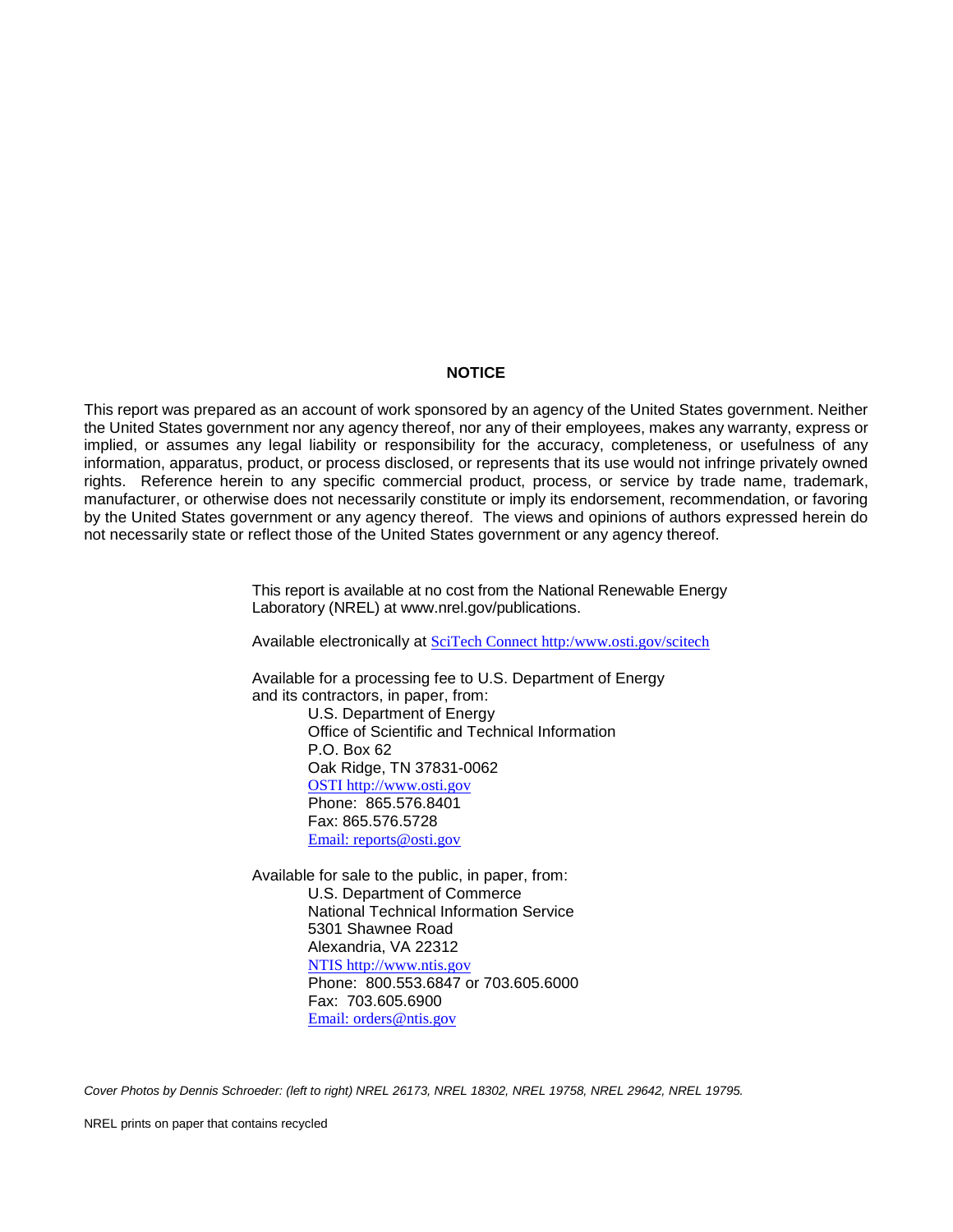# **Acknowledgements**

The authors would like to thank Telésforo Trujillo Sotelo (SENER), Edmundo Gil Borja (SENER), Fidel Carrasco Gonzalez (CRE), and Efraín Villanueva Arcos (SENER) for their input and review of this work. We would also like to thank reviewers Jason Coughlin (NREL), Riccardo Bracho (NREL), and Jeffrey Logan (NREL) for their feedback. Lastly, the authors thank Britton Marchese (NREL) and Douglas Gagne (NREL) for their editorial support. Any remaining errors are the responsibility of the authors.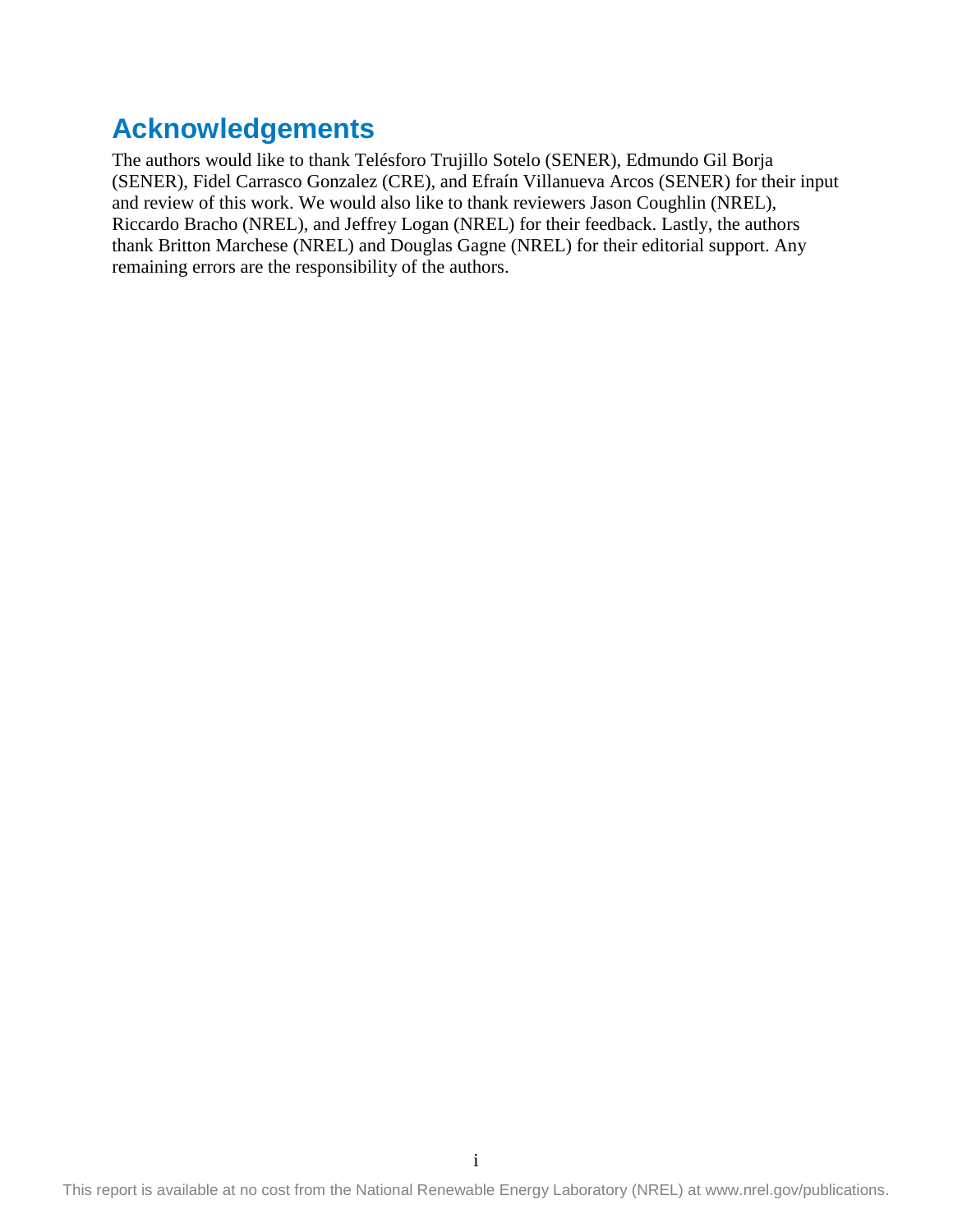# **Acronyms and Abbreviations**

| 21CPP            | 21 <sup>st</sup> Century Power Partnership                                                                                                                                     |  |
|------------------|--------------------------------------------------------------------------------------------------------------------------------------------------------------------------------|--|
| <b>ANCE</b>      | Asociación de Normalización y Certificación                                                                                                                                    |  |
| <b>ANES</b>      | Asociación de Energía Solar A.C. (Solar Energy Association)                                                                                                                    |  |
| <b>ASOLMEX</b>   | Asociación Mexicana de Energía Fotovoltaica A.C. (Mexican Photovoltaic<br><b>Energy Association</b> )                                                                          |  |
| <b>BNEF</b>      | <b>Bloomberg New Energy Finance</b>                                                                                                                                            |  |
| <b>CELs</b>      | Certificados de Energías Limpias (clean energy certificates)                                                                                                                   |  |
| <b>CeMIE Sol</b> | Centro Mexicano de Innovación en Energía Solar (Mexican Center for Solar<br>Energy Innovation)                                                                                 |  |
| <b>CENACE</b>    | Centro Nacional de Control de Energía (National Center for Energy Control)                                                                                                     |  |
| <b>CFE</b>       | CFE Distribución (CFE Distribution)                                                                                                                                            |  |
| <b>CONOCER</b>   | Comité Técnico del Consejo Nacional de Normalización y Certificación de<br>Competencias Laborales (National Council for Workforce Certification<br><b>Technical Committee)</b> |  |
| <b>CONUEE</b>    | Comisión Nacional para el Uso Eficiente de la Energía (National<br>Commission for Energy Efficiency)                                                                           |  |
| <b>CRE</b>       | Comisión Reguladora de Energía (Energy Regulatory Commission)                                                                                                                  |  |
| <b>DAC</b>       | (Tarifa) Doméstica de Alto Consumo (High consumption rate)                                                                                                                     |  |
| DG               | distributed generation                                                                                                                                                         |  |
| <b>DSIRE</b>     | Database of State Incentives for Renewables & Efficiency                                                                                                                       |  |
| <b>DTI</b>       | South African Department of Trade and Industry                                                                                                                                 |  |
| <b>FATERGED</b>  | Financiamiento para Acceder a Tecnologías de Energías Renovables de<br>Generación Eléctrica Distribuida (Financing to Access Distributed<br>Renewable Energy Technologies)     |  |
| <b>FIDE</b>      | Fideicomiso para el Ahorro de Energía Eléctrica (Trust for Energy<br>Conservation)                                                                                             |  |
| <b>FIRCO</b>     | Fideicomiso de Riesgo Compartido (Shared-risk Trust)                                                                                                                           |  |
| <b>FOTEASE</b>   | Fondo para la Transición Energética y el Aprovechamiento (Energy<br><b>Transition Fund)</b>                                                                                    |  |
| <b>GEF</b>       | <b>Global Environmental Facility</b>                                                                                                                                           |  |
| <b>GHG</b>       | greenhouse gas                                                                                                                                                                 |  |
| GIZ              | <b>German Technical Cooperation</b>                                                                                                                                            |  |
| <b>GTM</b>       | Greentech Media                                                                                                                                                                |  |
| <b>ICM</b>       | Iniciativa Climática de México (Mexican Climate Initiative)                                                                                                                    |  |
| <b>IFC</b>       | <b>International Finance Corporation</b>                                                                                                                                       |  |
| <b>INFONAVIT</b> | Instituto del Fondo Nacional de la Vivienda para los Trabajadores (Mexican<br>Federal Institute for Worker's Housing)                                                          |  |
| <b>IREC</b>      | <b>Interstate Renewable Energy Council</b>                                                                                                                                     |  |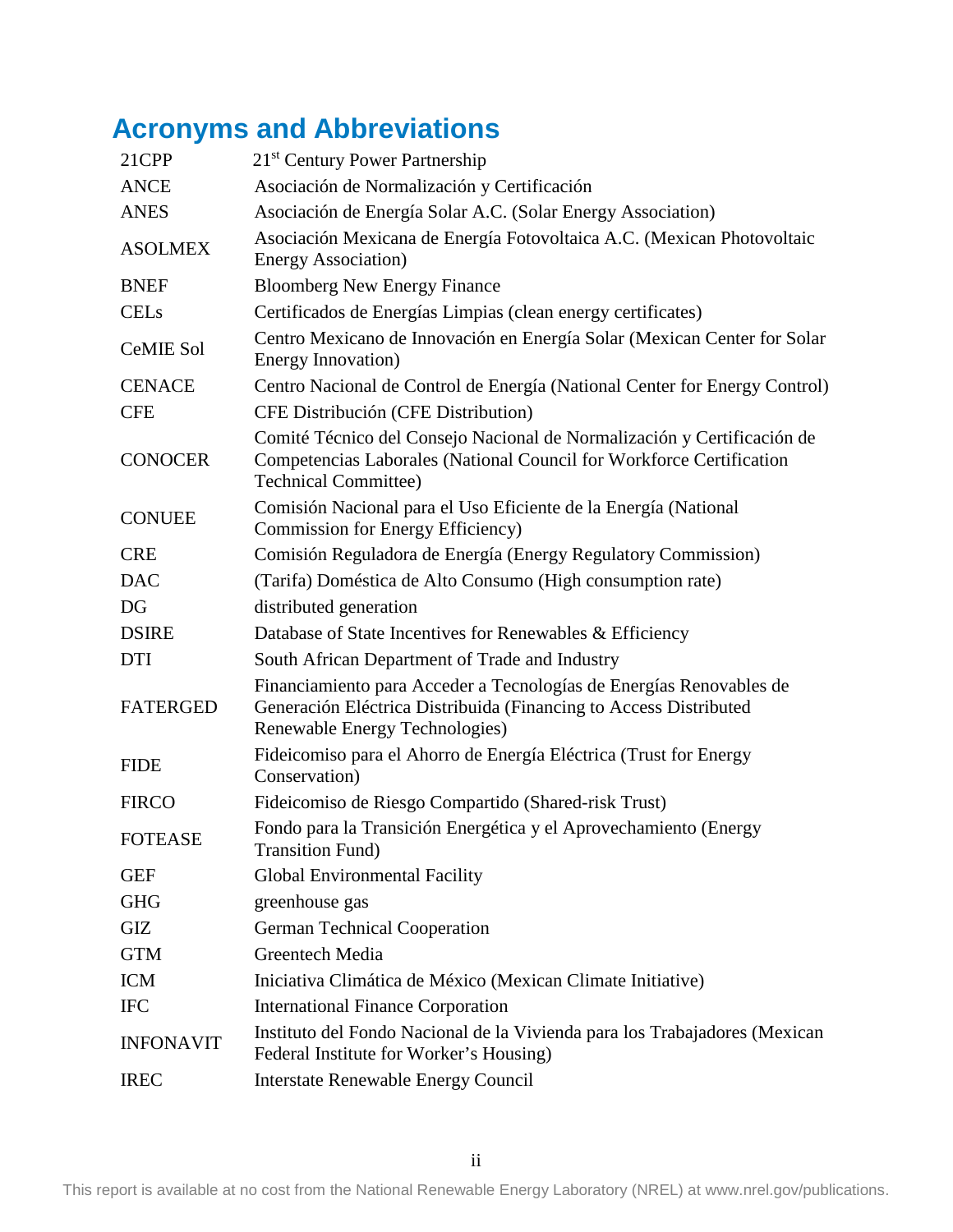| <b>ITC</b>       | <b>Investment Tax Credit</b>                                                                                                                                                |  |  |
|------------------|-----------------------------------------------------------------------------------------------------------------------------------------------------------------------------|--|--|
| <b>LTE</b>       | Ley de la Transición Energética (Energy Transition Act)                                                                                                                     |  |  |
| <b>NCS</b>       | <b>National Competence System</b>                                                                                                                                           |  |  |
| <b>NEM</b>       | net energy metering                                                                                                                                                         |  |  |
| <b>NMX</b>       | <b>Mexican Norm</b>                                                                                                                                                         |  |  |
| <b>NOM</b>       | <b>Official Mexican Norm</b>                                                                                                                                                |  |  |
| <b>NREL</b>      | National Renewable Energy Laboratory                                                                                                                                        |  |  |
| <b>NYSERDA</b>   | New York State Energy Research and Development Authority                                                                                                                    |  |  |
| <b>PACE</b>      | property-assessed clean energy                                                                                                                                              |  |  |
| <b>PCG</b>       | <b>Partial Credit Guarantee</b>                                                                                                                                             |  |  |
| <b>PETE</b>      | Programa Especial de la Transición Energética (Special Program for the<br><b>Energy Transition</b> )                                                                        |  |  |
| <b>PPA</b>       | power purchase agreement                                                                                                                                                    |  |  |
| <b>PREI</b>      | Programa de Redes Eléctricas Inteligentes (Smart Grid Program)                                                                                                              |  |  |
| <b>PRODESEN</b>  | Programa de Desarrollo del Sistema Eléctrico Nacional (National Electric<br><b>System Development Program)</b>                                                              |  |  |
| ProSolar         | Programa de Fomento de Sistemas Fotovoltaicos (Program for the<br>Promotion of Photovoltaic Systems)                                                                        |  |  |
| <b>RECS</b>      | renewable energy certificates                                                                                                                                               |  |  |
| <b>REIPPPP</b>   | Renewable Independent Power Producer Procurement Programme (in South<br>Africa)                                                                                             |  |  |
| <b>RES LEGAL</b> | <b>Legal Sources on Renewable Energy</b>                                                                                                                                    |  |  |
| <b>RGD</b>       | Red general de distribución (General distribution networks)                                                                                                                 |  |  |
| RMI              | Rocky Mountain Institute                                                                                                                                                    |  |  |
| <b>RPS</b>       | renewable portfolio standards                                                                                                                                               |  |  |
| <b>SAGARPA</b>   | Secretaría de Agricultura, Ganadería, Desarrollo Rural, Pesca y<br>Alimentación (Secretariat of Agriculture, Livestock, Rural Development,<br>Fisheries and Food of Mexico) |  |  |
| SE               | Secretaría de Economía (Secretariat of Economy)                                                                                                                             |  |  |
| <b>SEIA</b>      | <b>Solar Energy Industries Association</b>                                                                                                                                  |  |  |
| <b>SENER</b>     | Secretaría de Energía de México (Mexico's Ministry of Energy)                                                                                                               |  |  |
| <b>SEP</b>       | Secretaría de Educación Pública (Public Education Ministry)                                                                                                                 |  |  |
| <b>SME</b>       | small- and medium-scale enterprises                                                                                                                                         |  |  |
| <b>SREC</b>      | Solar Renewable Energy Credit                                                                                                                                               |  |  |
| TOU              | time-of-use rate                                                                                                                                                            |  |  |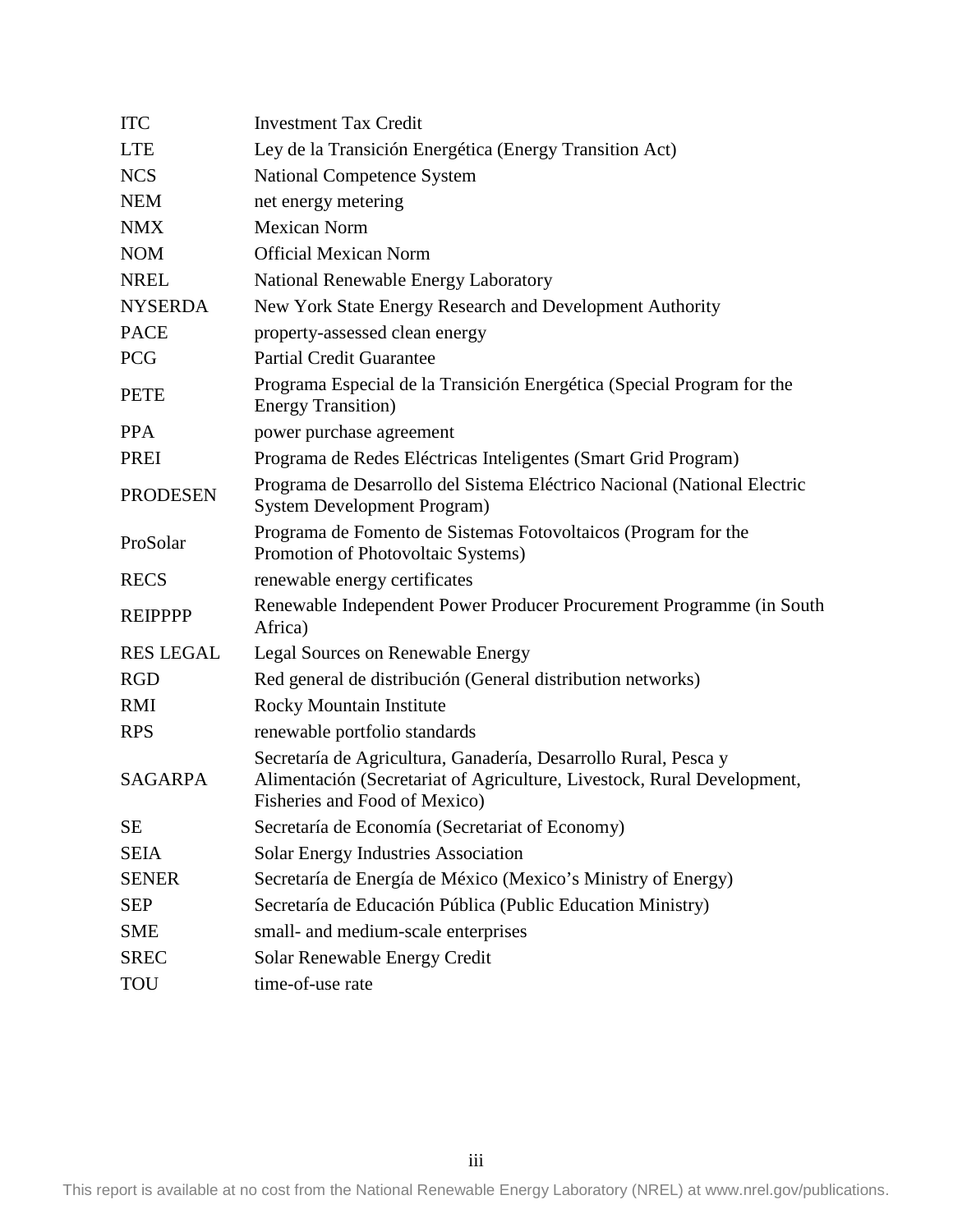# **Executive Summary**

Recent clean energy reforms are rapidly transforming Mexico's energy landscape as Mexico pursues its goals of generating 35% of its electricity from clean energy by 2024 and reducing greenhouse gas emissions by 22% by 2030. As part of these goals, clean distributed generation is slated to play a meaningful role in Mexico's energy landscape and is a key priority for policymakers. This report provides insight into the dynamic distributed generation landscape in Mexico and is intended to guide discussions on distributed generation policy options.

As of June 30, 2017, distributed generation deployment in Mexico reached a cumulative 304 MW and was comprised mostly of PV systems (CRE, 2017). However, a gap remains in reaching Mexico's near-term goal of 527 MW of clean distributed generation deployment by 2018, which has sparked multiple public policy discussions in Mexico. To address this gap, new distributed generation public policies will be published by the Government of Mexico and may need to evolve to meet consumer demand and support integration of increasing levels of distributed generation, particularly from renewable sources. Ultimately, Mexico intends to develop a comprehensive distributed generation policy that promotes consumer choice, creates a stable environment for investment, leverages market-based signals, and uses public funding efficiently.

To support Mexico's public policy development, this report summarizes the current status of distributed generation markets, laws, and regulations in Mexico, providing readers with a common foundation of knowledge. This includes an explanation of core distributed generation issues, opportunities, and prospects for Mexico. Distributed generation policies are organized into ten categories and discuss how each element is currently addressed in Mexico, as well as any existing barriers. In order to understand how public policy has been used to promote the deployment of distributed generation internationally, NREL reviewed DG policies and grouped them in the following categories:

- Establish a sufficient compensation rate for distributed generation owners
- Establish targeted financial incentives
- Expand access to financing for distributed generation options
- Expand customer access to distributed generation options
- Encourage the maturation and quality of suppliers, materials, and labor
- Establish best-practice interconnection processes
- Promote locally manufactured content
- Promote public awareness of distributed generation options
- Encourage the reduction of electricity tariff subsidy payments
- Establish a clearly defined role of the distribution utility for distributed generation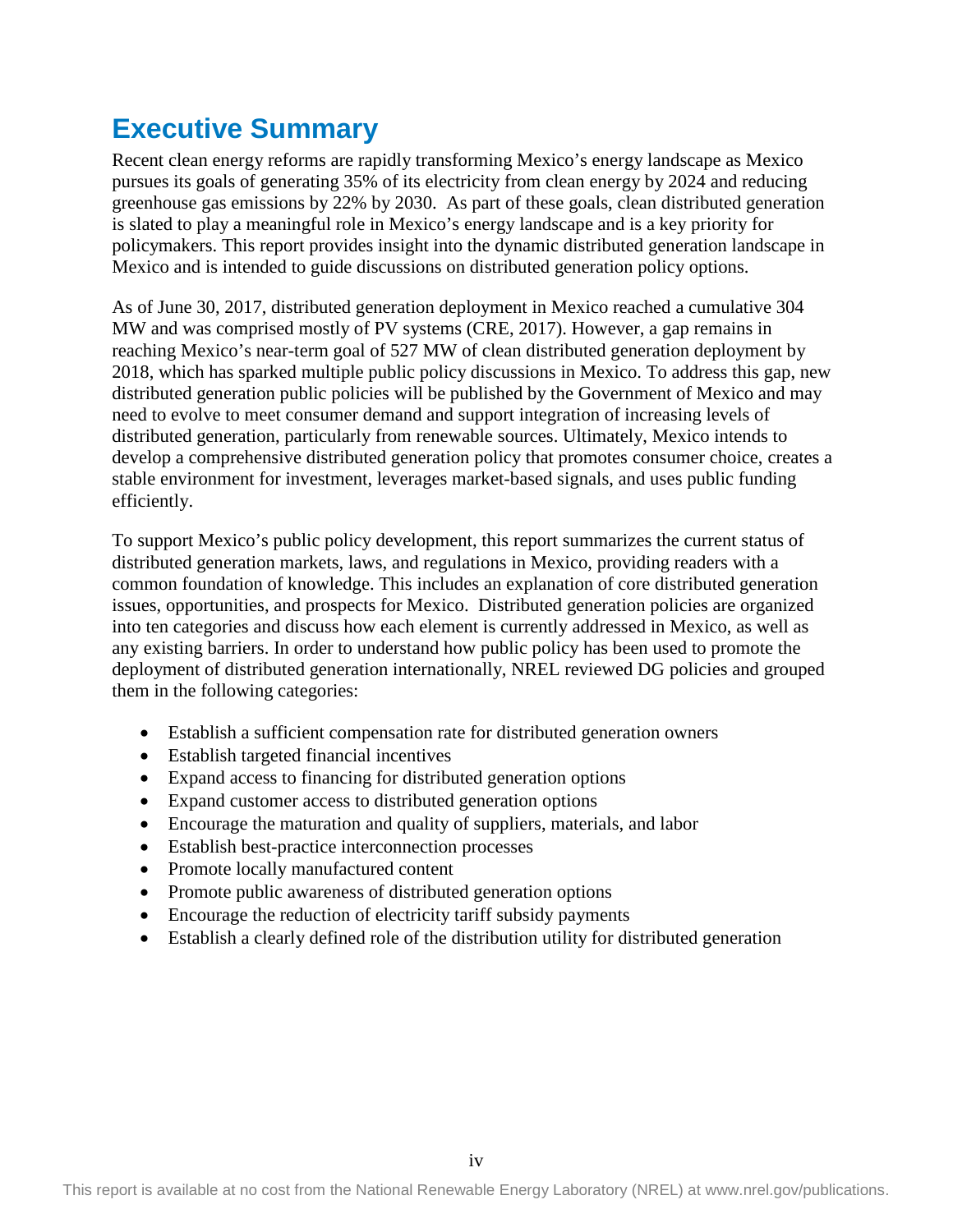# **Table of Contents**

| $\overline{1}$ |     |                                                                                    |  |  |
|----------------|-----|------------------------------------------------------------------------------------|--|--|
|                | 11  |                                                                                    |  |  |
|                |     |                                                                                    |  |  |
| $\overline{2}$ |     |                                                                                    |  |  |
|                | 2.1 |                                                                                    |  |  |
|                | 2.2 |                                                                                    |  |  |
|                | 2.3 |                                                                                    |  |  |
| $\overline{3}$ |     | The Path toward a Comprehensive Distributed Generation Public Policy in Mexico  12 |  |  |
|                | 3.1 | Establish a Sufficient Compensation Rate for Distributed Generation Owners 13      |  |  |
|                |     | 3.1.1                                                                              |  |  |
|                |     | 3.1.2                                                                              |  |  |
|                | 3.2 |                                                                                    |  |  |
|                |     | 3.2.1                                                                              |  |  |
|                |     | 3.2.2                                                                              |  |  |
|                | 3.3 |                                                                                    |  |  |
|                |     | 3.3.1                                                                              |  |  |
|                |     | 3.3.2                                                                              |  |  |
|                | 3.4 |                                                                                    |  |  |
|                |     | 3.4.1                                                                              |  |  |
|                |     | 3.4.2                                                                              |  |  |
|                | 3.5 |                                                                                    |  |  |
|                |     | 3.5.1                                                                              |  |  |
|                |     | 3.5.2                                                                              |  |  |
|                | 3.6 |                                                                                    |  |  |
|                |     | 3.6.1                                                                              |  |  |
|                |     | 3.6.2                                                                              |  |  |
|                | 3.7 |                                                                                    |  |  |
|                |     | 3.7.1                                                                              |  |  |
|                |     | 3.7.2                                                                              |  |  |
|                | 3.8 |                                                                                    |  |  |
|                |     | 3.8.1                                                                              |  |  |
|                |     | 3.8.2                                                                              |  |  |
|                | 3.9 |                                                                                    |  |  |
|                |     | 3.9.1                                                                              |  |  |
|                |     | 3.9.2                                                                              |  |  |
|                |     |                                                                                    |  |  |
| 4              |     |                                                                                    |  |  |
| 5              |     |                                                                                    |  |  |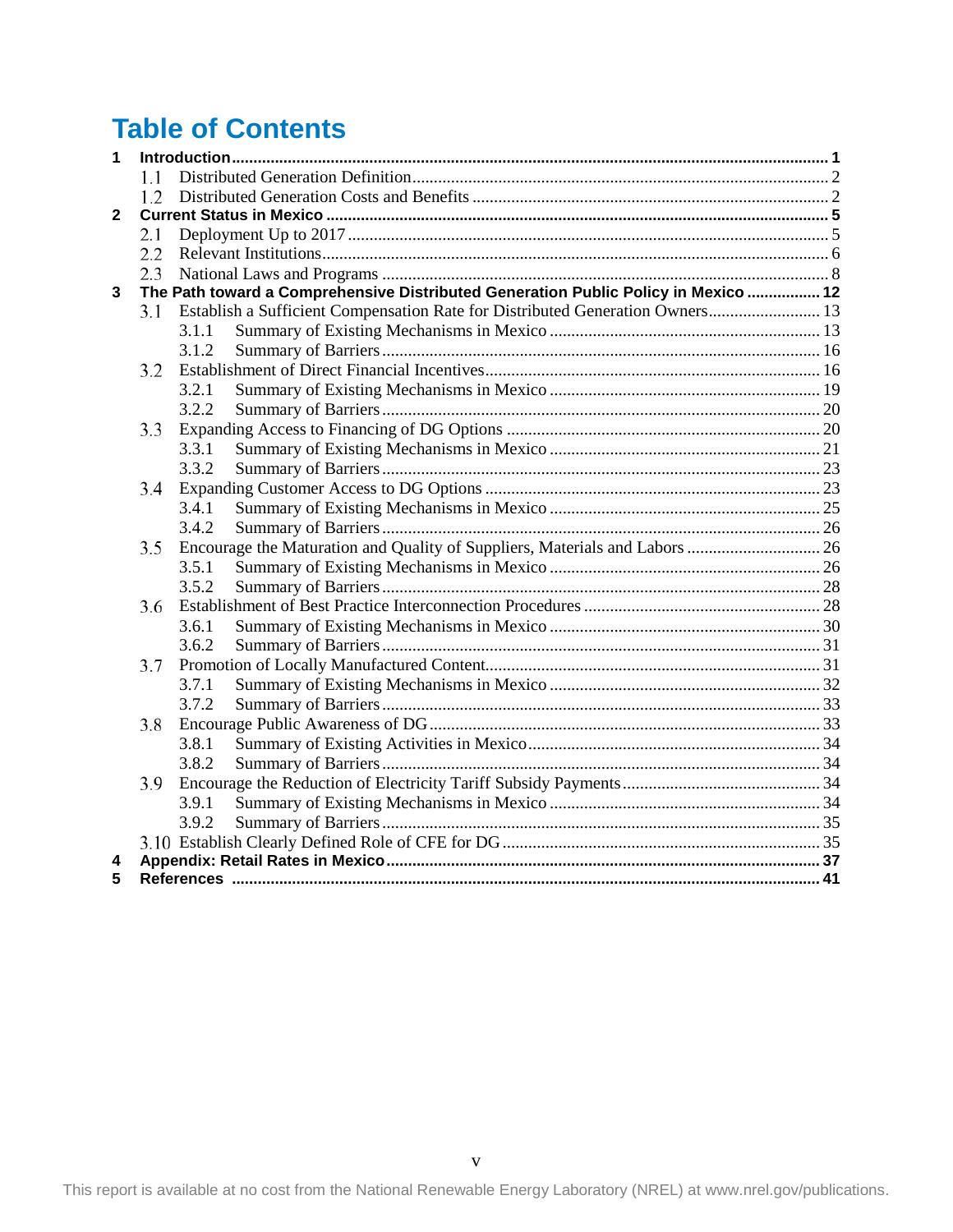# **List of Figures**

| Figure 2. Accumulated installed small- and mid-scale capacity and number of contracts in Mexico by |  |
|----------------------------------------------------------------------------------------------------|--|
|                                                                                                    |  |
| Figure 3. Accumulated installed small- and mid-scale capacity and number of contracts in Mexico by |  |
|                                                                                                    |  |
|                                                                                                    |  |
|                                                                                                    |  |
|                                                                                                    |  |
|                                                                                                    |  |
| Figure 8. Installed manufacturing capacity of PV panels in Mexico (MW) Summary of Barriers  33     |  |
|                                                                                                    |  |
|                                                                                                    |  |

## **List of Tables**

| Table 6. Retail rates in Mexico according to the voltage level of the network that serves them37 |  |
|--------------------------------------------------------------------------------------------------|--|
|                                                                                                  |  |
|                                                                                                  |  |
|                                                                                                  |  |
|                                                                                                  |  |
|                                                                                                  |  |
|                                                                                                  |  |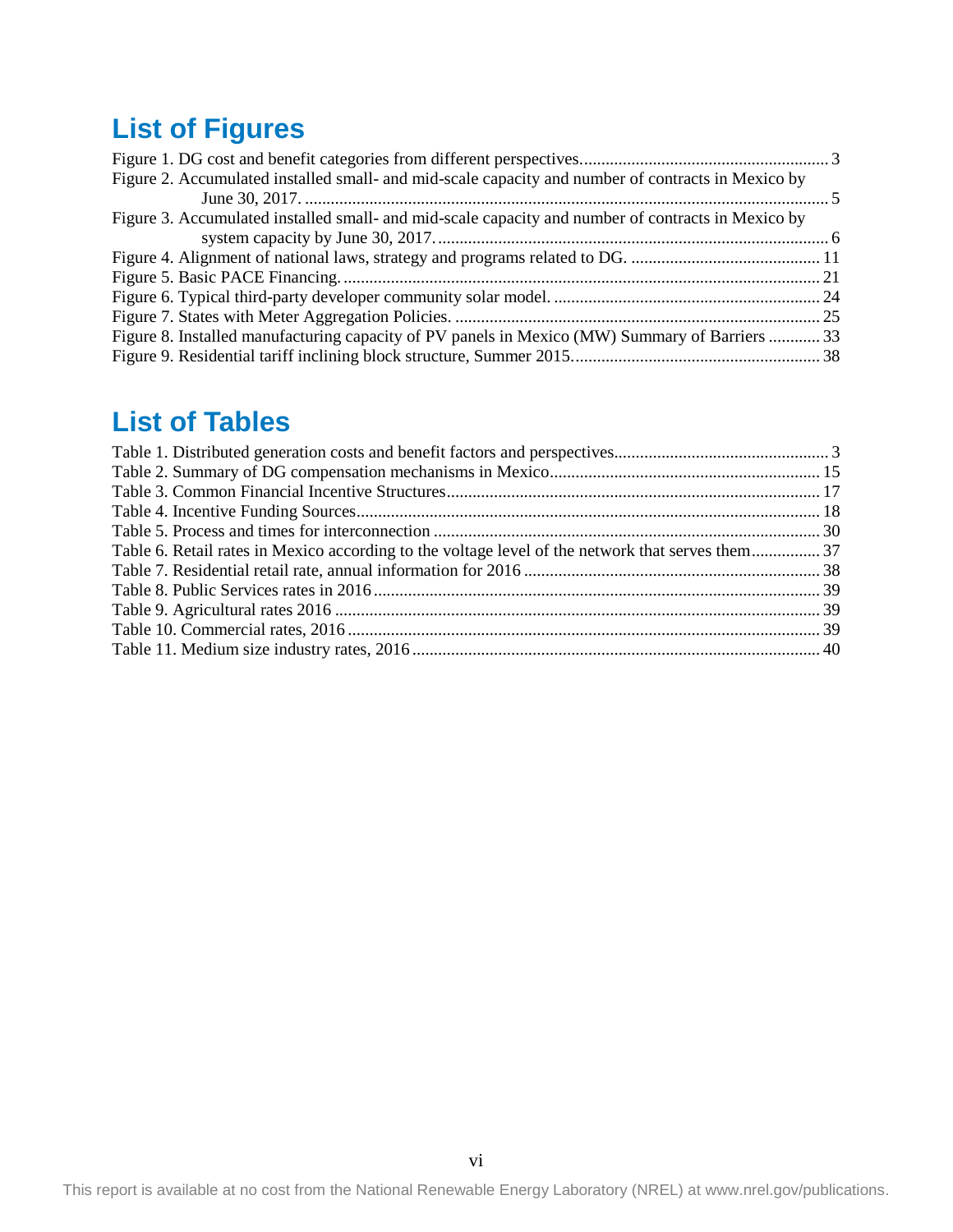# <span id="page-9-0"></span>**1 Introduction**

Mexico is rapidly and comprehensively reforming its energy system, especially to provide cleaner, more affordable power and distributed generation (DG) development is a key priority for the country's policymakers. Current DG policies have fostered growth but need to be modernized to serve current needs and accommodate higher penetration levels. In this report, the authors present a snapshot of Mexico's dynamic DG landscape. The purpose of this report is to:

- 1. Provide detailed background information on the status of DG in Mexico, including market information and recent legal and regulatory developments; and
- 2. Explain core issues, opportunities, and prospects for DG in Mexico.

This report is intended to be a starting point that provides DG stakeholders in Mexico with the background information, facts, and various perspectives needed to inspire an informed discussion about DG policy reform.

This report builds upon previous work by the government of Mexico and local and international technical partners.<sup>[1](#page-9-1)</sup> The  $21<sup>st</sup>$  $21<sup>st</sup>$  Century Power Partnership  $(21CPP)<sup>2</sup>$  technical report titled 'Designing Distributed Generation in Mexico' outlines various foundational elements of DG regulation and public policy for Mexico, and presents international experiences, objectives, and action items for the government of Mexico to consider (Linvill and Brutkoski 2017). The SENER analysis titled 'Initial Analysis about the Benefits from Clean Distributed Energy and Energy Efficiency in Mexico<sup>[3](#page-9-3)</sup> constitutes the first effort by the Mexican government to quantify the benefits of DG—and energy efficiency—for the federal government, the environment, and society (SENER 2017a). SENER's analysis helped to quantify the potential value of pursuing a strong DG policy in Mexico and indicated that public policy could help bridge the gap of costs and benefits between consumers and the government.

The material in this report was first presented at the July 6, 2017 public stakeholder meeting hosted by Mexico's Ministry of Energy (Secretaría de Energía de México [SENER]) titled "Mexico's Distributed Generation Public Policy Workshop"[4](#page-9-4) in which the direction of DG public policy in Mexico was discussed.

<span id="page-9-1"></span><sup>&</sup>lt;sup>1</sup> This includes the Deutsche Gesellschaft für Internationale Zusammenarbeit (GIZ), the U.S. Agency for International Development (USAID), the 21st Century Power Partnership (21CPP), Universidad Nacional Autónoma de México (UNAM), Centro de Investigación y Docencia Económicas (CIDE), y Iniciativa Climática de México (ICM).

<span id="page-9-2"></span><sup>&</sup>lt;sup>2</sup> The 21CPP is a multilateral initiative of the Clean Energy Ministerial that the Government of Mexico co-leads. The U.S. National Renewable Energy Laboratory is the Operating Agent for the 21CPP; NREL's activities to support the Government of Mexico are funded by the Children's Investment Fund Foundation.

<span id="page-9-3"></span><sup>3</sup> Primer análisis sobre los beneficios de la generación limpia distribuída y la eficiencia energética en México (SENER 2017a).

<span id="page-9-4"></span><sup>4</sup> Taller para la Elaboración de Políticas Públicas en Generación Distribuida en México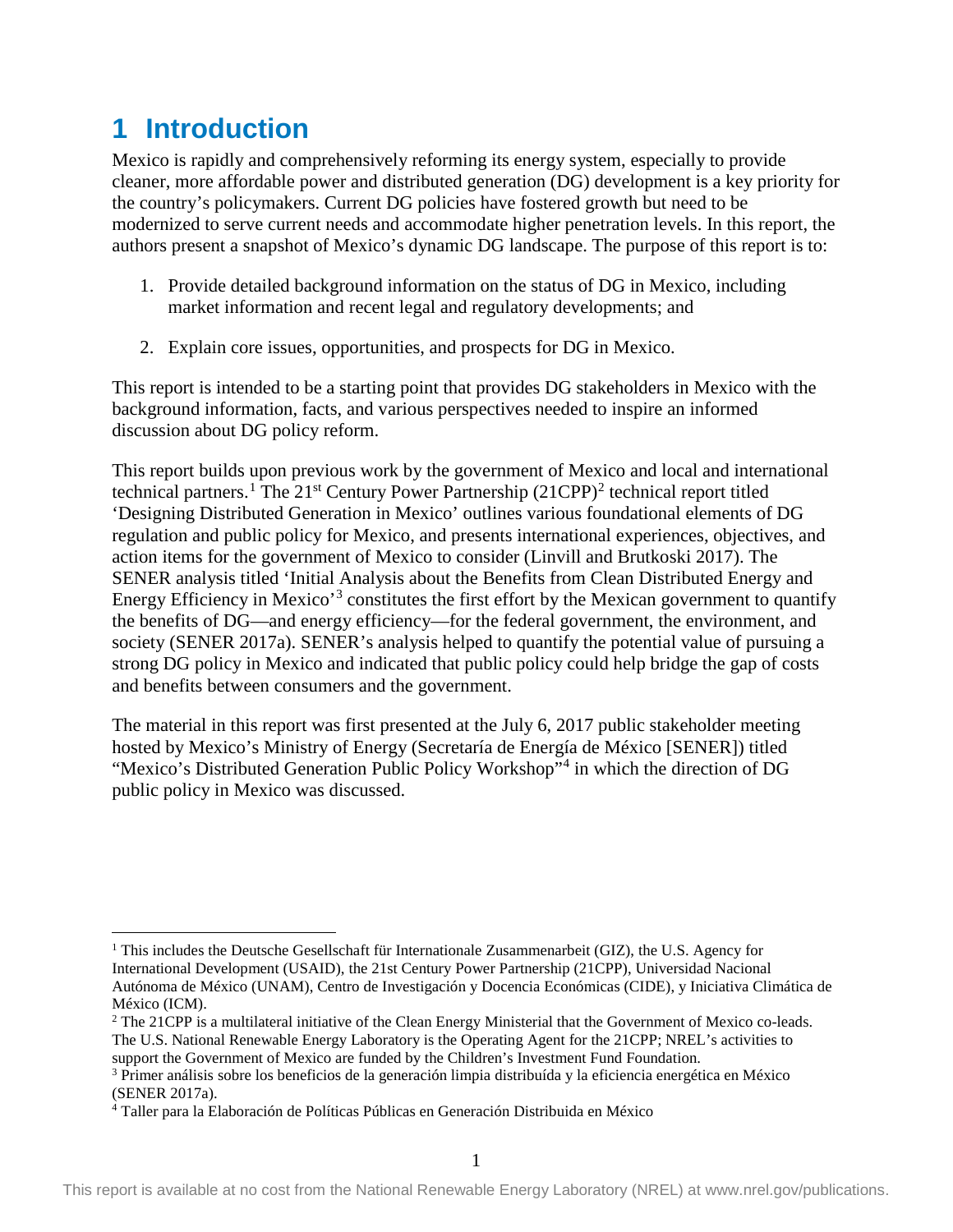## <span id="page-10-0"></span>**1.1 Distributed Generation Definition**

Although there is not a single shared definition for distributed generation among the different jurisdictions worldwide, the term is generally used to refer to power generation located near the point of consumption, as opposed to centralized generation, which is typically located outside of the distribution network. Frequently, distributed generators are located on the consumption side of the customer's meter, and the electricity generated by a DG system can be either consumed on-site or injected into the local grid.

The government of Mexico defines distributed generation as energy produced by systems that have a nameplate generating capacity below 500 kW (which is the threshold at which generators require a generation permit from the Energy Regulatory Commission<sup>[5](#page-10-2)</sup>), and below the expected demand from all the loads interconnected to the same distribution circuit.<sup>[6](#page-10-3),[7](#page-10-4)</sup>

## <span id="page-10-1"></span>**Distributed Generation Costs and Benefits**

There are various costs and benefits of DG for the utility, DG customers, other customers, and society. Costs and benefits of DG are also realized at different points in time (Woolf et al. 2016). Whether a factor is deemed a cost or a benefit depends on the stakeholder perspective.

Although the specific quantification of DG costs and benefits depends on both the context and the analytical methods employed, there are some generally recognized categories of DG costs and benefits that include energy, capacity, grid support services, financial risks, security risks, environmental risks, and social benefits [\(Figure 1\)](#page-11-2) (RMI 2013). The net value (i.e. benefits– costs) for each category may be positive or negative depending on the scale of benefits and costs and the stakeholder perspective. Although DG cost-benefit analyses to date share some commonalities, there is currently *no standardized methodology* for assessing costs and benefits.

<span id="page-10-2"></span> <sup>5</sup> Electricity Industry Act, Article 16

<sup>6</sup> Electricity Industry Act, Article 3, XXIII

<span id="page-10-4"></span><span id="page-10-3"></span><sup>7</sup> Interconnection Manual for Generation Plants Under 0.5 MW of Capacity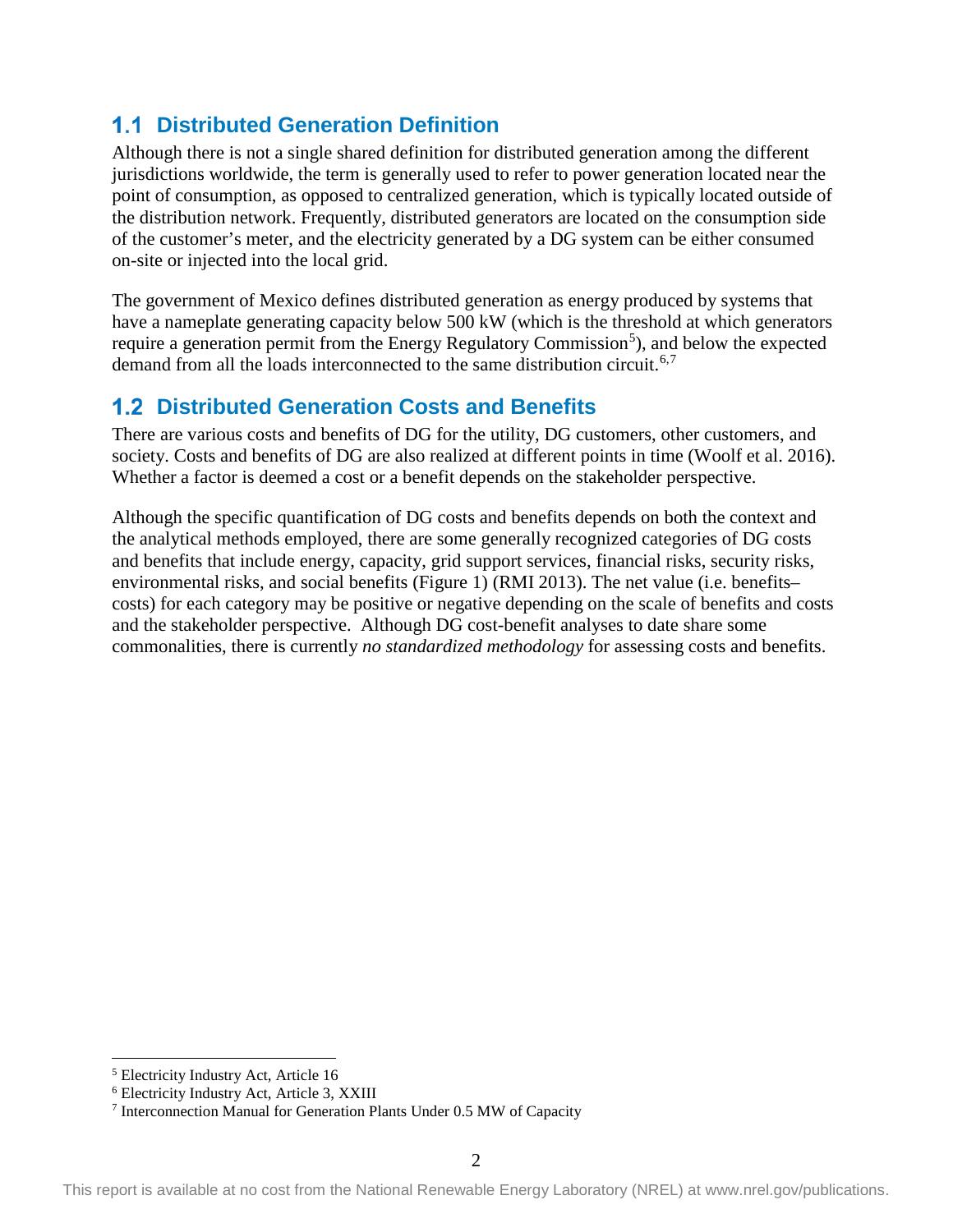

*Image from RMI (2013)*

**Figure 1. DG cost and benefit categories from different perspectives.**

<span id="page-11-2"></span><span id="page-11-0"></span>Costs and benefits are categorized differently by stakeholders, as shown in Table 1 below.

<span id="page-11-1"></span>

| Stakeholder perspective               | <b>Factors affecting value</b>                                                                                                                                                                                                                               |  |
|---------------------------------------|--------------------------------------------------------------------------------------------------------------------------------------------------------------------------------------------------------------------------------------------------------------|--|
| DG customer                           | Benefits: Reduced utility bill, additional incentives, tax credits, consumer<br>empowerment<br>Costs: DG system cost                                                                                                                                         |  |
| Other customers (e. g.<br>ratepayers) | Benefits: Reduction in transmission, distribution, and generation capacity costs,<br>energy costs, and grid support services <sup>8</sup><br>Costs: Administrative costs, rebates/incentives, decreased utility revenue that is<br>offset by increased rates |  |
| Utility                               | Benefits: Reduction in transmission, distribution, and generation capacity costs,<br>energy costs, and grid support services<br>Costs: administrative costs, rebates/incentives, decreased revenue, integration and<br>interconnection costs                 |  |
| Society                               | Sum of the benefits and costs to all stakeholder + additional societal and<br>environmental benefits or costs that accrue to society at large rather than any<br>individual stakeholder.                                                                     |  |

Adapted from Rocky Mountain Institute, Review of Solar PV Benefit and Cost Studies 2013

<span id="page-11-3"></span><sup>&</sup>lt;sup>8</sup> These are potential reductions. Costs may rise with increasing penetrations of distributed solar, but the threshold at which this may occur depends on many factors.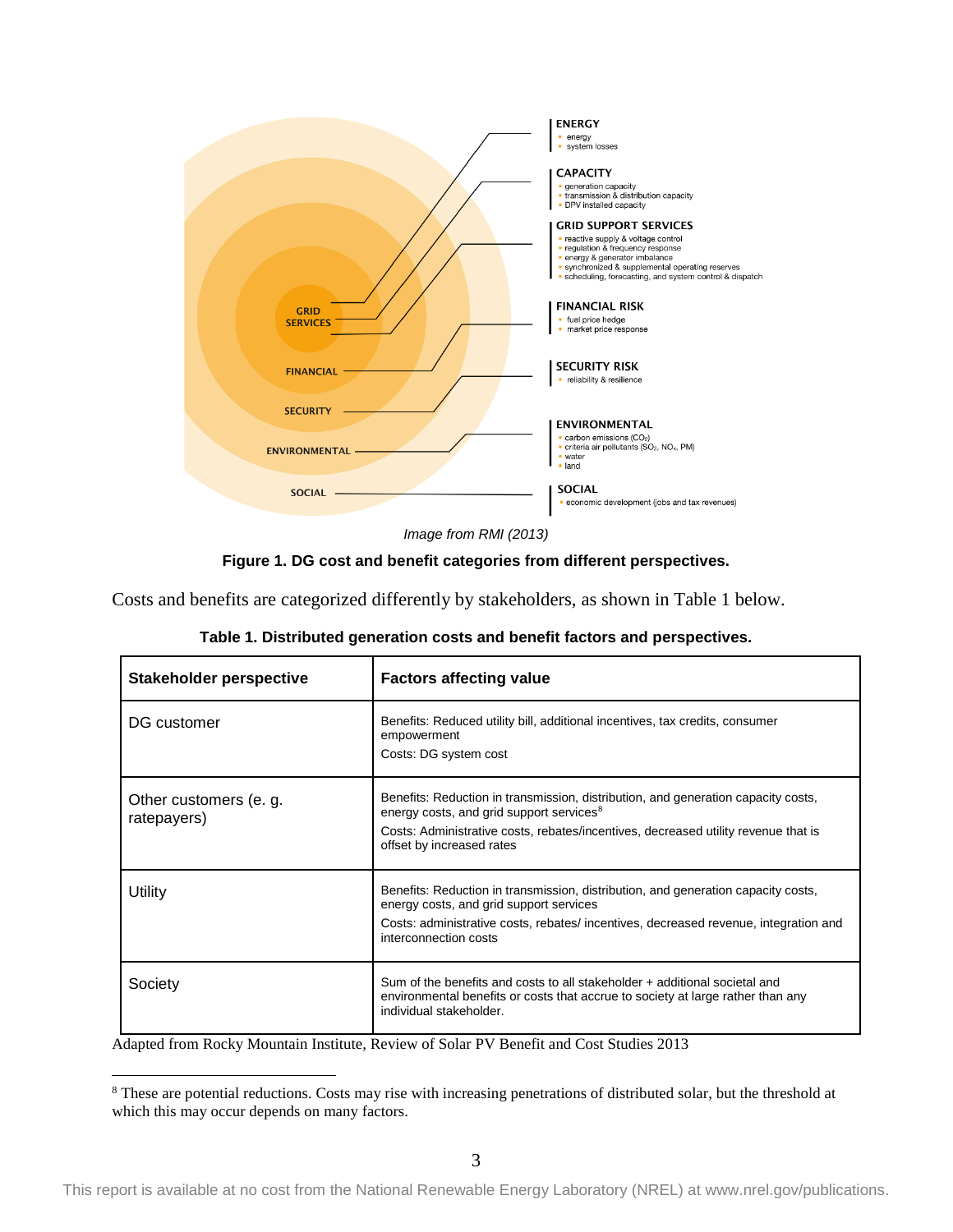Although Mexico has begun the process of identifying context-specific costs and benefits of DG for different stakeholders, there is room for additional assessments. In 2017, SENER quantified the benefits of DG (specifically, distributed solar) for the federal government, the environment, and society (SENER 2017a). This analysis indicated that a contribution of distributed solar equivalent to 1% of the national installed capacity, results in savings for the government of Mexico equal to 1,500M pesos, 680 million liters of avoided water use, and 1.3 million tons of avoided CO2 emissions. While this is an important initial study, a further examination of the full costs and benefits of DG that quantifies the full value of DG for various stakeholders in Mexico is needed for a more comprehensive analysis.

Why is understanding the costs and benefits (i.e. DG value) so important? The policies selected and implemented by Mexico will be more sustainable if they are fair to adopters of DG, fair to all customers including those who do not adopt DG, fair to utility investors, fair to third party participants in the marketplace, and beneficial to society as a whole. Broadly speaking, fair policies that are in the public interest must consider the DG value proposition from each of these perspectives. Before a portfolio of policies can be developed and tailored specifically for Mexico, the value proposition presented by DG must first be considered. Choosing and designing effective DG policies for Mexico would be enhanced by implementation of a valuation exercise that seeks to identify the full and fair value of DG technologies in Mexico from various perspectives.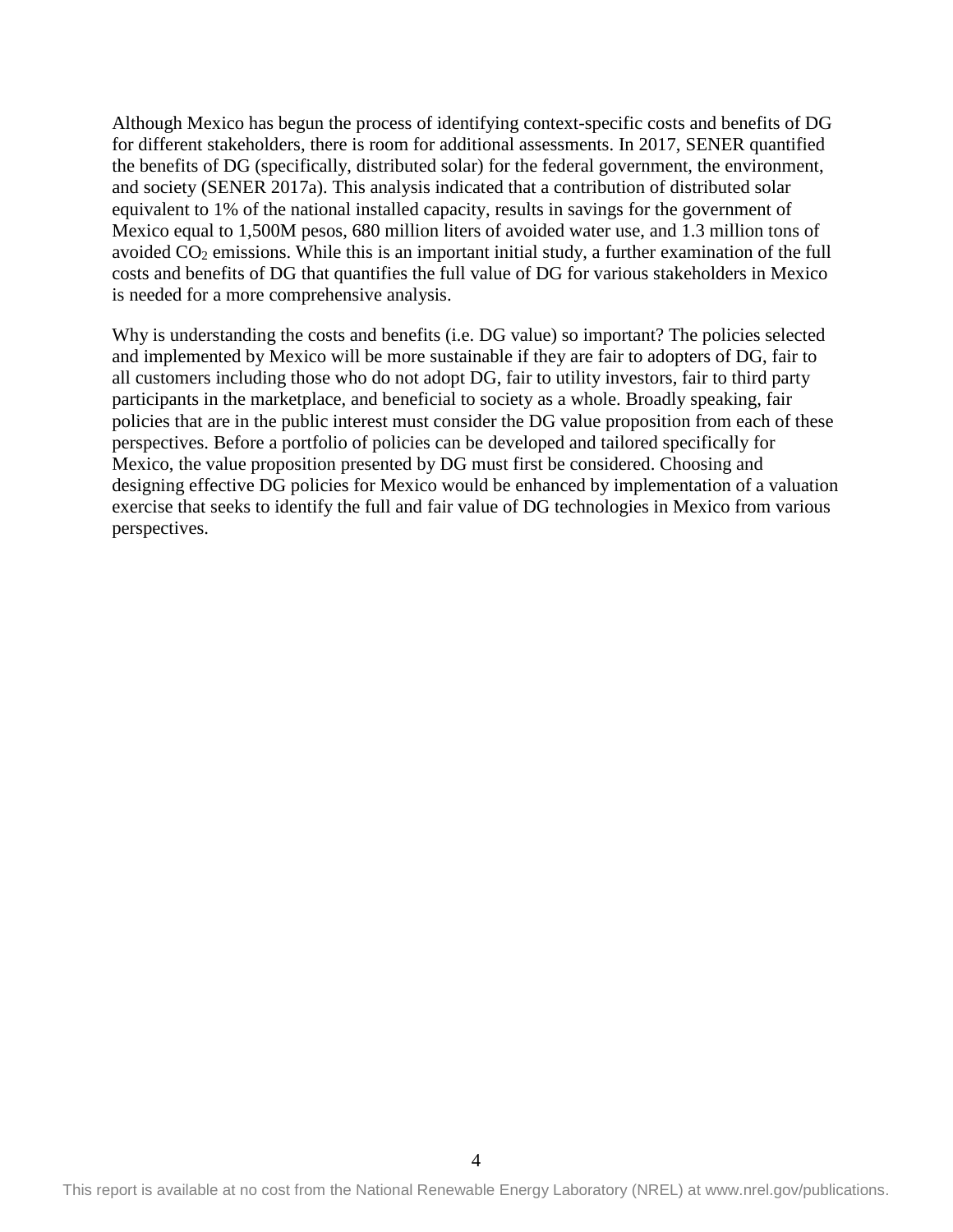# <span id="page-13-0"></span>**2 Current Status in Mexico**

Distributed generation development in Mexico is evolving with assistance from new legislation, programs, and government and industry players. This section identifies DG stakeholders in Mexico, existing national laws and programs that address DG, and DG deployment to date.

## <span id="page-13-1"></span>**Deployment Up to 2017**

The cumulative DG deployment in Mexico through June 30, 2017 was 304 MW, and was composed almost entirely (98%) of solar PV systems (CRE 2017a). [Figure 2](#page-13-3) shows cumulative DG installed capacity from 2007 to 2017.



<span id="page-13-3"></span>*Image from Energy Regulatory Commission - Comisión Reguladora de Energía (CRE) (2017a)*

<span id="page-13-2"></span>**Figure 2. Accumulated installed small- and mid-scale capacity and number of contracts in Mexico by June 30, 2017.**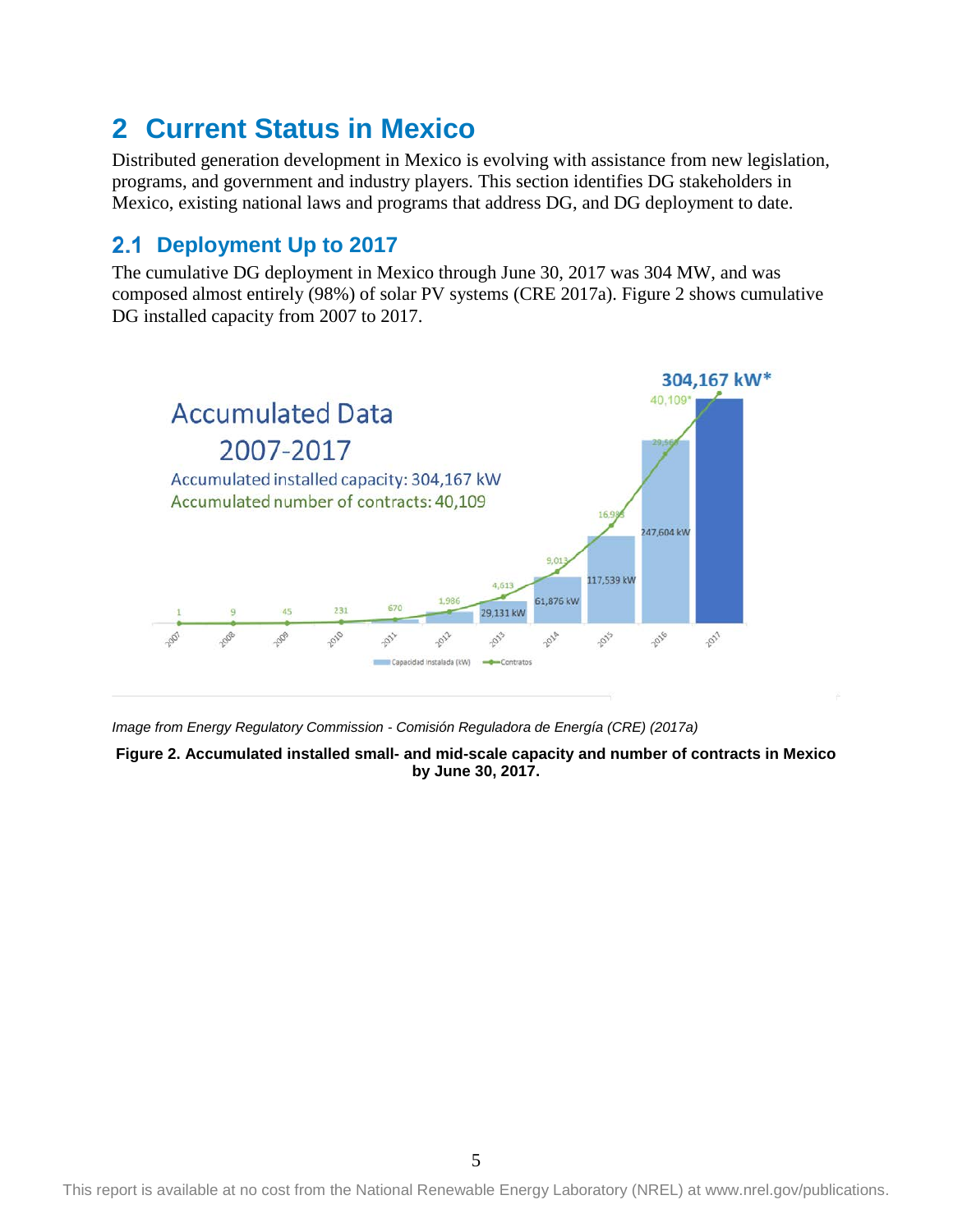

[Figure 3](#page-14-2) shows the accumulated DG installed capacity and number of contracts by system size.

*Image from CRE (2017a)*

<span id="page-14-2"></span><span id="page-14-1"></span>**Figure 3. Accumulated installed small- and mid-scale capacity and number of contracts in Mexico by system capacity by June 30, 2017.** 

## <span id="page-14-0"></span>**2.2 Relevant Institutions**

The numerous stakeholders in Mexico involved in DG activities include consumers, industry, academia, and the government. The following list of mainly governmental agencies with their attributions and responsibilities, has been identified as primary entities by Mexican legislation.

**Ministry of Energy - Secretaría de Energía (SENER).** SENER is a government agency in charge of developing energy policy. DG-related attributions and responsibilities include:

- Determining public policy for DG
- Promoting loans and other forms of financing mechanisms to support DG
- Developing interconnection manuals for DG systems
- Submitting proposals to the Finance Ministry to implement mechanisms and tax or financial incentives that support DG deployment.

**Energy Regulatory Commission - Comisión Reguladora de Energía (CRE).** CRE is the government's energy regulatory body, ensuring the efficient and fair development and exploitation of energy technologies and fuels. DG-related attributions and responsibilities include:

- Developing DG regulation and compensation methodology
- Developing standard contracts for DG interconnection and compensation (see text box below).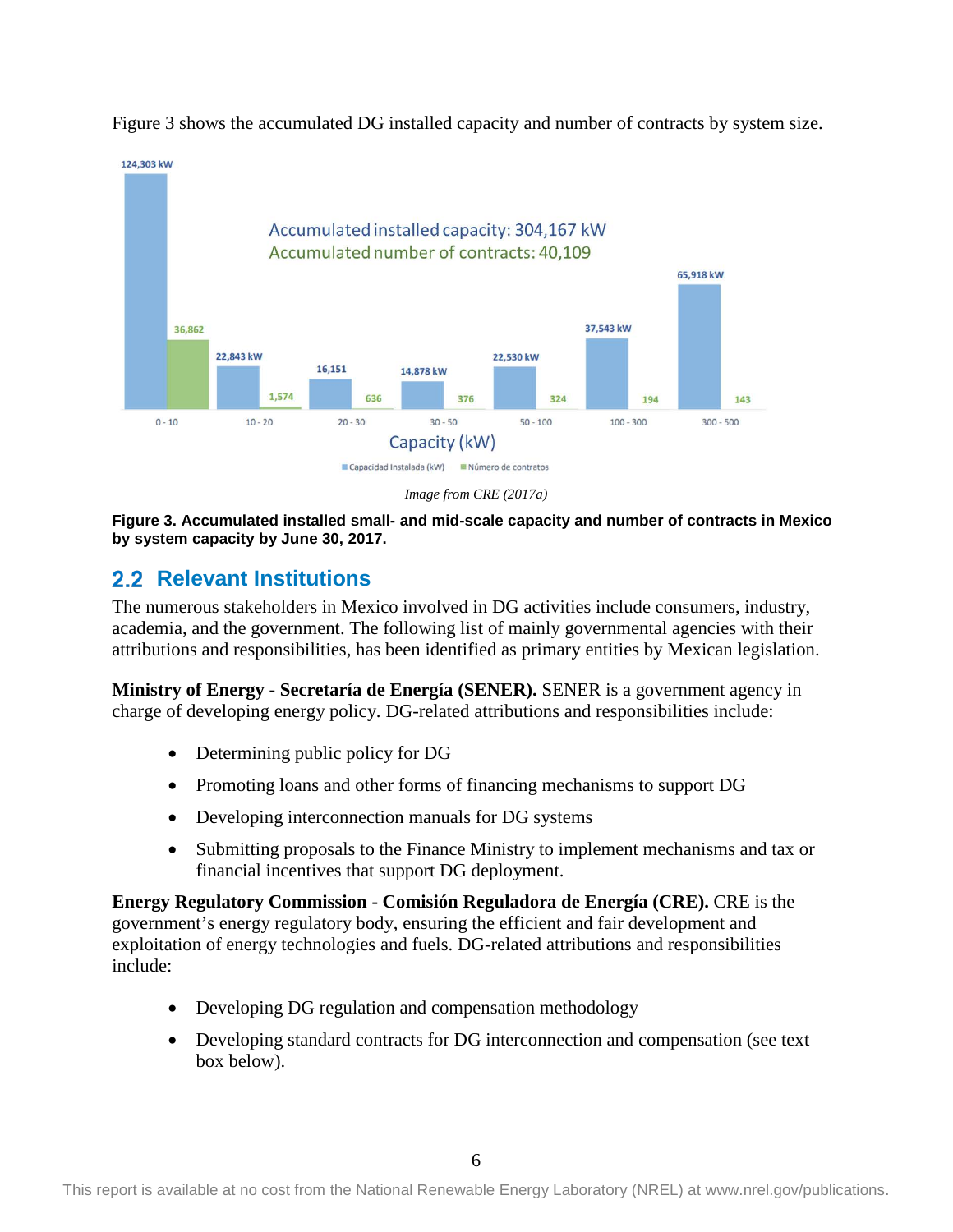- Approving CENACE's technical specifications for DG system interconnection (see CENACE's entry below)
- Allocating, monitoring, tracking, and verifying Clean Energy Certificates (CELs).<sup>[9](#page-15-0)</sup>

**Standard Contracts**: *Standard contracts in Mexico are a regulatory instrument defined and approved by the Energy Regulatory Commission. Interconnection contracts are between the distributor and the customer, whereas compensation contracts are between the supplier and the customer. The contracts outline necessary administrative information about the customer, the obligations of all parties involved, contract validity and expiration dates, and other relevant information such as the interconnection voltage or the compensation mechanism chosen by the customer.*

## **National Center for Energy Control - Centro Nacional de Control de Energía (CENACE).**

CENACE is Mexico's independent system operator in charge of the national electricity network. DG-related attributions and responsibilities include:

- Defining technical specifications and infrastructure requirements for DG system interconnection
- Performing interconnection studies for power plant  $($  > 500 kW) interconnection.

## **Electricity Distribution Company[10](#page-15-1) - CFE Distribution (CFE Distribución).** CFE

Distribución is responsible for maintaining, operating, and planning distribution networks. DGrelated responsibilities include:

- Including reinforcement and expansion projects that incorporate DG integration in its yearly modernization and expansion plan
- Developing studies for DG interconnection
- Interconnecting DG systems to the electric grid once all requirements are fulfilled
- Signing the interconnection contract with the applicant.

**Electricity Supplier[11.](#page-15-2)** CFE Basic Supplier (*CFE Suministro Básico)* will be the default electricity supplier. Consumers with peak demands of 1 MW or more can select other suppliers, such as power marketers, or buy directly from the wholesale market. DG-related responsibilities include:

- Receiving and managing all interconnection requests for DG
- Managing and compensating DG exports to the grid
- Signing the compensation contract with the applicant.

<span id="page-15-0"></span> <sup>9</sup> Clean Energy Certificates, or Certificados de Energías Limpias (CELs), are tradeable certificates used to track and verify clean energy goal compliance. Each CEL is equivalent to 1 MWh of clean energy.

<span id="page-15-1"></span> $10$  The distribution company (the distributor) owns and manages the general distribution network, whereas the electricity supplier (the supplier) is the utility that sells the electricity to the end users.

<span id="page-15-2"></span> $11$  CFE is the default electricity supplier. Only customers with a peak load greater than 1 MW can choose a different supplier.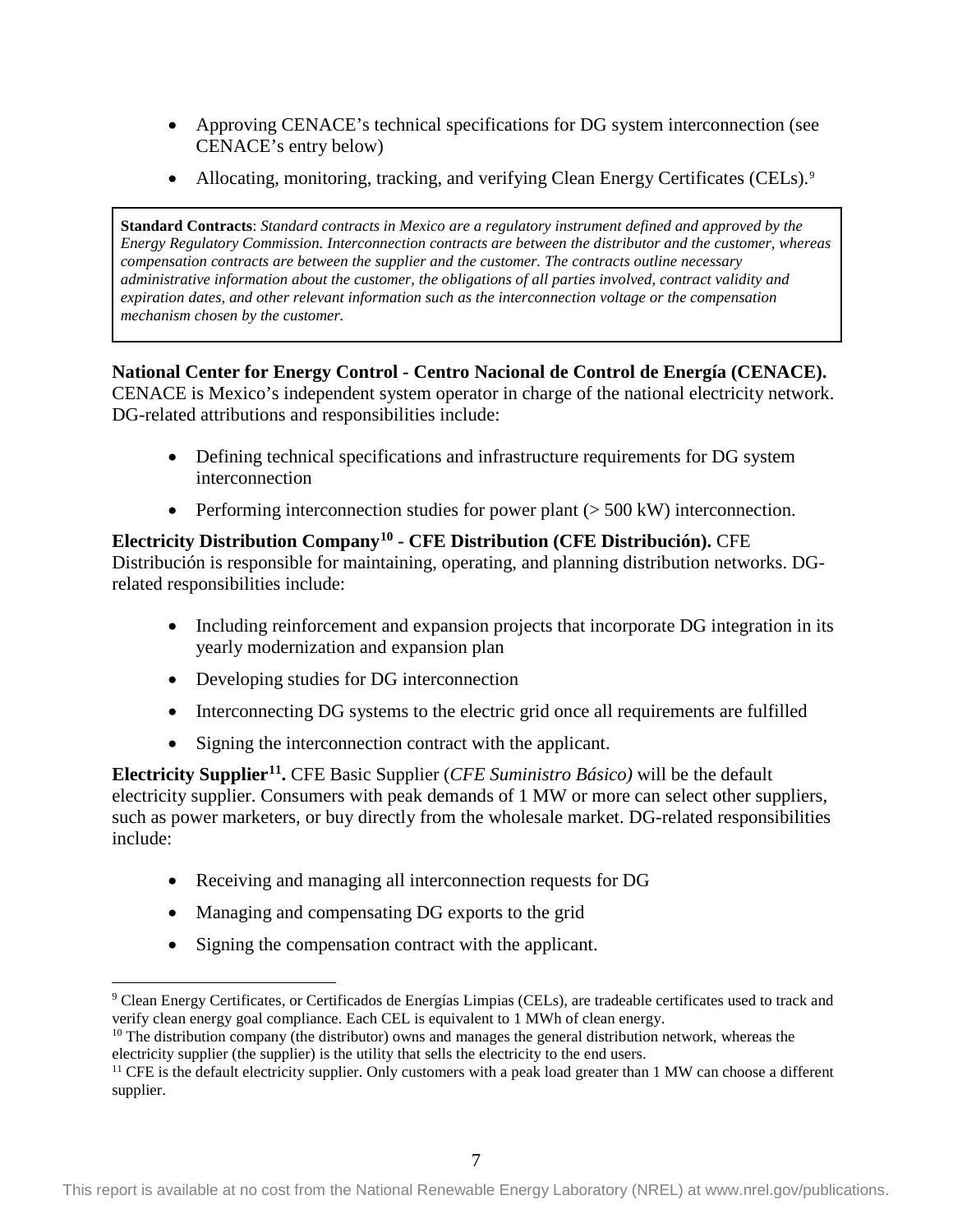## **Shared SENER, CRE, CENACE and CONUEE<sup>[12](#page-16-1)</sup> responsibilities include:**

- Establishing and adjusting hardware, performance, and installation requirements for clean DG systems
- Establishing certification standards for clean DG installers
- Promoting domestic capacity building
- Certifying clean DG installation companies, professionals and technicians.

**Trust for Energy Conservation** – Fideicomiso para el Ahorro de Energía Eléctrica (FIDE) is a private trust with the objective of promoting energy savings measures in industrial, commercial, residential, and municipal electricity consumers. DG-related responsibilities include:

- Certifying and providing financing for technologies that help reduce energy consumption
- Certifying qualified project developers
- Validating and supervising projects funded by FIDE
- Training project developers in the correct use of FIDE-certified technologies.

## <span id="page-16-0"></span>**2.3 National Laws and Programs**

The government of Mexico has the goal of transitioning to cleaner and more diversified sources of energy to increase energy security, minimize the volatile effects from fossil fuel dependence, and minimize environmental impacts (SENER 2017b). With this goal, the government has issued several laws, strategies, and programs to support the development and integration of renewable energy generally, and DG in particular. This section summarizes the ways in which each law or program promotes DG adoption.

## **The Electricity Industry Act - Ley de la Industria Eléctrica (LIE) (DOF 2014), Enacted in 2014**

After the constitutional modifications that enabled Mexico's energy reforms, the Electricity Industry Act was one of the foundational pieces of legislation that codified the reforms into law. The act does the following:

- Assigns the responsibility of crafting DG policy to SENER
- Requires SENER to produce the PRODESEN (see below), which must include plans for the expansion and modernization of the distribution network
- Requires the relevant government agencies (see Section [2.2\)](#page-14-0) to issue DG norms, regulations, and standard contracts
- Guarantees open and nondiscriminatory access to transmission and distribution networks
- Requires electricity market rules to define criteria for recognizing DG capacity

<span id="page-16-1"></span><sup>&</sup>lt;sup>12</sup> National Commission for Energy Efficiency - Comisión Nacional para el Uso Eficiente de la Energía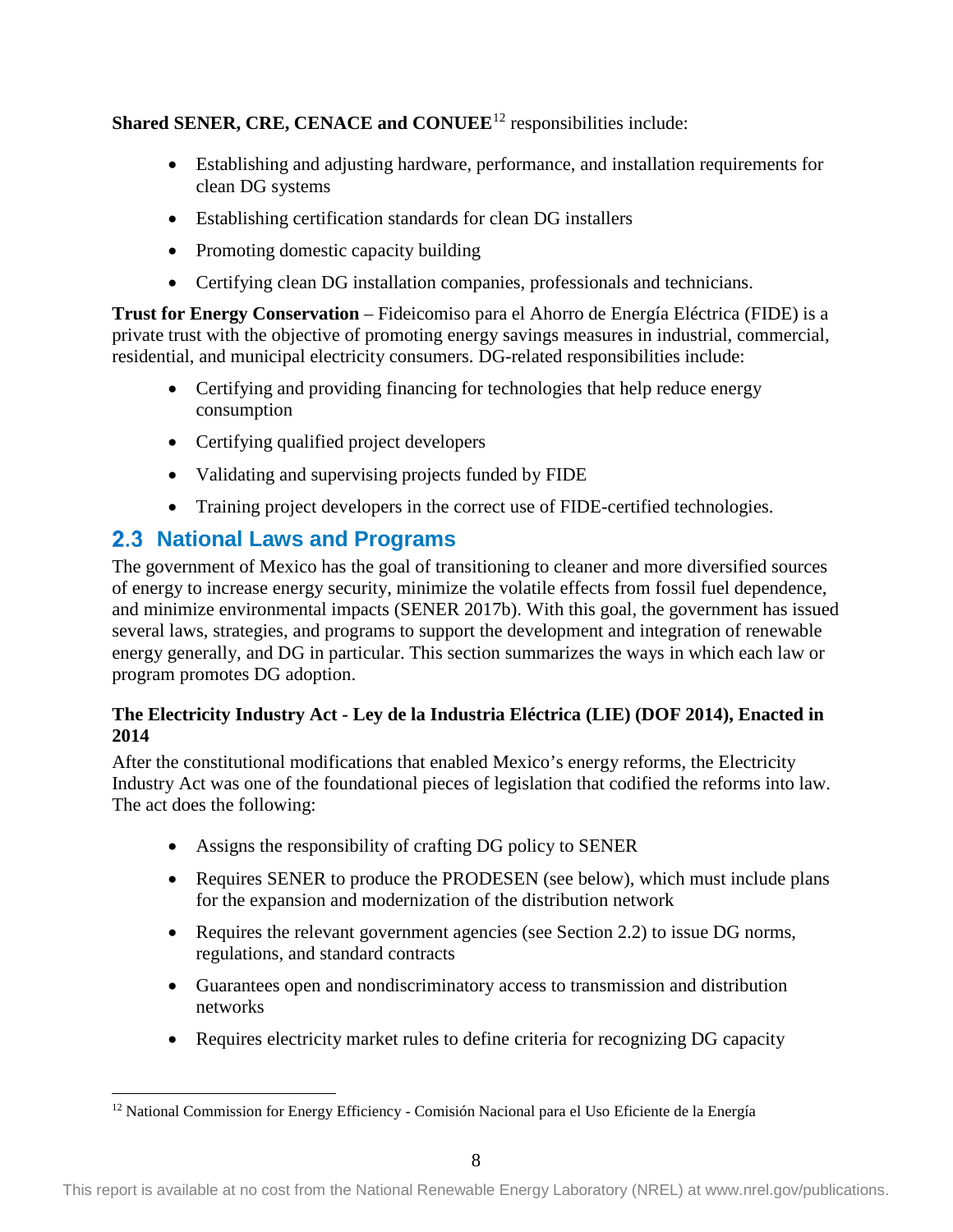- Permits third-party ownership of DG
- Assigns responsibilities to SENER, CRE, CENACE and CONUEE to establish technical and normative specification to integrate DG in the general distribution network

### **Energy Transition Act - Ley de la Transición Energética (LTE) (DOF 2015), Enacted in December 2015**

The Energy Transition Act, which was the last of the energy reform's foundational laws, modernized existing clean energy legislation and goals, including the country's clean energy standard of 35% by 2024. The act does the following:

- Incorporates the definition of clean distributed generation
- Requires SENER to submit proposals to support mechanisms, and tax or financial incentives to the Finance Ministry (Secretaría de Hacienda y Crédito Público), with the goal of promoting economically and technically viable measures for the integration of DG
- Requires SENER to promote credit and financing availability for clean DG
- Requires a study about economic and GHG reduction benefits from residential DG deployment
- Requires the creation of the Smart Grid Program ( $PREI<sup>13</sup>$  $PREI<sup>13</sup>$  $PREI<sup>13</sup>$ )

### **National Electric System Development Program - Programa de Desarrollo del Sistema Eléctrico Nacional 2017-2030 (PRODESEN) (SENER 2017c), Published Annually by SENER**

The PRODESEN documents the government planning process regarding electrical generation, transmission, and distribution. PRODOSEN does the following:

- Considers grid expansion and upgrades to promote the deployment of clean DG, particularly in zones where the benefits would be the highest
- Evaluates distribution network expansion and modernization requirements for DG interconnection
- Simplifies interconnection processes and requirements
- Eliminates DG development barriers.

### **Smart Grid Program - Programa de Redes Eléctricas Inteligentes (PREI) (SENER 2016b), Published in May 2016[14](#page-17-1)**

The PREI is a national smart grid roadmap aimed at promoting and coordinating smart grid technology deployment. The PREI:

<span id="page-17-0"></span><sup>&</sup>lt;sup>13</sup> The Programa de Redes Inteligentes (PREI) has been previously known by the acronyms PRODERI and PRERI.

<span id="page-17-1"></span><sup>&</sup>lt;sup>14</sup> There was a PREI update issued in 2017.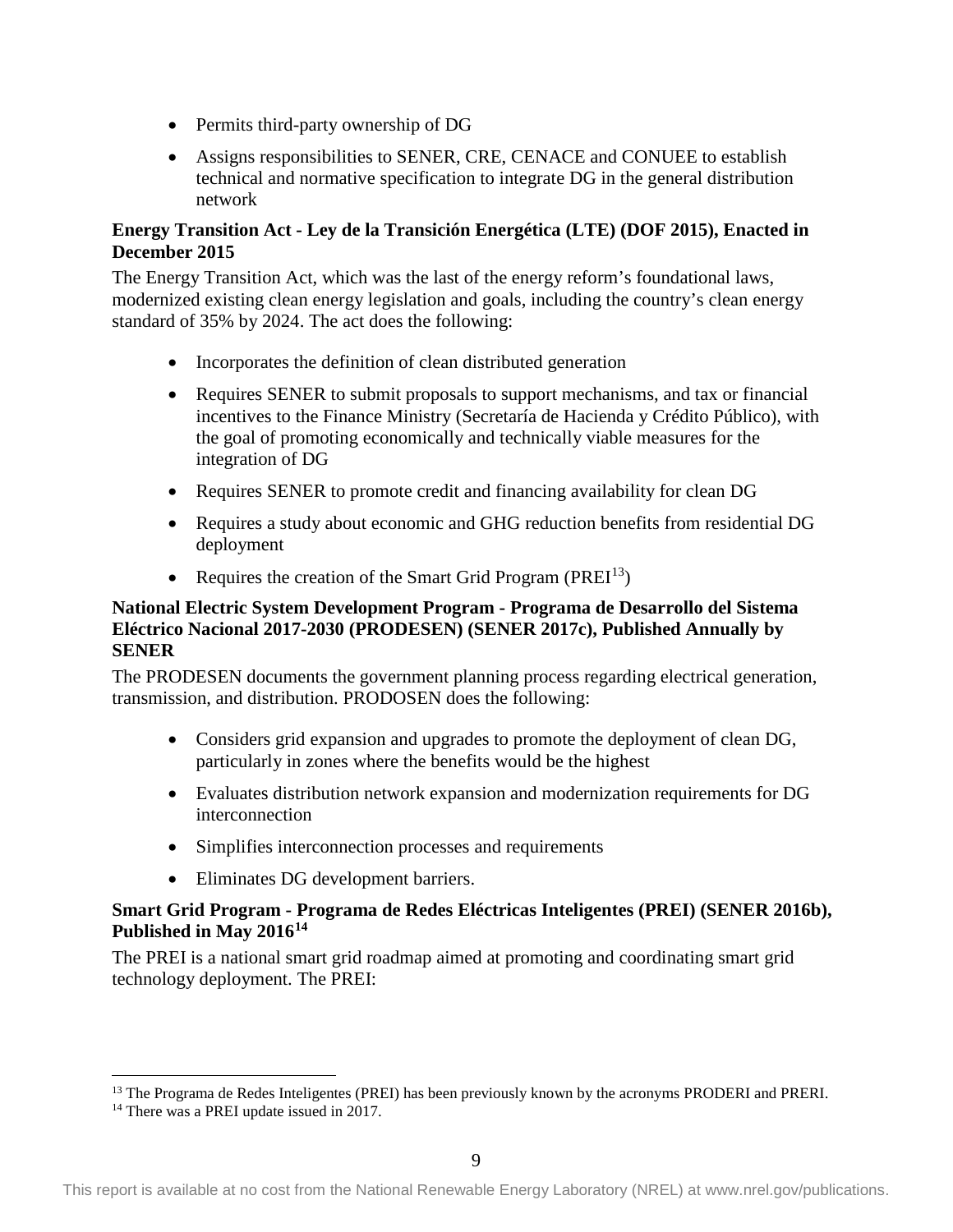- Has goals that include identifying, evaluating, designing, establishing and implementing strategies, actions, and projects related to smart grids, including developing and integrating DG projects.
- Outlines policies to deploy smart grids that include the expansion and modernization of the national electric system, using smart grid technologies that enable the efficient integration of renewable energy and DG.

#### **Transition Strategy to Promote Cleaner Technologies and Fuels - Estrategia de Transición para Promover el Uso de Tecnologías y Combustibles más Limpios (SENER/CONUEE 2016), Published in October 2016**

This document outlines the overarching 30-year and 15-year strategies to increase clean energy deployment and energy efficiency and reduce pollutant and greenhouse gas emissions. DGrelated goals and activities outlined in the document include:

- Adopting international performance and manufacturing standards for DG
- Measuring DG costs and benefits and promoting measurement and verification
- Setting mid-and long -term goals for DG deployment
- Strengthening the legal rights of DG owners
- Developing domestic technical capabilities and human resources
- Establishing financing mechanisms for technologies needed to integrate DG and smart grids
- Supporting DG pilot programs
- Strengthening research and academic programs and projects.

### **Special Program for the Energy Transition - Programa Especial de la Transición Energética 2017-2018 (PETE) (SENER 2017b), Published in April 2017**

The PETE is a policy-planning initiative to coordinate the government's strategy to promote clean energy deployment. Regarding DG, it outlines strategies to expand and modernize DG infrastructure and to increase the deployment of DG and energy storage.

The PETE includes information about the current status of clean energy (e.g., installed and projected capacity), DG objectives—such as improving DG policy and installed capacity goals and performance indicators.

The alignment of the main policy instruments is presented in [Figure 4.](#page-19-1)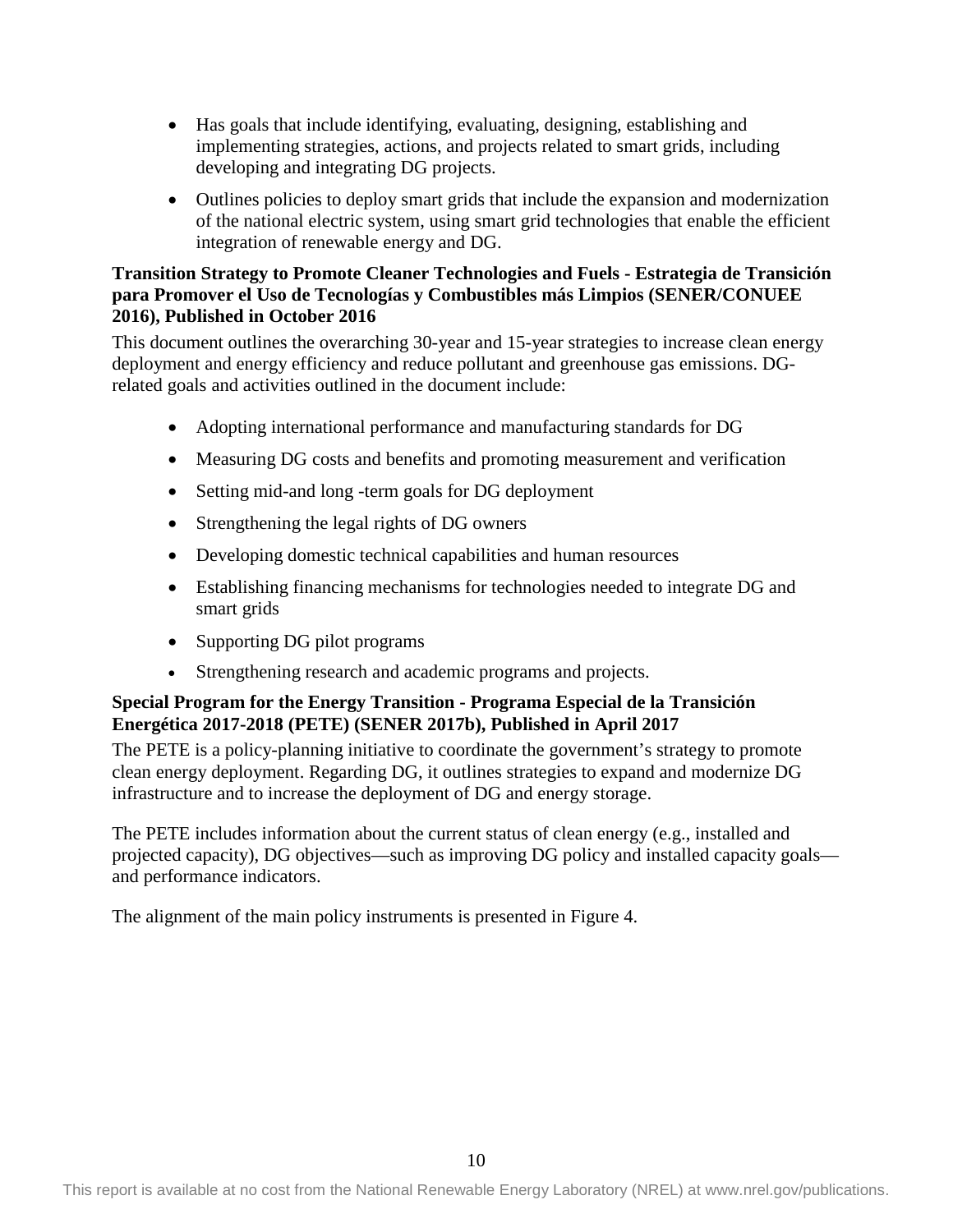

*Image adapted from Tovar (2017)*

<span id="page-19-1"></span><span id="page-19-0"></span>**Figure 4. Alignment of national laws, strategy and programs related to DG.**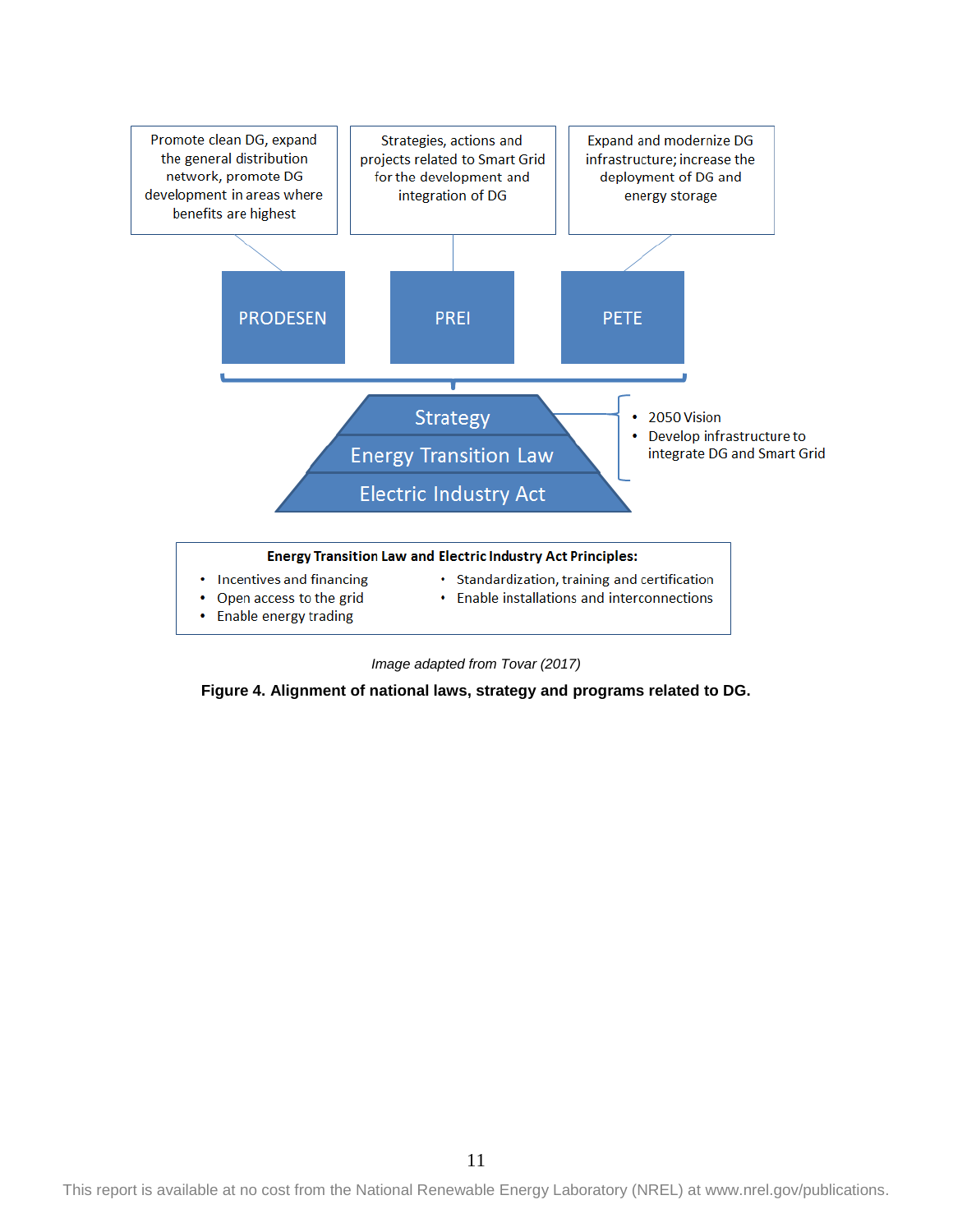# <span id="page-20-0"></span>**3 The Path toward a Comprehensive Distributed Generation Public Policy in Mexico**

Promoting customer knowledge and adoption of distributed generation and energy efficiency is a priority for the Mexican government (SENER 2017a). The government energy reforms prioritize DG promotion through market-based signals, as opposed to direct subsidies. The government of Mexico intends to establish a comprehensive distributed generation public policy strategy with substantial stakeholder input. In principle, this public policy strategy will strive to:

- Maintain a stable and predictable environment for investment in DG resources
- Promote energy democratization and consumer choice in energy decisions, established by the Energy Transition Law
- Promote the efficient use of public funding to support DG deployment, where appropriate, supported by the identification of costs and benefits
- Meet the government of Mexico's near-term goal of 527 MW of clean distributed generation deployment by 2018.

In order to understand how public policy has been used to promote DG deployment internationally, NREL reviewed DG policies and grouped them in the following categories:

- 1. Establish a sufficient compensation rate for distributed generation owners
- 2. Establish targeted financial incentives
- 3. Expand access to financing for DG options
- 4. Expand customer access to DG options
- 5. Encourage the maturation and quality of suppliers, materials, and labor
- 6. Establish interconnection process best practices
- 7. Promote locally manufactured content
- 8. Encourage public awareness of DG options
- 9. Encourage the reduction of electricity tariff subsidy payments
- 10. Establish clearly defined role of CFE for DG.

The following section describes each of these ten DG categories and examines if and how each element is currently addressed in Mexico, and identifies any existing barriers.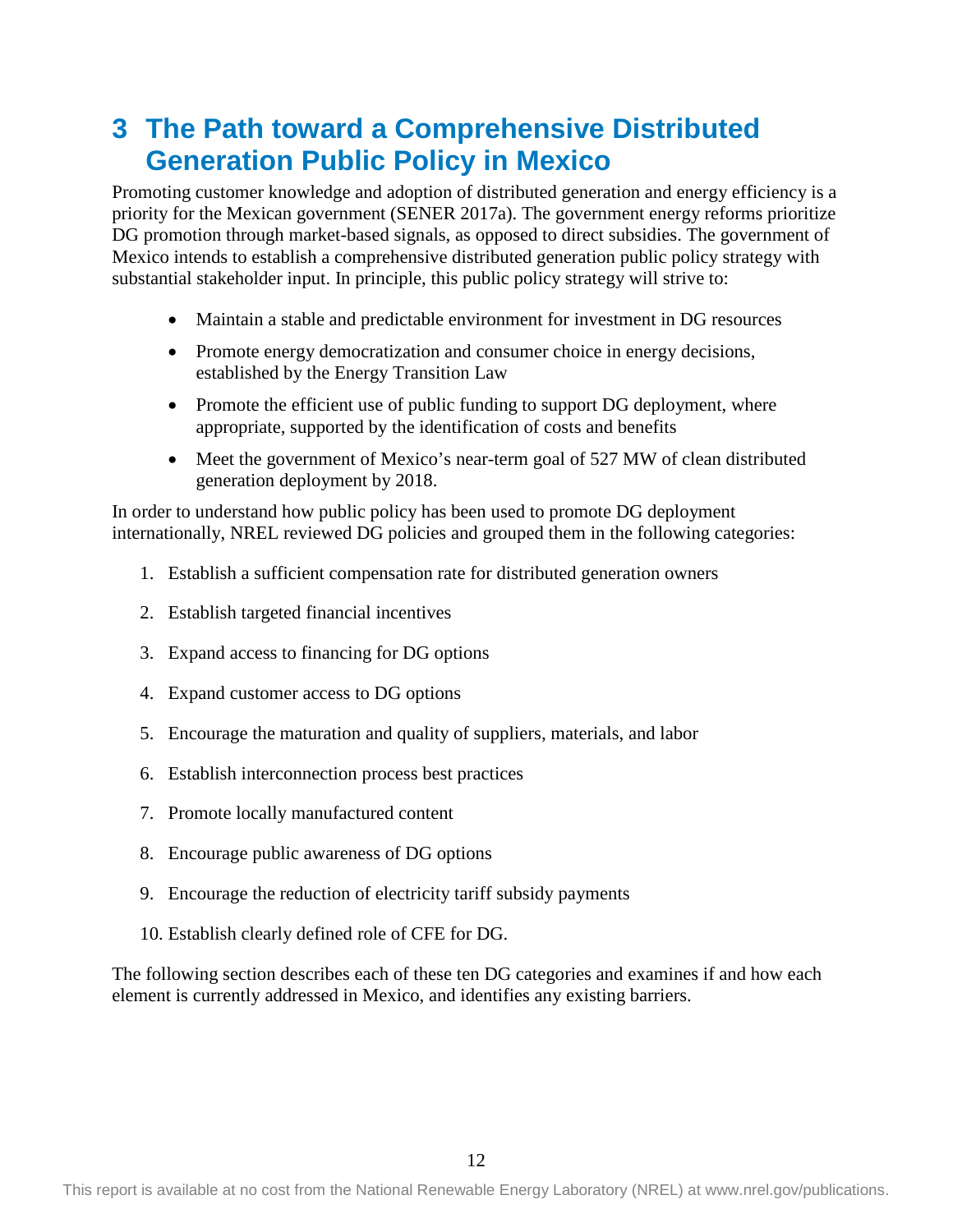## <span id="page-21-0"></span>**Establish a Sufficient Compensation Rate for Distributed Generation Owners**

A DG compensation rate—including grants and other incentives—that results in a payback period or return on investment that utility customers find acceptable is central to promoting and sustaining the adoption of DG systems in any jurisdiction. However, costs borne by other stakeholders—such as customers who do not own a DG system, the utility, and society at large must be accounted for. Regulators can select from a number of existing cost tests to balance costs and benefits from different stakeholder perspectives (Linvill & Brutkoski 2017).

While distributed generation can provide many benefits—such as reduced emissions (in the case of clean DG) and decreased utility system costs—in some circumstances DG may result in increased bills for non-solar customers (i.e., cost shifting), or the loss of value for utility shareholders (Satchwell et al. 2014). More generally, distributed solar can cause revenues (and subsequently rates) to increase or decrease due to fluctuating electricity sales levels, utility costs, or both. When evaluating costs imposed on customers who do not own DG, the utility, and society, it is important to analyze both long-term and short-term rate impacts to understand costs and benefits that are not realized for several months or years (Woolf et al. 2016).

The information generated by completing a valuation exercise can help in the design of compensation mechanisms and rate designs that do not discriminate against any stakeholder particularly. Such a valuation exercise would need to look across various rate classes and deployment scenarios, and use standard regulatory cost-effectiveness tests such as the Utility Cost Test, Participant Cost Test, and the Societal Cost Test (Linvill and Brutkoski 2017).

The *compensation mechanism* is the metering and billing arrangement that defines how consumption and generation are measured and billed. While terminology can vary, there are conceptually three types of compensation mechanisms: net energy metering; buy all, sell all; and net billing. Two important values used to calculate the compensation that DG owners receive are the exported energy *sell rate* and the retail *electricity rate*.

The exported energy *sell rate* is the rate paid to customers for selling electricity from their DG system to the utility grid. This quantity is applied to net excess generation for net energy metering, gross DG production for a feed-in tariff, and real-time grid injections for net billing. Sell rates can be fixed for the duration of the contract, calculated sporadically (e.g., annually), or can vary dynamically (e.g., based on locational marginal prices).

The customer's *electricity rate* is important in cases in which the compensation mechanism allows for the customer to self-consume the electricity that their DG system produces and, therefore, offset their energy consumption. In this case retail electricity rates determine the savings for the customer and influence the DG system's payback period.

## <span id="page-21-1"></span>*3.1.1 Summary of Existing Mechanisms in Mexico*

Prior to March 2017, Mexico only offered net metering. Three updated DG compensation schemes were published by CRE on March 7, 2017, in the General Administrative Dispositions for Distributed Generation: net energy metering, net billing, and a buy all/sell all (i.e. total sell) (CRE 2017b). Some key points from the regulation are outlined below.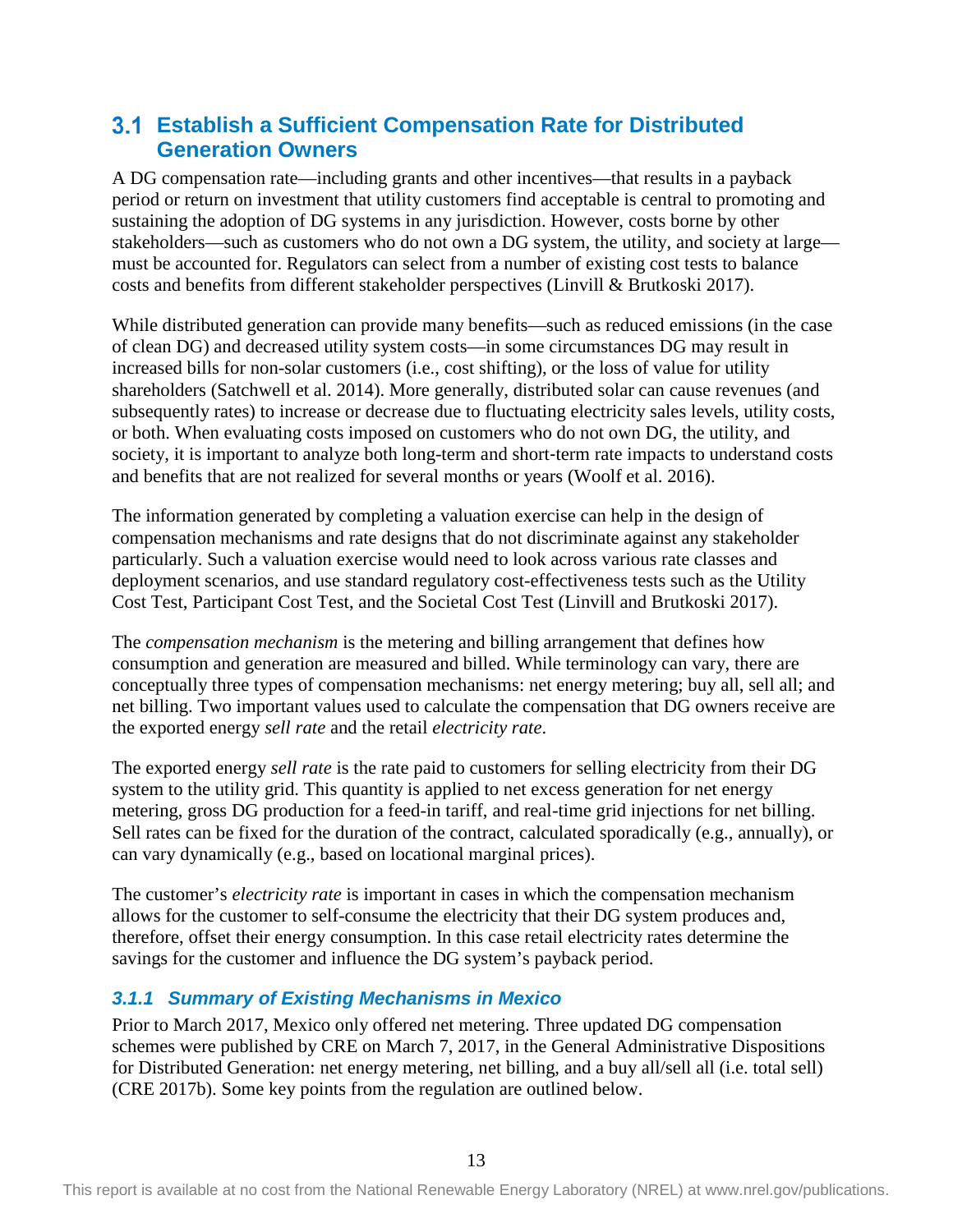- Three different compensation schemes are established [\(Table 2\)](#page-23-0):
	- o **Net Energy Metering**: Energy fed into the grid offsets energy consumption from the grid. Net excess generation at the end of the billing cycle (one or two months depending on customer class) is credited to customer´s next bill; excess credits in kWh not used within 12 months of generation are paid to the generator at the average Local Marginal Price of the month when the energy was generated.
	- o **Net Billing**: Energy fed into the grid is monetized in real-time at the hourly Local Marginal Price. The credit (in Mexican pesos) can offset the consumption bill.
	- o **Total Sell**: Gross DG production is fed into the grid and paid at the hourly Local Marginal Price. This scheme works for DG systems with no on-site consumption.
- The distribution company must include in its yearly modernization and expansion plan, reinforcement and expansion projects to enable DG integration to the grid.
- Ownership of the DG system is not limited to on-site consumers. A third party can own the DG installation and sell energy or lease the system directly to the on-site consumer.
- DG exported to the grid must be compensated by the electricity supplier, which is CFE Distribución by default. Consumers with peak loads above 1 MW can choose alternative suppliers or buy from the wholesale market.
- DG owners who signed contracts prior to the publication of the new regulation can keep their contracts and physical installations under the previous terms or can decide to migrate to the new regulation.
- Storage systems are not considered as additional generation capacity for permitting purposes, as long as the combined energy fed into the grid does not exceed the contracted generation capacity.
- The interconnection process for DG has no cost for the applicant, regardless of the customer class (residential, commercial or industrial).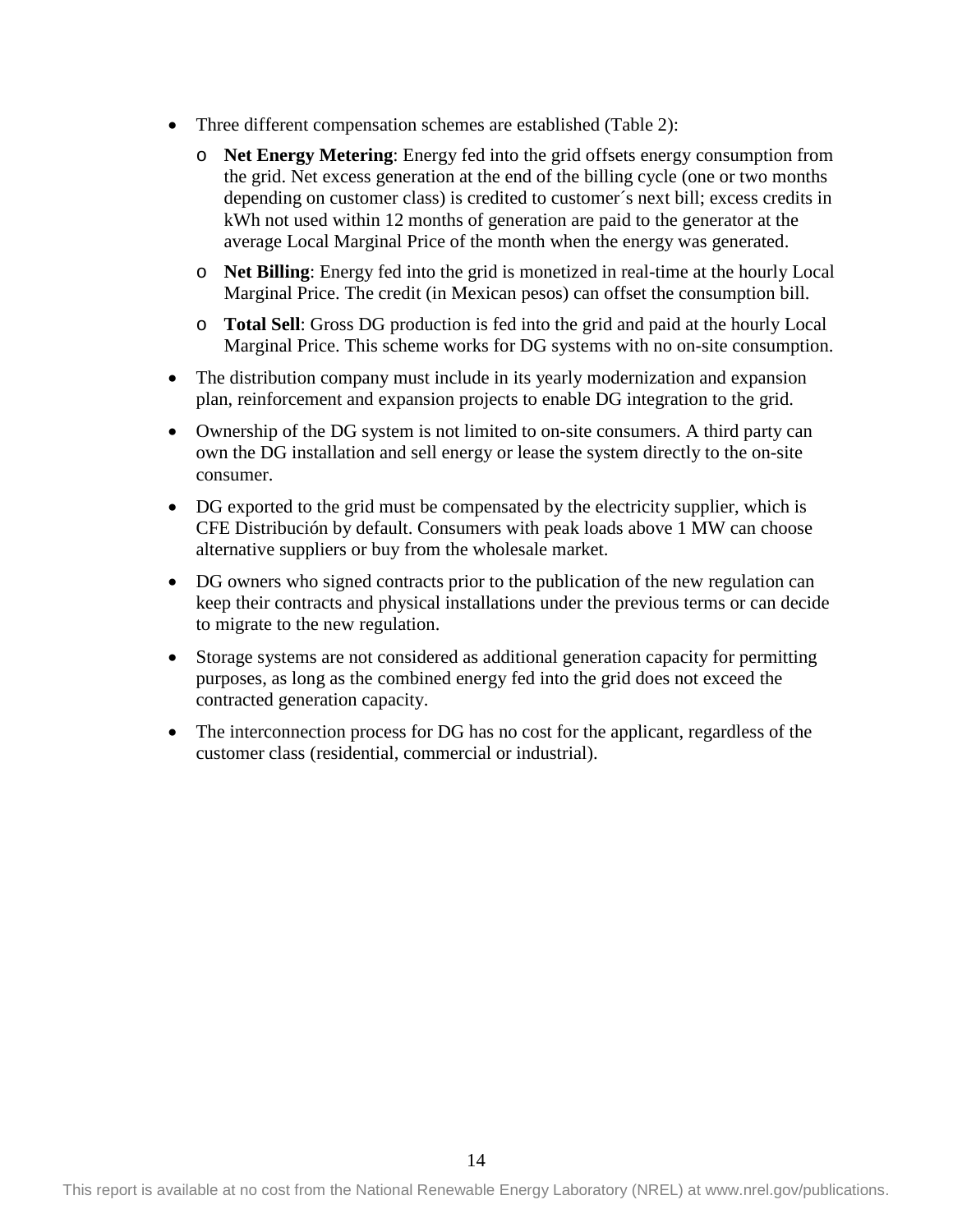<span id="page-23-0"></span>

| Implementing Sector:                       | Federal (Nationwide)                                                                                                                                                                            |                                                                             |                   |
|--------------------------------------------|-------------------------------------------------------------------------------------------------------------------------------------------------------------------------------------------------|-----------------------------------------------------------------------------|-------------------|
| Compensation<br>mechanism:                 | <b>Net Metering</b>                                                                                                                                                                             | <b>Net Billing</b>                                                          | <b>Total Sell</b> |
| Eligible technologies:                     | All<br>Clean energy technologies may receive Clean Energy Certificates                                                                                                                          |                                                                             |                   |
| Applicable customer<br>classes:            | All                                                                                                                                                                                             |                                                                             |                   |
| System capacity<br>limit:                  | Up to 50 kW in low voltage networks;<br>Up to 500 kW in medium voltage                                                                                                                          |                                                                             |                   |
| Aggregate capacity<br>limit:               | None<br>Regulation will be reviewed in 2018 and/or once the installed capacity of DG<br>represents 5% of the total installed capacity in Mexico                                                 |                                                                             |                   |
| <b>Net Excess</b><br>generation/sell rate: | Credited to customer's next bill at<br>the contracted retail rate; excess<br>credits not used within 12 months<br>of generation are paid to generator<br>at the average Local Marginal<br>Price | Energy fed to the grid is paid at the hourly<br><b>Local Marginal Price</b> |                   |
| Meter aggregation:                         | <b>Collective and Community DG</b><br>compensation schemes are being<br>developed by CRE under the new<br>regulatory framework                                                                  | Not applicable                                                              |                   |
| Clean energy<br>certificates (CELs):       | Allocated to the electricity supplier (the DG owner does not retain CELs)<br>Agreement between electricity supplier and DG owner is required                                                    |                                                                             |                   |

#### **Table 2. Summary of DG compensation mechanisms in Mexico**

Ultimately, the potential magnitude of rate‐related impacts can vary substantially depending on the technology chosen, the size of the generator, charges for distribution feasibility studies, interconnection application fees, and the specifics of the distribution network's rate structure. Most customers will likely opt for NEM given the relative economics of net metering compared to other mechanisms available in Mexico. Based upon international experiences with NEM to date, it is unlikely that Mexico will see any significant cost shifting, retail rate, or revenue impacts to CFE due to DG in the near-term as these issues tend to emerge at much higher levels of DG penetration than has currently occurred in Mexico (Woolf et al. 2016; Linvill & Brutkoski 2017; Satchwell et al. 2014).

### *Retail Rates in Mexico*

Retail rates are a key component of compensation mechanisms and can influence customer behavior. Their design influences the value proposition of a DG system for customers because the rates represent the costs customers can avoid by self-consuming electricity from their DG systems. Rates are important to consider when creating DG policy in Mexico.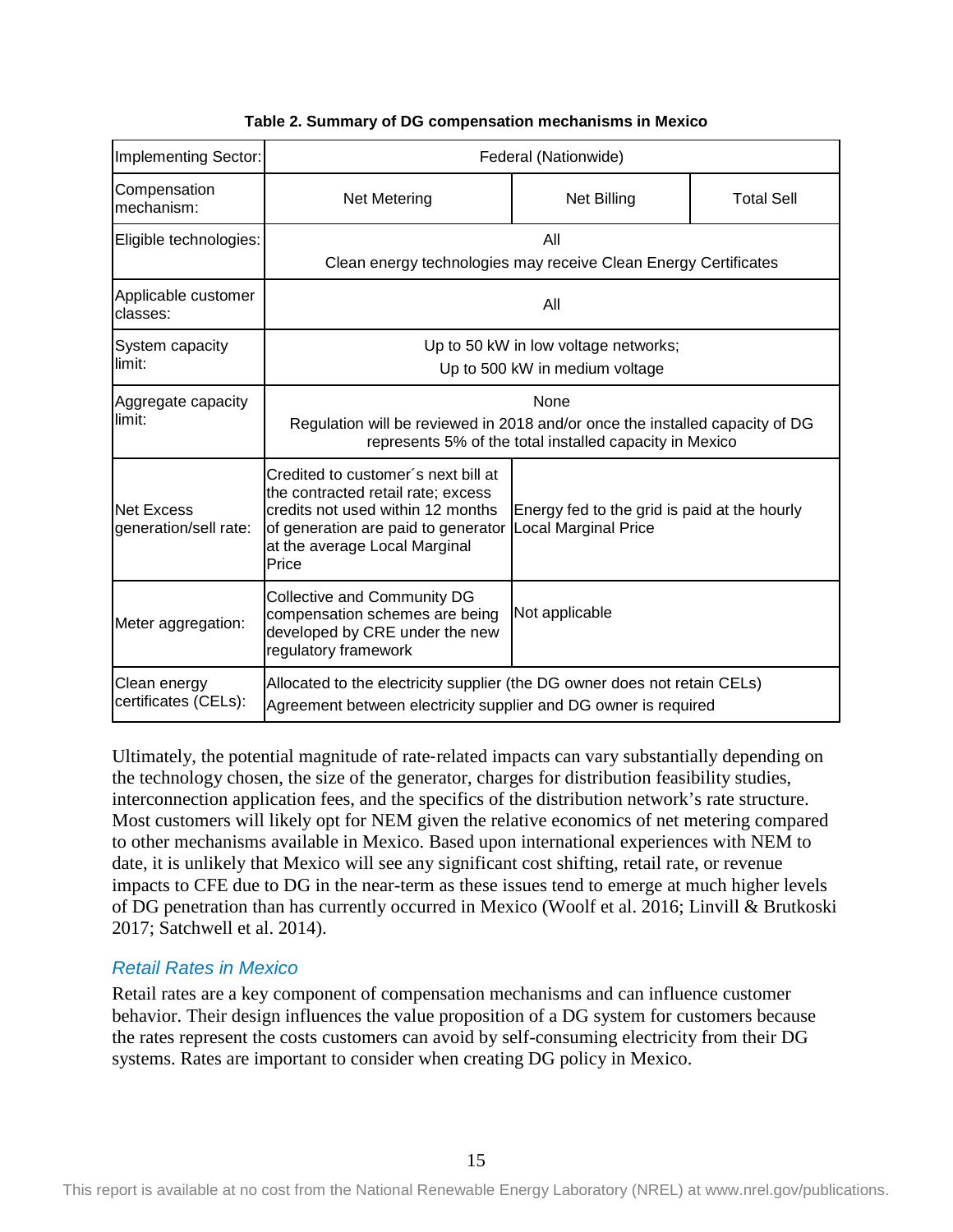The public service retail rates in Mexico are divided by sector and voltage level. Other factors that affect the rates are location, temperature zones, and consumption levels. For DG projects interconnected at low and medium voltage levels, there are six main consumer groups: residential, public service, agricultural, commercial, and medium-size industry.

A detailed overview of current retail rate structures in Mexico is provided in the appendix of this report. Mexico's regulator, CRE, is working on modifying and simplifying retail rates and the government is also considering alternatives to reduce the subsidies currently included in these retail electricity rates. A new retail rate scheme was implemented for all sectors *except* residential customers at the end of 2017 (CFE 2017).<sup>[15](#page-24-2)</sup>

## <span id="page-24-0"></span>*3.1.2 Summary of Barriers*

Retail rate structures in Mexico are a strong determinant of the value of DG to potential owners. Currently, lower-usage residential customers (Tariffs 1–1F) pay a highly subsidized per-kWh rate and therefore have an artificially reduced economic incentive to pursue DG. The same can be said for agricultural customers and some public services users (5A and 6). One proposed concept that addresses this disconnect is the "bono solar," a method of redirecting tariff subsidies to support distributed solar investment (see section 3.9). Other strategies such as rate design changes or targeted incentives for subsidized customers could also be considered, but evaluation of their impacts on ratepayers is prudent.

## <span id="page-24-1"></span>**Establish Direct Financial Incentives**

Under some circumstances, direct financial incentives may be appropriate to jumpstart a DG market. Such support policies may accelerate deployment provided other market barriers are not present, and can be offered broadly, or tailored to specific customer segments (e.g., residential customers) or system sizes (e.g., smaller than 10 kW). By providing a direct financial incentive, governments can lower the cost of acquiring DG systems for consumers, encourage the deployment of more DG, and also attract more investment to the DG industry. However, these direct financial incentives require the expenditure (or foregoing) of government funding and/or the expenditure of ratepayer funding.

At a high level, direct financial incentives can be offered as cash payments, tax credits, or tax exemptions (e.g., sales or import tax exemptions). Tax credits require the recipient to have sufficient tax liability to realize the full benefits. Tax exemptions for equipment purchases or labor needed for installation are also a possibility. The typical financial incentive structures are shown in [Table 3.](#page-25-0)

 <sup>15</sup> See[: Nuevo esquema tarifario \(Diciembre 2017-2018\)](https://app.cfe.mx/Aplicaciones/CCFE/Tarifas/TarifasCREIndustria/Industria.aspx)

<span id="page-24-2"></span>This report is available at no cost from the National Renewable Energy Laboratory (NREL) at www.nrel.gov/publications.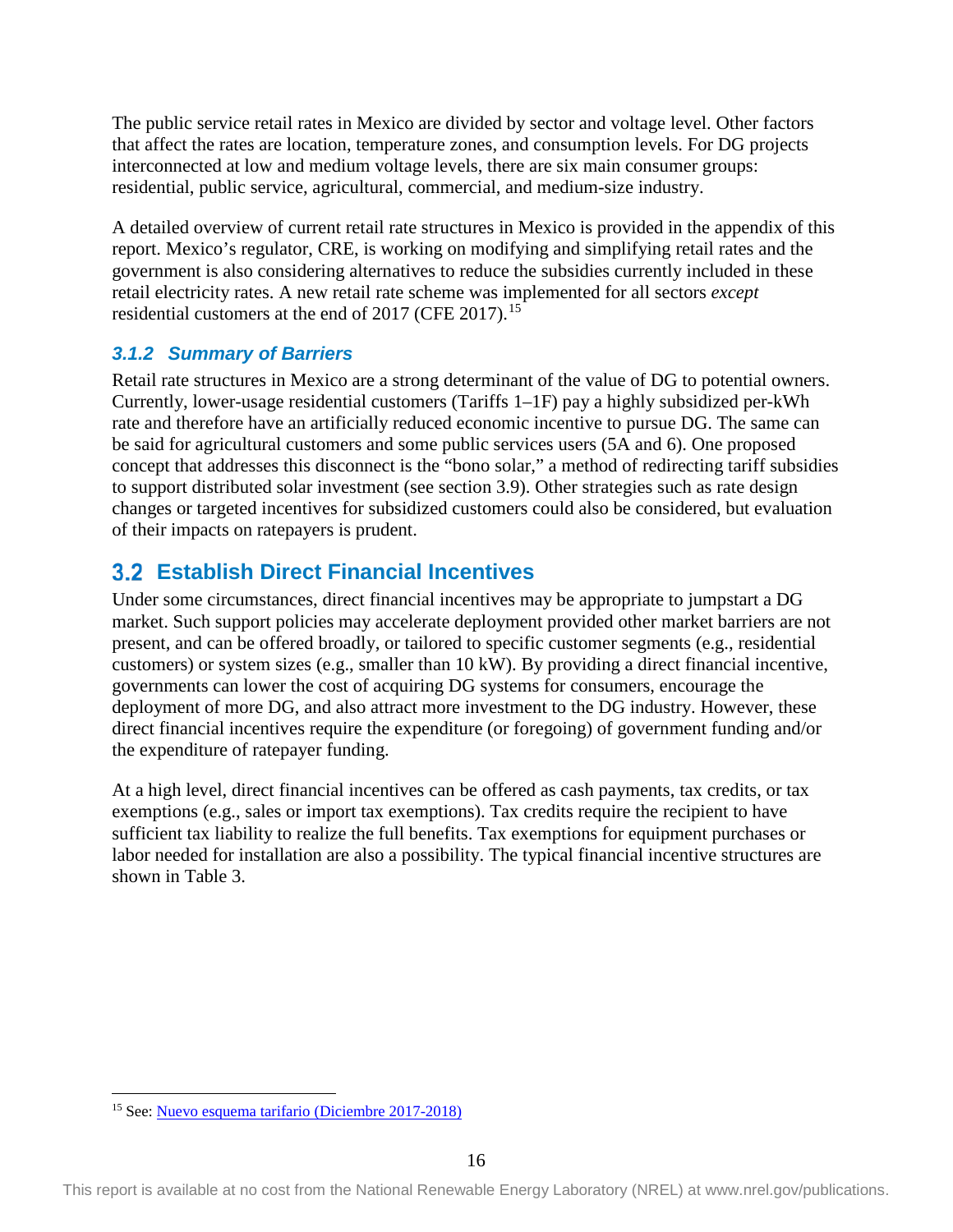<span id="page-25-2"></span><span id="page-25-1"></span><span id="page-25-0"></span>

| <b>Type</b>                    | <b>Description</b>                                                                                                                                                                                                                                                  | <b>Examples</b>                                                                                                                                                                                                                                                                                                                                                                                                                                                                                                                                                                                                                                                                                                                                                                                                                                                |
|--------------------------------|---------------------------------------------------------------------------------------------------------------------------------------------------------------------------------------------------------------------------------------------------------------------|----------------------------------------------------------------------------------------------------------------------------------------------------------------------------------------------------------------------------------------------------------------------------------------------------------------------------------------------------------------------------------------------------------------------------------------------------------------------------------------------------------------------------------------------------------------------------------------------------------------------------------------------------------------------------------------------------------------------------------------------------------------------------------------------------------------------------------------------------------------|
| Investment-based<br>Incentives | Upfront, fixed percentage of total DG<br>project capital expenditure (%)<br>Accelerated depreciation of capital<br>investments reduce income subject<br>to taxes and as a result, a company's<br>tax liability<br>Sales tax exemptions that lower<br>purchase price | The federal Investment Tax Credit (ITC)<br>in the United States provides a tax credit<br>equal to 10%-30% of the capital cost of<br>renewable electricity systems. <sup>16</sup><br>The Modified Accelerated Cost Recovery<br>System (MACRS) in the U.S. allows<br>businesses that acquire a PV system to<br>depreciate their investment over a 5-year<br>period. <sup>17</sup><br>In the state of Washington in the United<br>States, customers are exempt from<br>paying state sales tax on purchased<br>clean DG systems under 10 kW (DSIRE<br>2017).                                                                                                                                                                                                                                                                                                       |
| Capacity-based<br>Incentives   | Upfront, credit for every kW of DG<br>electricity installed [pesos/kW]                                                                                                                                                                                              | In the United States, the New York State<br><b>Energy Research and Development</b><br>Authority (NYSERDA) provides a cash<br>rebate of \$0.50 for every watt of<br>residential solar installed, up to 25 kW<br>(DSIRE 2017).                                                                                                                                                                                                                                                                                                                                                                                                                                                                                                                                                                                                                                   |
| Production-based<br>Incentives | Ongoing, credit for every kWh of DG<br>electricity produced [pesos/kWh]                                                                                                                                                                                             | Many states in the United States have<br>renewable portfolio standards (RPS) in<br>which renewable energy certificates<br>(RECs) or solar RECs (SRECs) are used<br>to track compliance and represent a<br>production-based financial incentive. The<br>state of Massachusetts in the United<br>States requires distribution utilities to<br>purchase Solar Renewable Energy<br>Credits (SRECs) from DG solar owners<br>(DSIRE 2017). SRECs have a market-<br>based value.<br>Germany's feed-in-tariff, established in<br>2000, required that utilities enter long-<br>term contracts with DG owners at<br>specific rates (initially well above the<br>retail rate of electricity) for a set period<br>(e.g. 20 years). The feed-in-tariff buy<br>back rate has been modified multiple<br>times as market conditions and<br>deployment has changed (IEA, 2016). |

#### **Table 3. Common Financial Incentive Structures**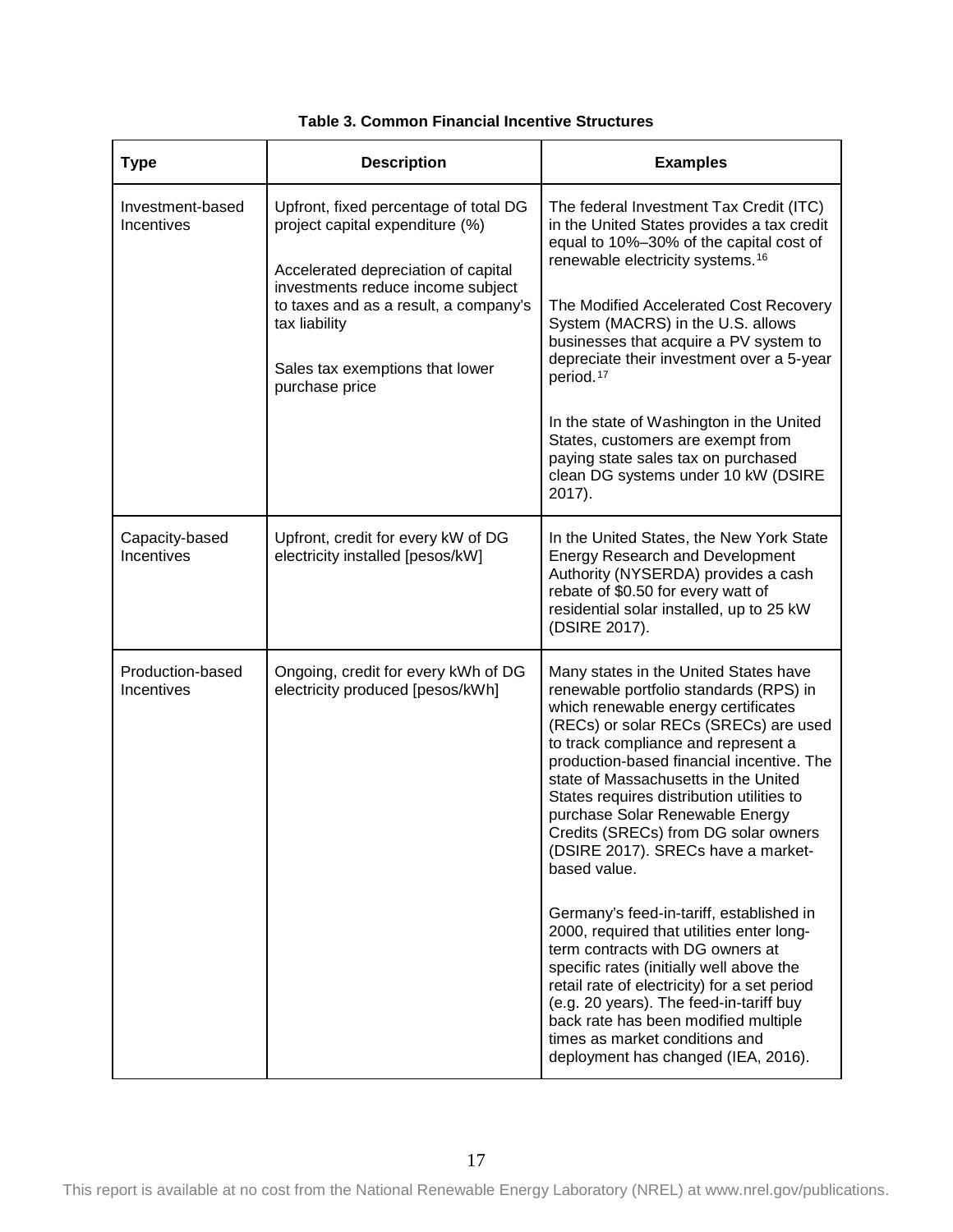[Table 4](#page-26-0) includes possible sources of funding for direct financial incentives.

<span id="page-26-0"></span>

| <b>Type</b>                                                                 | <b>Description</b>                                                                                                                                                                                                                                                                                                                                                                                                                                                                     | <b>Example</b>                                                                                                                                                                                                                                                                                                                                                                                                                                                                                                                                                                                                                                               |  |
|-----------------------------------------------------------------------------|----------------------------------------------------------------------------------------------------------------------------------------------------------------------------------------------------------------------------------------------------------------------------------------------------------------------------------------------------------------------------------------------------------------------------------------------------------------------------------------|--------------------------------------------------------------------------------------------------------------------------------------------------------------------------------------------------------------------------------------------------------------------------------------------------------------------------------------------------------------------------------------------------------------------------------------------------------------------------------------------------------------------------------------------------------------------------------------------------------------------------------------------------------------|--|
| Tax credits,<br>deductions and<br>exemptions                                | Tax credits and deductions reduce<br>the project owner's tax liability and<br>are a common incentive for<br>renewable energy. Tax credits can<br>be offered at both the federal or state<br>level. They are expressed either as<br>a percentage of the initial cost of the<br>project or are earned over time on a<br>per kWh basis. Tax exemptions are<br>also common as governments can<br>exempt renewable energy projects<br>from sales taxes, import taxes and<br>property taxes. | In the United States, there is both a<br>federal investment tax credit (ITC) and a<br>federal production tax credit (PTC). The<br>ITC is currently a one time, 30% credit of<br>qualified expenditures whereas the PTC<br>is approximately \$0.02/kWh for 10 years.<br>Colombia has a 50% ITC that is<br>monetized over 5 years.<br>New York state offers a state tax credit<br>for residential solar of 25% with a limit of<br>\$5,000.<br>Dozens of U.S. states exempt solar<br>projects from both property and sales<br>taxes. Many countries also exempt<br>renewable energy technologies from<br>import and customs taxes such as Peru<br>and Colombia. |  |
| Ratepayer Funds<br>(Wires Charge) and<br>Utility Settlement<br><b>Funds</b> | Ratepayers in the utility service<br>territory often finance incentive<br>programs through additional fees on<br>their utility bills. In addition, utilities<br>may be obligated to fund incentive<br>programs as a result of various<br>settlements and agreements with the<br>local utility commission.                                                                                                                                                                              | In the state of Massachusetts in the<br>United States, all ratepayers ultimately<br>finance utility compliance with SREC<br>requirements through a tariff rider. In<br>New Hampshire, utilities who fail to meet<br>their RPS obligations make alternative<br>compliance payments which go to fund a<br>solar rebate program.                                                                                                                                                                                                                                                                                                                                |  |
| <b>Direct Government</b><br><b>Budget support</b>                           | While less common, governments<br>can use its own funds to support<br>incentives for renewable energy<br>projects. These funds may also<br>come from international donors.                                                                                                                                                                                                                                                                                                             | An example of direct government<br>support for renewable energy was the<br>United States 1603 Treasury Grant<br>program which paid cash grants of up to<br>30% of qualified investment costs upon<br>placement in service. The percentage<br>paid out was based on the technology<br>deployed.                                                                                                                                                                                                                                                                                                                                                               |  |

#### **Table 4. Incentive Funding Sources**

<sup>&</sup>lt;sup>16</sup> Legislation passed in 2015 scheduled a credit percentage ramp-down between 2017 and 2022 depending on the technology.

<sup>17</sup> Legislation passed at the end of 2017 increased the amount of an asset's value one could depreciate from 50% to 100%.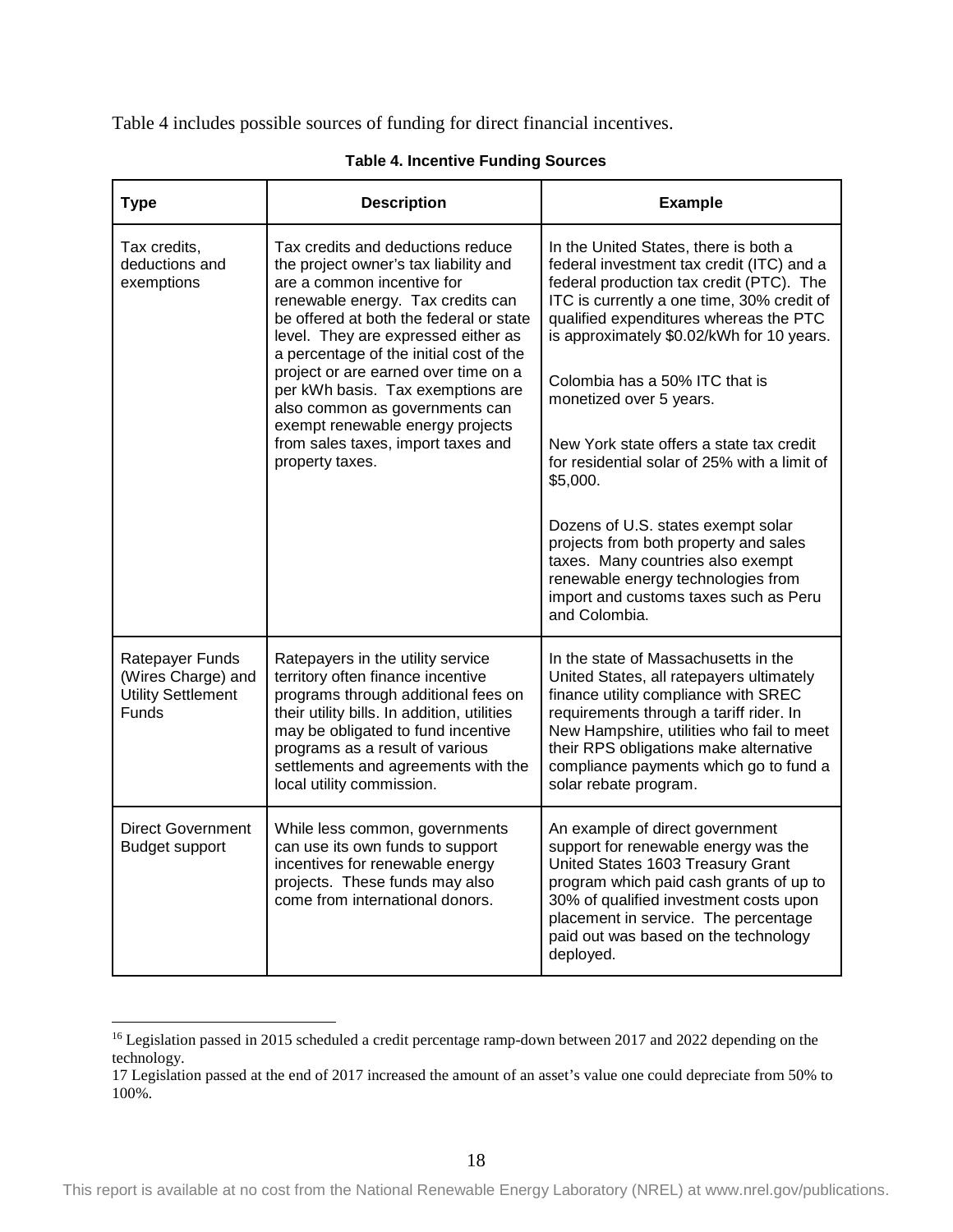### *Lessons Learned*

A general lesson gleaned from international experiences across many aspects of electricity policy is that policies must be carefully designed to provide the precise desired incentive. In the case of the financial incentive structures outlined above, each type of incentive encourages a specific behavior and may have its own corresponding tradeoffs.

**Investment-based Incentives**: By offering to reduce the upfront capital expenditure of a DG project, investment-based incentives can reduce the burden (in part) of a large capital expenditure for DG owners. Importantly, these incentives place no expectation on the size, quality/efficiency, or expected production of the DG system—they are only intended to reduce the upfront capital cost.

**Capacity-based Incentives**: By offering an upfront incentive based upon the installed capacity of the DG system, capacity-based incentives can function similarly to investment-based incentives. This policy incentivizes watts installed, which could (arguably) be more useful at creating demand for more capacity and/or sizing larger systems for customers. If a government *capacity* target for DG exists, this is perhaps the most direct form of financial incentive that can be offered to achieve that goal.

**Production-based Incentives:** Direct financial incentives that are paid on a per-kWh basis specifically motivate DG *production* rather than installed capacity or investment. This theoretically encourages the installation of systems with higher production efficiency and at lower cost, and may be a useful tool if generation-based public policy goals exist. Unlike other incentive types, production-based incentives are notably paid out *over time* as opposed to an upfront expenditure.

### <span id="page-27-0"></span>*3.2.1 Summary of Existing Mechanisms in Mexico*

Mexico has a Federal Clean Energy Standard (akin to a RPS in the U.S.) with clean energy targets for electricity generation of 25% for 2018, 30% for 2021 and 35% for 2024. As of the June 30, 2017, clean energy generation in Mexico accounted for 20.82% of total electricity generation (Rodríguez 2017). To promote the growth of clean energy resources, SENER established CEL obligations (akin to RECs or SRECs in U.S.) as a percentage of energy sold by load-serving entities, or of energy consumed for large consumers buying directly from the wholesale market. In other words, suppliers and large consumers are required to purchase CELs. Obligations increase from 5% in 2018, to 13.9% in 2022.

Clean power plants receive one CEL for every MWh of electricity generated without the use of fossil fuels. CELs can be traded in the wholesale market operated by CENACE, or can be acquired in long-term agreements (for example in auctions). For a DG owner who shares a meter with a load serviced by a Basic Supplier, the CELs produced by their DG system belong to the DG owner; however, the DG owner is restricted to selling the CELs exclusively through the Basic Supplier. In the current arrangement, only the price for CELs must be freely negotiated between the DG owner and the Basic Supplier.

Clean distributed generation is also eligible for Mexico's accelerated depreciation mechanism that was incorporated into Mexico's income tax law in January 2016. The law allows taxpayers to deduct 100% of the value of a system purchased in a given fiscal year for corporate income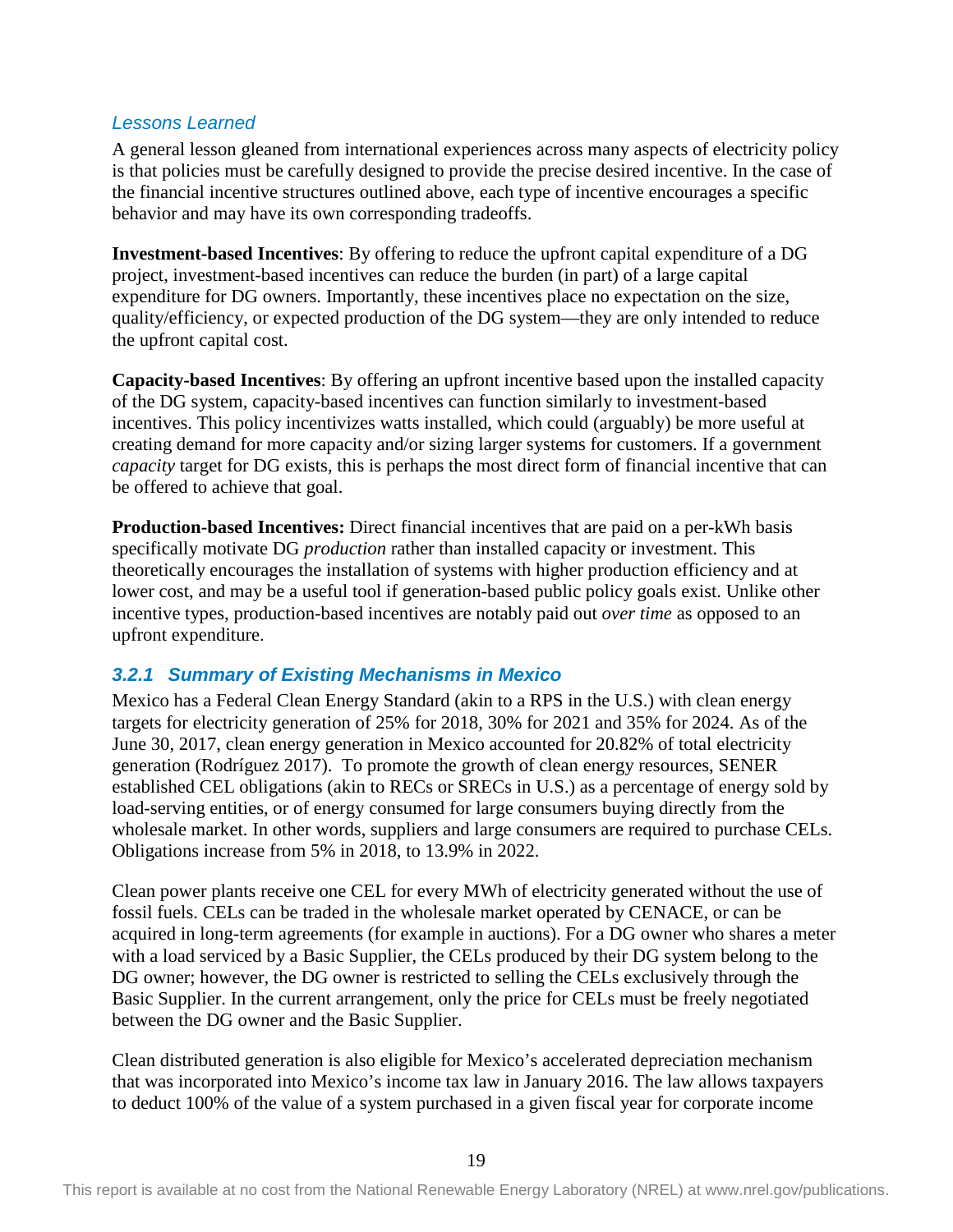tax purposes. If the accelerated depreciation creates a net operating loss (NOL), which is likely, the NOL can be carried forward for up to ten years to offset future corporate income taxes. At the end of 10 years, any remaining NOL can be written off (Martinez 2016).

## <span id="page-28-0"></span>*3.2.2 Summary of Barriers*

The barriers listed below focus on Mexico's main existing direct financial incentive: CELs.

- Market prices for CELs are expected to be quite low in the near-term as indicated by recent CENACE auctions. Thus, CELs are not expected to be a strong financial incentive for clean DG deployment. However, at this stage it is unclear if they are necessary or can be considered a high priority measure to incentivize deployment.
- Clean DG owners are currently restricted to selling CELs to their electricity supplier. If DG owners do not have enough information about the price of CELs, there is a risk that they will be undercompensated for CELs.
- DG owners who wish to be credited for CELs need to install an additional meter to measure gross energy generated by the system. This cost could be an additional barrier for DG owners to benefit from CELs.
- Motivating new government funding for DG may be politically difficult to accomplish in Mexico, given other demands for funding and priorities.

## <span id="page-28-1"></span>**Expand Access to Financing of DG Options**

An alternative to direct financial incentives is the implementation of financing schemes that can successfully alleviate the initial capital cost barrier of installing DG for the consumer.

Despite rapidly declining prices, a DG system is still a significant capital expense for prospective consumers. Without financing options, DG market growth in Mexico may be limited to high-income customers who can afford such a large investment, a situation which runs counter to Mexico's goal of increasing energy democratization and consumer choice. By expanding access to DG financing options, Mexico can attract additional capital to the DG sector.

Loans allow customers to finance a DG system and use electricity savings to offset loan payments (Feldman and Lowder 2014). Low-interest loans can be offered directly by the state or federal government. Private and public banks, vertically integrated developers, and specialized financial institutions such as green banks<sup>18</sup>, are other sources of loans. Loans can also be made for clean energy projects from *revolving* loan funds, established by governments, in which capital from repaid loans is re-loaned for other clean energy projects (DOE, n.d). Governments can also offer credit enhancements which reduce credit risk through various mechanisms and loan guarantees can also expand access to financing DG (Cox 2016).

Property-assessed clean energy (PACE) is another innovative DG financing model that allows a private property owner to pay back upfront DG (or energy efficiency) investments over time via

<span id="page-28-2"></span> $18$  A "green bank" is a financial institution that deploys low-cost capital specifically for clean energy projects. In addition to loans, green banks can offer products such as credit support mechanisms and property assessed clean energy (PACE) (NREL, n.d.). See ["Green Banks"](https://www.nrel.gov/technical-assistance/basics-green-banks.html) for more information.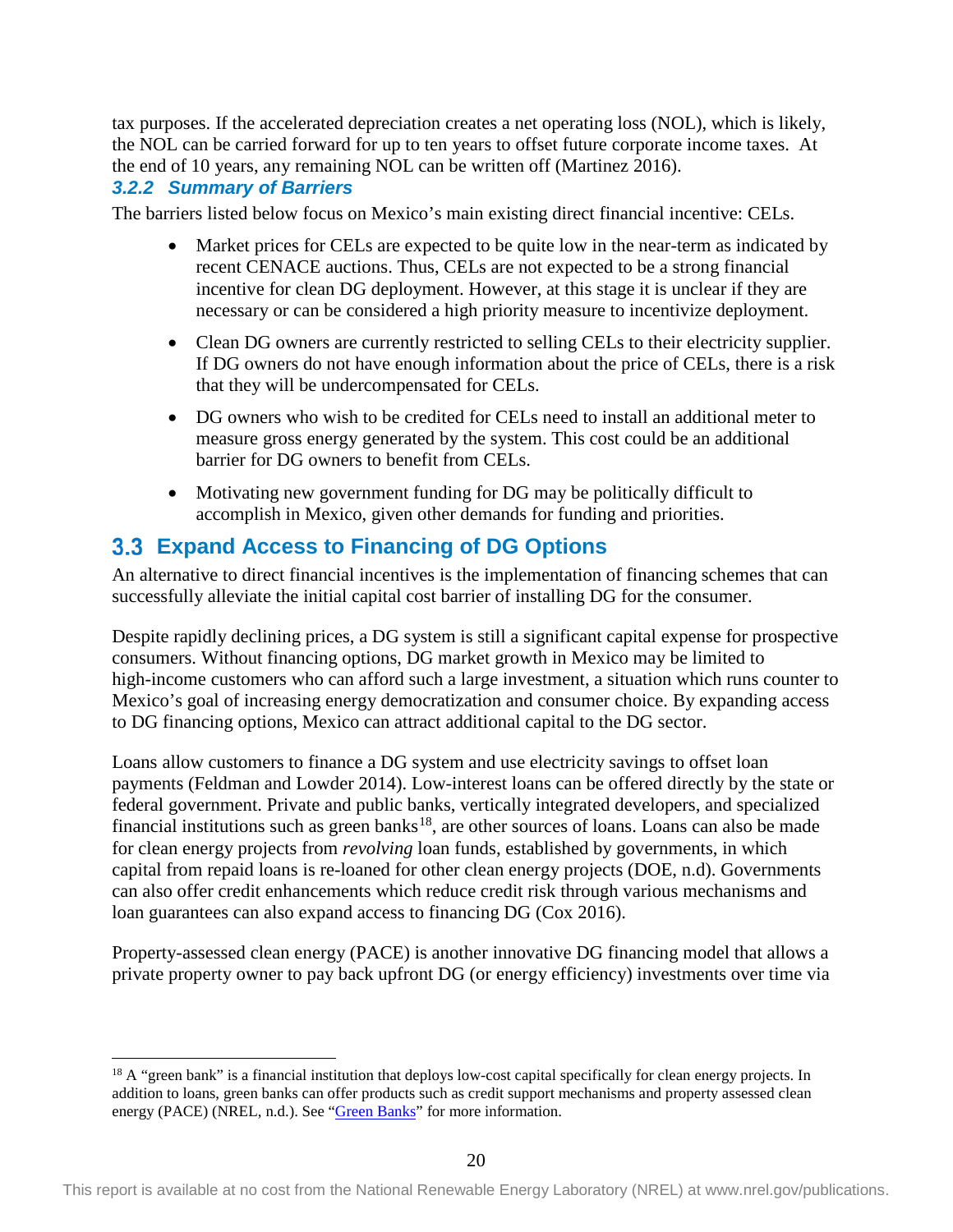additional property tax payments. Property values, rather than individual credit scores, determine the credit risk for PACE participants (Speer and Koenig 2010).



*Image from Speer and Koenig (2010)*

**Figure 5. Basic PACE Financing.** 

<span id="page-29-1"></span>On-bill financing, also called on-bill recovery, is another financing method that can reduce complexity for customers and expand customer access to DG because it is less reliant on credit scores. On-bill financing is a mechanism that allows a customer to repay an energy efficiency or renewable energy investment directly on his or her utility bill. Either a utility or third-party provides a customer with a loan for DG which the customer then pays back over time via utility bill payments. This method helps customers avoid upfront payments for DG; the energy savings a customer sees from DG will likely exceed the monthly loan payment.

Third-party ownership, discussed in section 3.4.1, can help the customer avoid a large upfront payment through leasing and power purchase agreements.

## <span id="page-29-0"></span>*3.3.1 Summary of Existing Mechanisms in Mexico*

Financing mechanisms available in Mexico include:

**Distributed Clean Energy Technologies Financing (FATERGED[19](#page-29-2))**: The objective of the FATERGED is to accelerate the availability of domestic credit to potential DG adopters. In [20](#page-29-3)15, the government committed 120 million pesos<sup>20</sup> to promote access to renewable distributed generation technologies, of which 96 million pesos will be used for Partial Credit Guarantee (PCG). The design of the program will be operational by December 2017, and it is expected to mobilize large financial flows towards the distributed solar sector (leverage ratio 10:1) by

<span id="page-29-2"></span> <sup>19</sup> Financiamiento para Acceder a Tecnologías de Energías Renovables de Generación Eléctrica Distribuida (FATERGED)

<span id="page-29-3"></span><sup>&</sup>lt;sup>20</sup> Approximately \$7.6 million USD.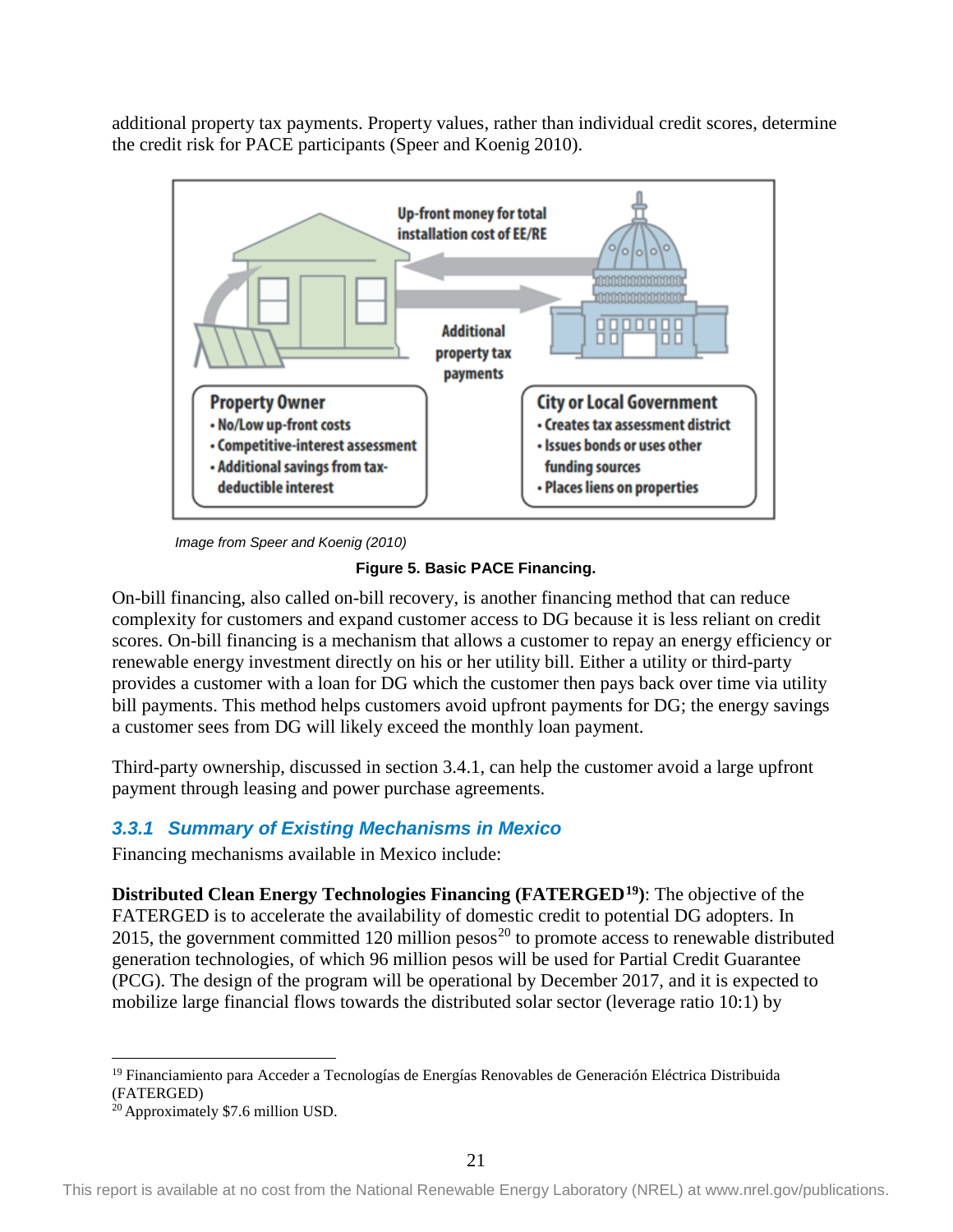diminishing investors and financiers' perception of risk. The PCG will be available for investors and financiers by request from a national development bank that is still to be determined.

**DG Support Program**: Through this financing program, FIDE has supported 1,057 DG projects, representing more than 227 million pesos, and a total of 6.89 MW of installed capacity (FIDE, 2017a). Using resources from the Energy Transition Fund (FOTEASE), FIDE supports residential and SMEs consumers directly by granting a direct financial incentive of 10% of the total system cost and the remaining 90% is loaned at preferential rates with resources from FIDE (FIDE 2016). The project must have a simple payback period of 6 years and the PV modules must have FIDE's energy saving certification (further discussed in Section 3.5.1) to qualify.

**Program of Integral Sustainable Improvement in Existing Housing (Programa de Mejoramiento Integral Sustentable en Vivienda Existente)**: SENER launched this program in 2016 to offer workers earning up to five times the minimum wage loans of up to 50,000 pesos to retrofit houses with energy saving technologies, such as solar heaters and PV systems (CONAVI 2017). The loans have fixed interest rates from 14% to 18% before taxes, a five-year term, and may include an incentive for 40% of total costs.

**Green Mortgages by the Mexican Federal Institute for Worker's Housing (Infonavit)**: Infonavit administers a trust funded by the contributions of most salaried employees in Mexico. Infonavit grants low-interest mortgage loans to qualifying people based on their contributions. The law requires that all housing financed by Infonavit have features or appliances that save electricity, water, and gas.

During 2015, 376,433 credits were granted under the green mortgage framework (96% of all mortgages), reaching an accumulated amount of 2,173,856 credits granted with green mortgage. The green mortgage promotes the efficient use of electricity, gas, and water by providing an additional amount to the housing credit in order to invest in a house with efficient technologies aimed at reducing family expenses, optimizing the use of resources, and contributing to the reduction of greenhouse emissions. During 2015, photovoltaic systems connected to the grid were added to the "eco-technologies" catalog, consolidating the green mortgage program as the main eco-technologies financing mechanism in Mexico.

**Shared-risk Trust (Fideicomiso de Riesgo Compartido, FIRCO)**[21:](#page-30-0) The specialized Sharedrisk Trust promotes the use of renewable energy and energy efficiency in the agricultural, livestock, fisheries, and food sectors in Mexico by mixing and complementing resources from Secretaría de Agricultura, Ganadería, Desarrollo Rural, Pesca y Alimentación (SAGARPA), the World Bank and the Global Environmental Facility (GEF). FIRCO aims to support projects using bioenergy, renewable energy, and energy efficiency.

From 2008 to 2012, FIRCO authorized 715 million pesos for the support of 1,614 projects across the country, including 555 PV systems for water pumping and refrigeration (FIRCO 2012). From

<span id="page-30-0"></span><sup>&</sup>lt;sup>21</sup> FIRCO is a specialized shared-risk trust created by presidential decree and sectorized to SAGARPA (Secretariat of Agriculture, Livestock, Rural Development, Fisheries and Food of Mexico), to promote agribusiness, rural development in micro-watersheds and to serve as a technical agent in the agricultural and fisheries sectors.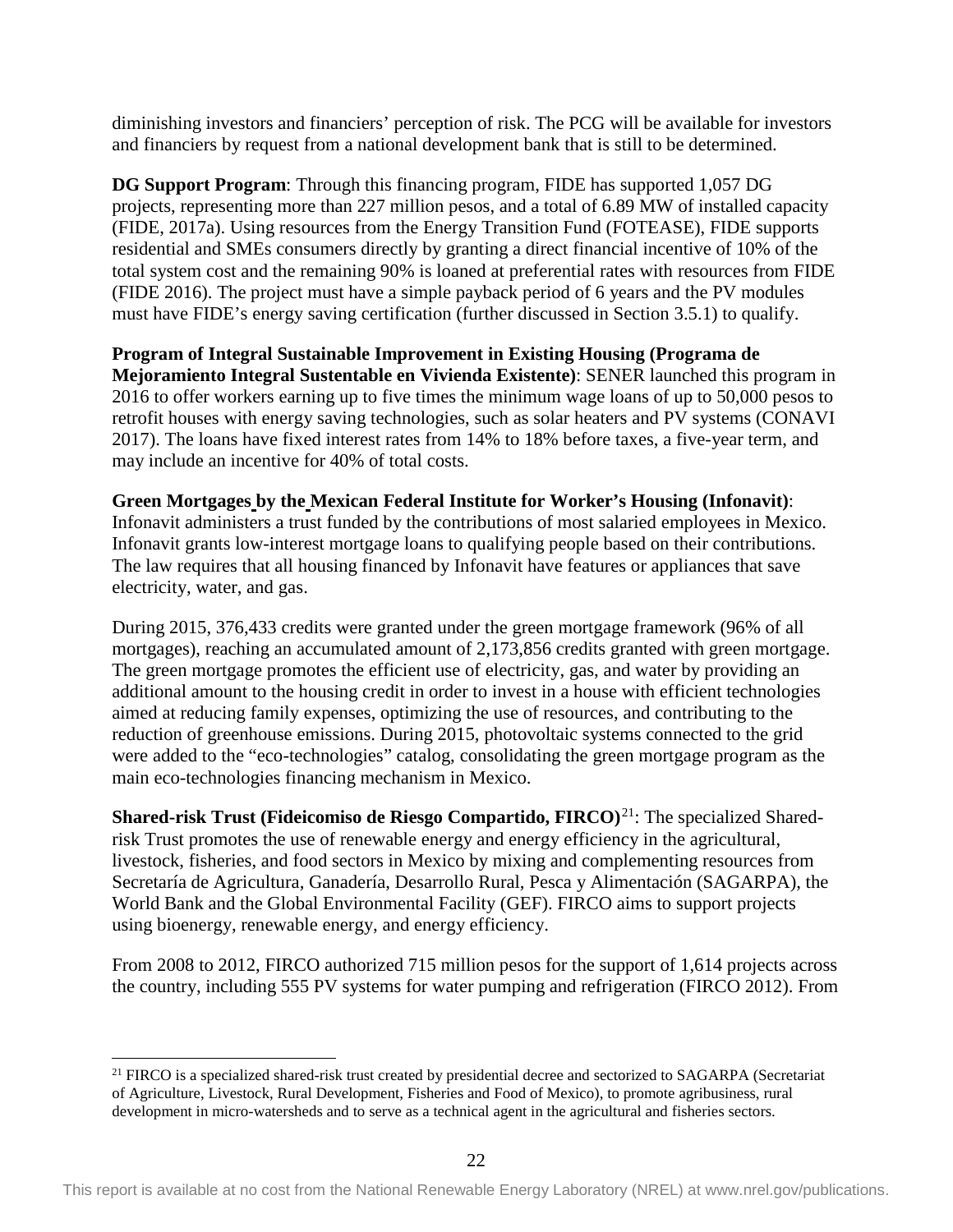2013 to 2015, 52 new PV systems were installed, and 9 additional projects were underway in 2016 (FIRCO 2016).

### <span id="page-31-0"></span>*3.3.2 Summary of Barriers*

- According to participants at the July 6, 2017 Mexico Distributed Generation Public Policy Workshop in Mexico City, it appears that most DG systems are cash financed and those that are not face high interest rates on loans. Generally speaking, financing from private banks in Mexico is still not widely available for DG systems.
- Under the Program of Integral Sustainable Improvement in Existing Housing, the interest rate of 14.5% offered to low-income customers may be too high, and a loan term of 5 years may be too short given the lifetime of DG assets.
- The availability of the different financing offerings highlighted above is not well known among many customers.
- PV systems offered in the "Green mortgage" program are relatively expensive compared to other eligible measures in the program.

## <span id="page-31-1"></span>**Expand Customer Access to DG Options**

One goal of Mexico's energy reform is to move toward more market-based regulation and expand customer choice. At the moment, DG adoption is nascent in Mexico and barriers to DG market participation among various customer segments remain. On top of tariff reform, direct financial incentives and expanding the availability of financing, to encourage meaningful DG adoption across multiple market segments, the government of Mexico may need to enable alternative business models such as third-party ownership, solar leasing, or shared solar, including specific strategies for low-income customers, and targeted programs for subsidized customers with no incentive to install DG. These concepts are discussed below. Increasing the size of the market by allowing DG leasing options and shared renewable programs will attract financing.

**Third-party Ownership:** Third-party ownership models, popular in many U.S. states, allow customers to deploy solar and pay lower electricity bills by making a monthly payment, less than his or her original electric bill, to a solar company. The payment can be in the form of a power purchase agreement or a lease. A third-party owner uses its own upfront capital to procure, finance, and own a project instead of the consumer. Often solar companies are able to more efficiently monetize any available tax credits than individual consumers and may pass along these savings to consumers. In the United States, third party ownership models have been a primary driver of distributed solar market growth. As of 2017, third-party owned ownership has slowed in the U.S. to represent 40% of new installed capacity and is expected to continue dropping to 24% by 2022 as solar loan providers become more prevalent (GTM/SEIA 2017). The percentage of third party owned systems is declining as solar costs decline because more consumers are able to bank-finance the cost of the project, benefit directly from the tax incentives (which are also smaller in dollar terms as solar costs decline) and solar companies look to increase their direct cash sales at the expense of longer term PPA and lease transactions.

**Shared Solar**: Shared solar (also known as community solar or solar gardens) is an innovative business model that has expanded customer DG access in the United States. Customers who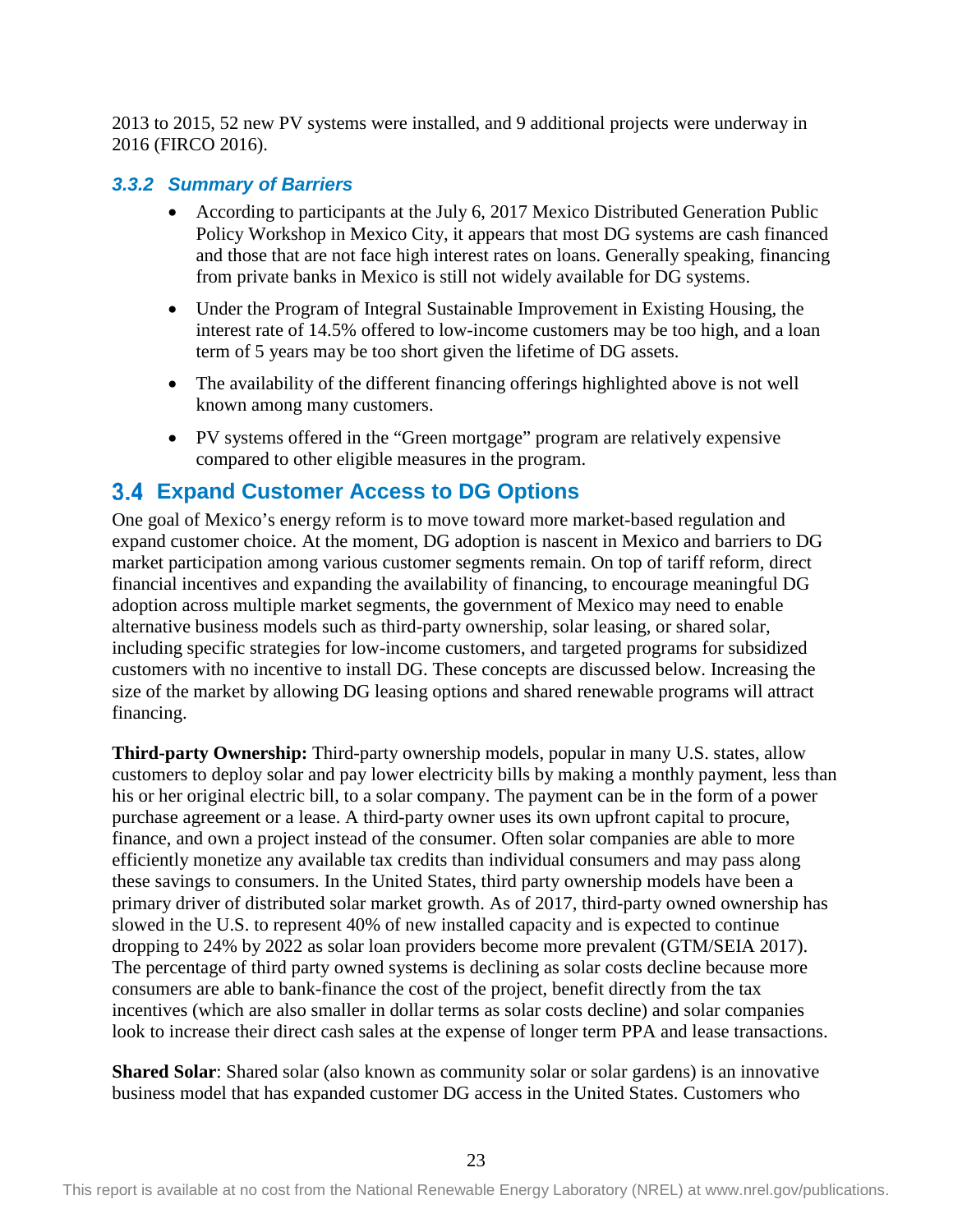cannot install on-site rooftop DG for whatever reason (e.g. renters, poor roof quality, shading issues, apartment dwellers) or simply do not want to install rooftop DG can subscribe to a portion of an off-site (rooftop or ground-mounted), shared solar project and receive bill credits virtually. Like traditional rooftop DG, shared solar customers can purchase their share outright, or, where available, use a solar lease or PPA. Typically, larger shared solar systems are less expensive (per kW) than rooftop systems because they enjoy economies of scale. Shared solar projects can also be sited in optimal places to mitigate grid congestion or on previously disturbed land such as brownfields and can be better managed and tracked by utilities. Utilities, third-party developers, and community or nonprofit organizations have all developed shared solar programs in the United States. The participants and transactions in a typical third-party shared solar model are shown in [Figure 6.](#page-32-0)



*Image from Coughlin (2016)*



<span id="page-32-0"></span>Shared solar has seen increasing market growth in the United States and this trend is expected to continue. States such as Colorado, Massachusetts, Minnesota, and California, with shared solar enabling legislation are top state markets in terms of operating and planned shared solar capacity (Honeyman et al, 2017). Public sector entities, such as local governments and universities in the United States, who cannot directly take advantage of DG tax incentives have been notable participants in shared solar programs.

**Virtual Net Metering Policies**: Virtual net metering allows customers to take advantage of the same compensation mechanism and billing schemes as net metering without requiring their distributed PV to be on-site. Multiple customers' load can be offset by the excess generation and net metering credits produced by a single PV system. Net metering credits appear on a customer's bill as if the distributed PV were actually located on his or her property. Virtual net metering is a primary enabling policy supporting the growth of the community solar market in the U.S. (Coughlin et al. 2012). Many U.S. states (shown in blue in [Figure 7\)](#page-33-1) have also adopted policies that allow for the aggregation of multiple meters under a net metering tariff. This policy is growing in popularity in the United States and may be worth considering in Mexico.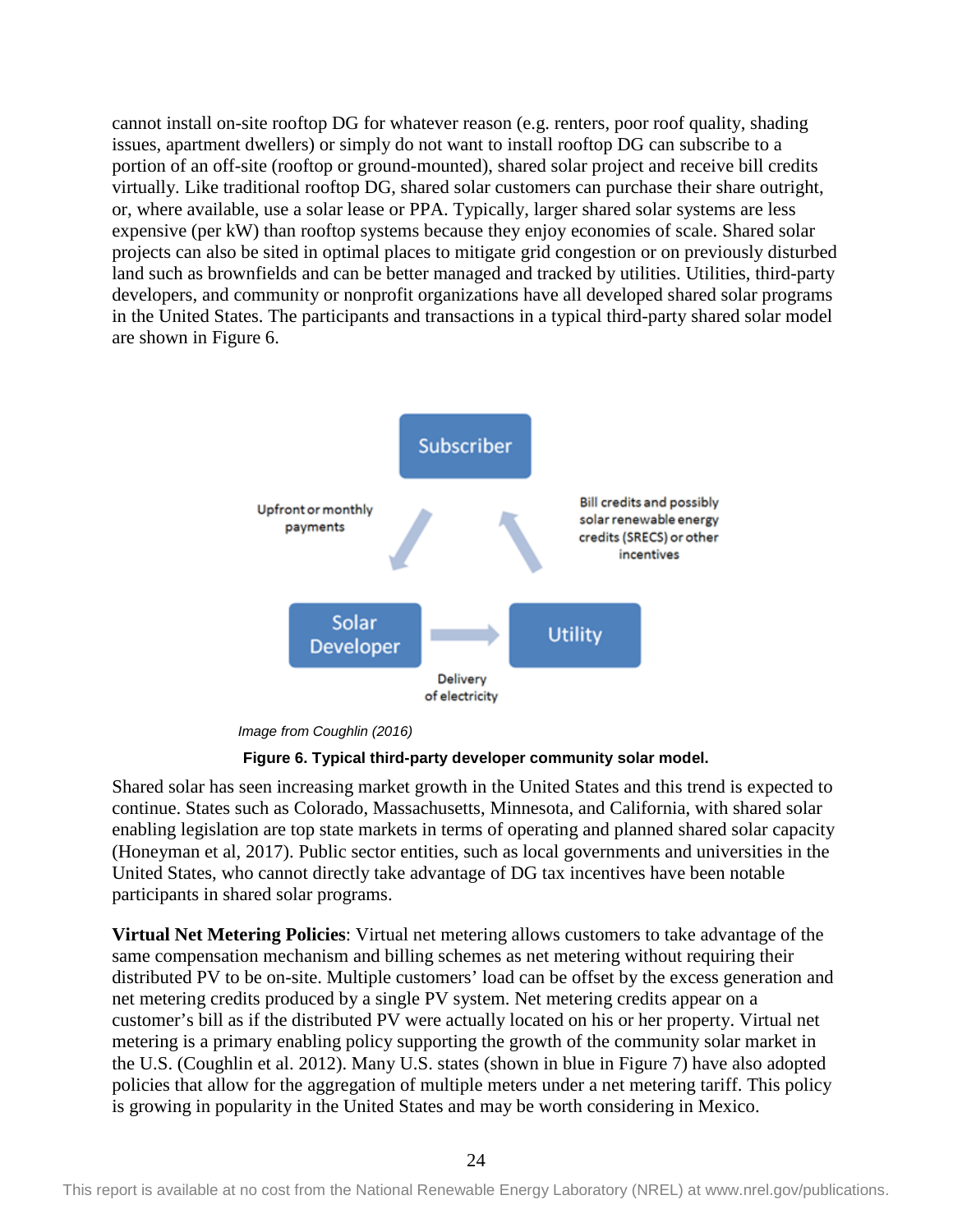

*Image from DSIRE*

**Figure 7. States with Meter Aggregation Policies.** 

<span id="page-33-1"></span>**Low-Income Strategies**: Even in jurisdictions with significant DG installed capacity and vibrant DG markets, many low-income customers still do not have access to DG because of numerous barriers that moderate and high-income customers do not face. Low-income customers may lack access to capital, have insufficient tax burdens to take advantage of DG tax incentives, may rent rather than own their homes, and already receive subsidized electricity rates that distort the market signal to invest in DG. There are a variety of approaches to expanding this customer segment's access to DG including providing direct DG incentives, providing publicly-backed loan loss reserves for DG loans, revised underwriting criteria for DG loans, and on-bill financing. Redirecting electricity assistance program funding to subsidize DG investments is another approach some states in the United States are experimenting with. Multifaceted approaches may offer the best solution (NREL 2017).

In the U.S., utility ownership of DG is also currently being explored to support low-income customers. In these instances, rooftop solar systems are being deployed on the roofs of lowincome customers, with the utility providing a rooftop rental payment and oftentimes free electricity or bill credit to the customer.

### <span id="page-33-0"></span>*3.4.1 Summary of Existing Mechanisms in Mexico*

**Third-party Ownership of DG in Mexico**: The Electricity Industry Act allows third parties to own DG systems for on-site consumption. In this case, the relationship between the third party and the consumer is not considered commercialization, which avoids the taxation and regulation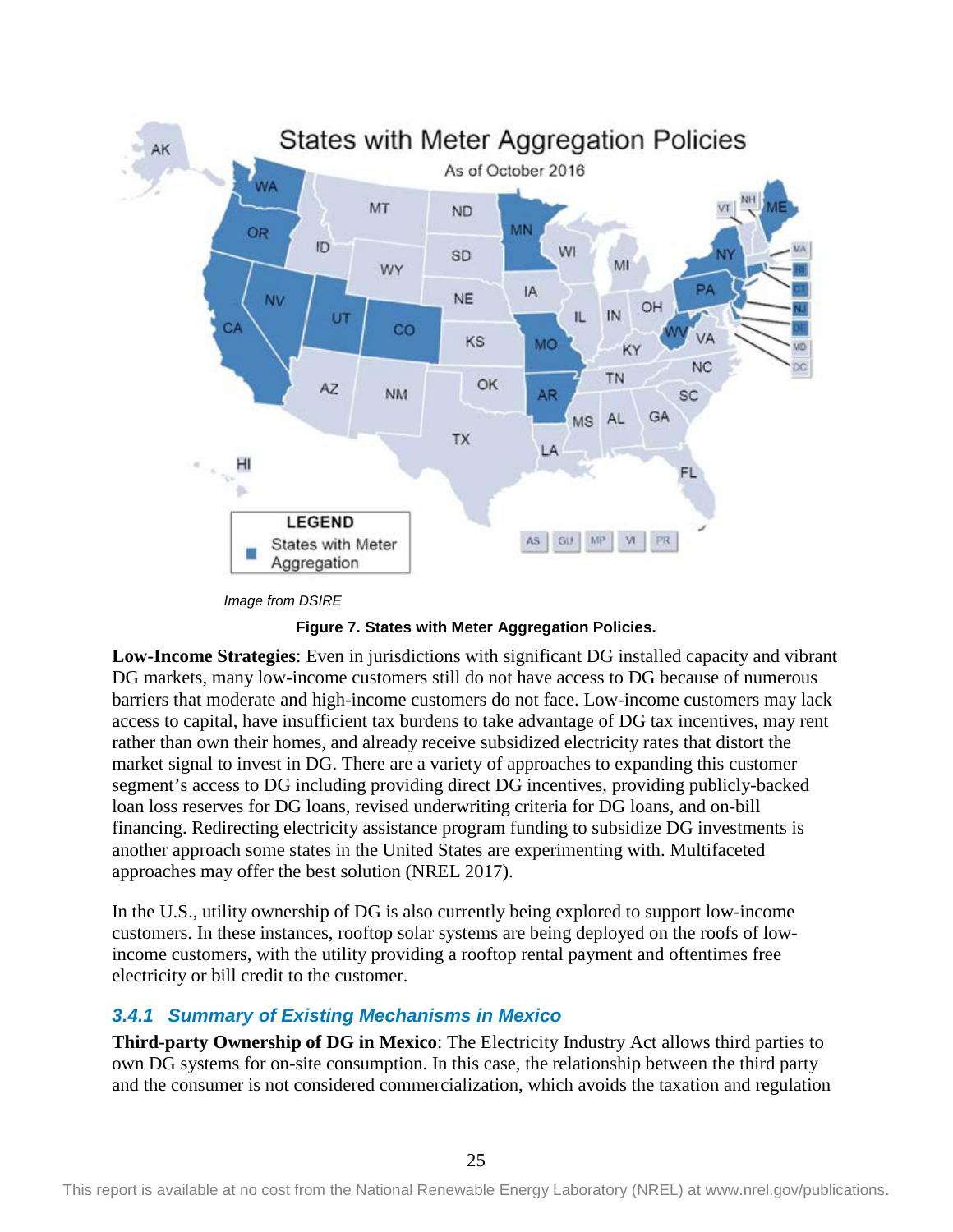that commercial transactions are subject to. Third-party owned systems can use the three existing DG compensation mechanisms in Mexico.

**Shared Solar in Mexico**: In 2012, CRE published a collective interconnection contract for low voltage DG for buildings with several loads sharing one interconnection point. This compensation scheme allowed different customers in a single location to collectively install a DG system to offset their electricity consumption through net metering. Third-party ownership is not allowed under the current shared solar policy.

CRE is currently developing the collective and the community NEM compensation mechanisms. The collective NEM mechanism applies to buildings many tenants with a common interconnection point, and the community NEM mechanism applies to DG systems that offset aggregated loads, independently of the location of the loads and the system.

### <span id="page-34-0"></span>*3.4.2 Summary of Barriers*

- There is not currently a regulation for shared solar programs in Mexico
- There is not currently a virtual net energy metering scheme offered in Mexico.

## <span id="page-34-1"></span>**Encourage the Maturation and Quality of Suppliers, Materials and Labor**

A robust DG market requires a well-trained workforce that includes electricians, installers, sales personnel, and marketing professionals, among others. Training and certification programs can support workforce development and underlying policy signals can create a steady flow of projects. In addition to a specialized workforce, high quality DG materials and suppliers can also build confidence among prospective DG consumers and capital markets and can bolster longterm public support for DG. Governments can partner with industry and universities to provide relatively inexpensive solutions to enable high-quality suppliers, materials, and labor.

## <span id="page-34-2"></span>*3.5.1 Summary of Existing Mechanisms in Mexico*

CRE is mandated by the Electric Industry Act to promote the training of DG installers. Additionally, the Energy Transition Act states that SENER, CRE, CENACE and CONUEE must establish and adjust hardware, performance, and installation requirements for clean DG systems; elaborate labor and company certification regulations; promote capacity building; and establish a certification program for companies, their personnel, independent professionals, and technicians.

Furthermore, the Federal Law on Metrology and Standardization (Ley Federal de Metrología y Normalización), establishes that there are two types of norms: Official Mexican Norm (NOM), and Mexican Norm (NMX). NOMs are mandatory, while NMXs are recommendations of parameters or procedures. The government of Mexico has a series of NXM for DG related to electricity, PV modules manufacturing and performance (SE 2017).

To date, there are no mandatory norms or certification schemes or training programs for DG installers, however, several institutions that implement DG financing have technical requirements for installer training and equipment quality.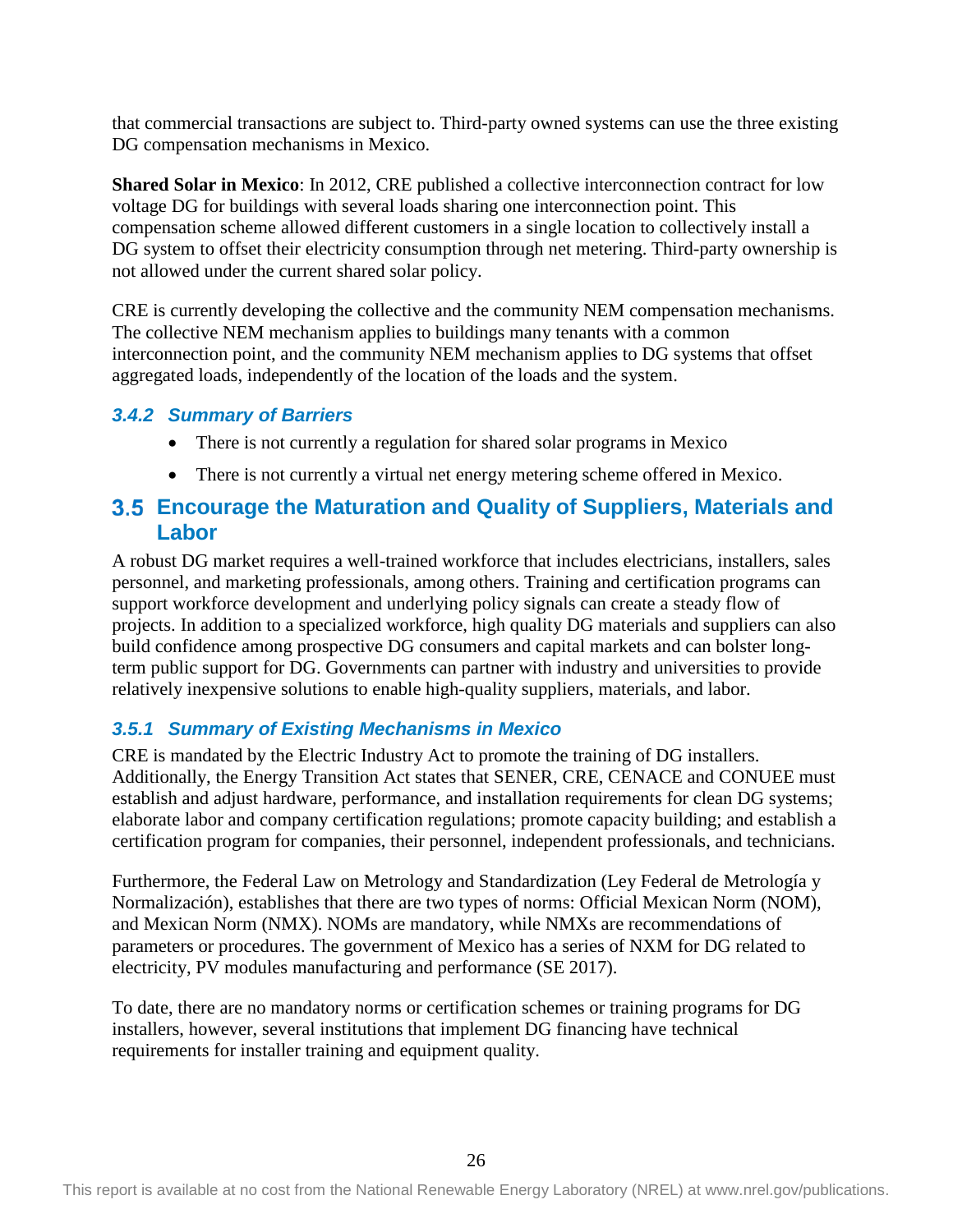**FIDE Certification**: Clean energy products and technologies must comply with FIDE's quality, safety, and performance standards to be certified. Specifications for compliance are formulated through a specialized group of providers, which consider technical information of the products, compliance with Official Norms, and accredited laboratories. For PV systems, this includes specifications for PV panels and inverters, establishing minimum efficiencies, safety, quality, and other technical characteristics.

**FIDE and CONOCER**: The Public Education Ministry (SEP) coordinates the National Competence System (NCS) which is aimed at increasing the level of economic competitiveness, knowledge development, and social progress in Mexico. To that end, the NCS promotes the integration of committees, which develop professional competence standards (CONOCER 2016).

One of the committees working under the CONOCER program is the *Renewable Energy and Energy Efficiency Competences Management Committee*, which is responsible for developing human resource competence standards and technical certifications. The Committee is made up of 40 members from academia, private and public sectors, and international organizations, and has developed four standards related to renewable energies since 2012.

Installers must be certified by FIDE in order to gain access to the financing programs offered by FIDE. FIDE has certified 277 professionals so far (FIDE 2017b).

**Infonavit and ANCE**: In 2012 the Asociación de Normalización y Certificación (Normalization and Certification Association - ANCE) published the Technical Safety and Operation Specifications for PV projects and installations (ANCE-ESP-02), with the objective of determining the minimum requirements for the grid connected PV systems for domestic use (housing). The specification contains safety requirements for the installation, operation tests, user guaranty, and the fulfillment of all technical specifications required by the distribution company. The ANCE-ESP-02 is applicable to all housing developers who want to participate in the Infonavit financing program, and/or any other program offering housing with PV systems with capacity below 30 kW. ANCE offers the service to certify providers of PV systems, following the ANCE-ESP-02 specifications. Currently, three companies are certified by ANCE, while an additional 19 companies have begun the registration process (ANCE 2017).

**FIRCO and ANCE**: To access the financing and incentives offered by FIRCO, project developers are required to be certified as verified suppliers. According to the selected technology, every project developer must complete the requirements to receive the certification, which is granted by ANCE. There are at least 90 suppliers with the certification, while more than 480 are in the process of becoming certified (SAGARPA/FIRCO 2017).

**SENER/GIZ Reliable Supplier (Esquema de Proveedor Confiable)**: SENER and GIZ are currently working on a scheme to standardize the requirements for service providers among the different public institutions that implement financing programs (FIDE, Infonavit and FIRCO). The objective is to develop a common valuation and certification scheme for Renewable Energy and Energy Efficiency Providers, with the support of the Mexican Entity of Accreditation (Entidad Mexicana de Acreditación, A.C.). It is expected that this scheme will not only provide the market with needed certainty, it will also save time in the evaluation of projects.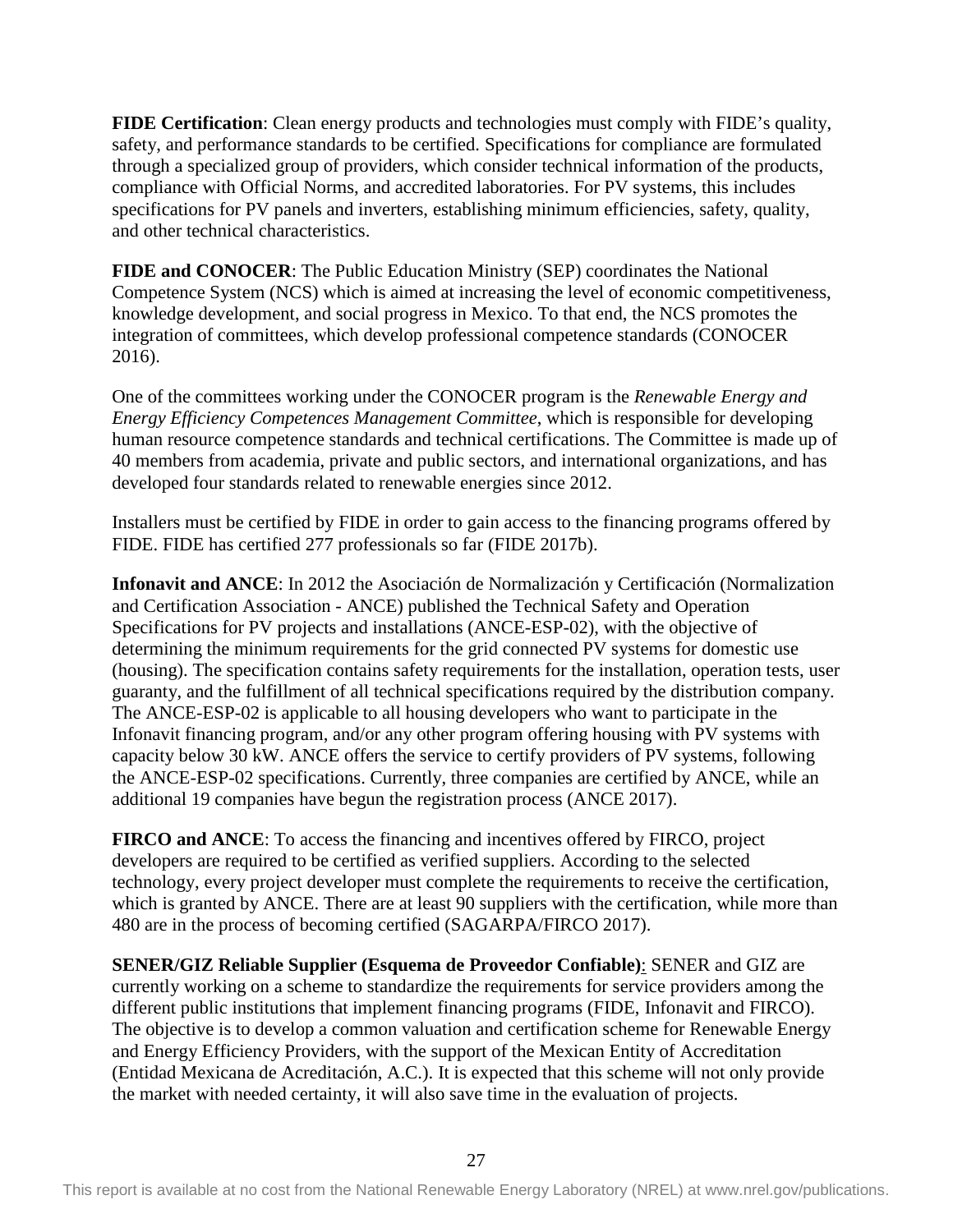### <span id="page-36-0"></span>*3.5.2 Summary of Barriers*

- Lack of uniform and legally binding set of national installer certification and equipment standard requirements and processes
- Lack of awareness of norms and minimum standards by the customers, given the complexity and redundancy of the normalization and certification system
- Lack of certified installers, given the different processes of certification for each program. In the case of the "Green mortgage" program by Infonavit, there is a limited number of certified installers (there are currently 3 certified installers and 19 companies are in the certification process).

## <span id="page-36-1"></span>**Establish of Best-Practice Interconnection Procedures**

Distributed generation can impact the reliability and power quality of the low voltage distribution network, so it is imperative that DG interconnection procedures are put in place to ensure the safety, reliability, and quality of the power systems. We define interconnection procedures as the suite of processes and governing technical criteria for the interconnection of DG systems comprising application processes, interconnection screening criteria, triggers for system impact studies (where appropriate), utility impact mitigation activities, and postcommissioning system certification processes. The efficiency and speed at which DG interconnection applications are processed has been identified as a barrier in some markets around the world, because the amount of DG installed is completely determined by how much DG is approved for interconnection by the distribution utility.

Designing these processes can be characterized as a careful balancing act in a desire to pursue process stringency with process expediency. If a process is excessively stringent, this may result in (1) a lengthy and costly approval process which unnecessarily discourages DG deployment and/or (2) DG systems being denied interconnection which would otherwise safely and reliably operate. On the other hand, if a process is excessively expedient for DG customers to interconnect without sufficiently stringent technical requirements, this may lead to the risk of undesirable safety or reliability issues. Public policy can promote interconnection procedures which are sufficiently forward-looking, customer-oriented, technically rigorous, and expediently executed in terms of time and cost.

Around the world, utilities will have distinct technical concerns about the impact of DG on their own system. This is further complicated by the fact that the potential impacts of DG change substantially with each distribution network feeder. Factors for determining the maximum grid hosting potential for a given feeder are numerous, and includes size of each DG system, location of each DG system, impedance of feeder, local cloud variability, location of capacitor banks, line regulation configuration, and presence of other DG and loads, among others.

One relatively universal experience among distribution utilities is that *ex ante* fears of technical impacts from DG tend to be significantly overstated relative to what commonly occurs in practice. DG technical impacts are usually quite small, particularly for the first several years of a program, and can be managed (when informed by good data collection) within regular distribution network planning processes. International experience suggests that the expected technical impacts are highly localized to the conditions of the individual feeder, and are generally quite small and manageable for the first several years of a program.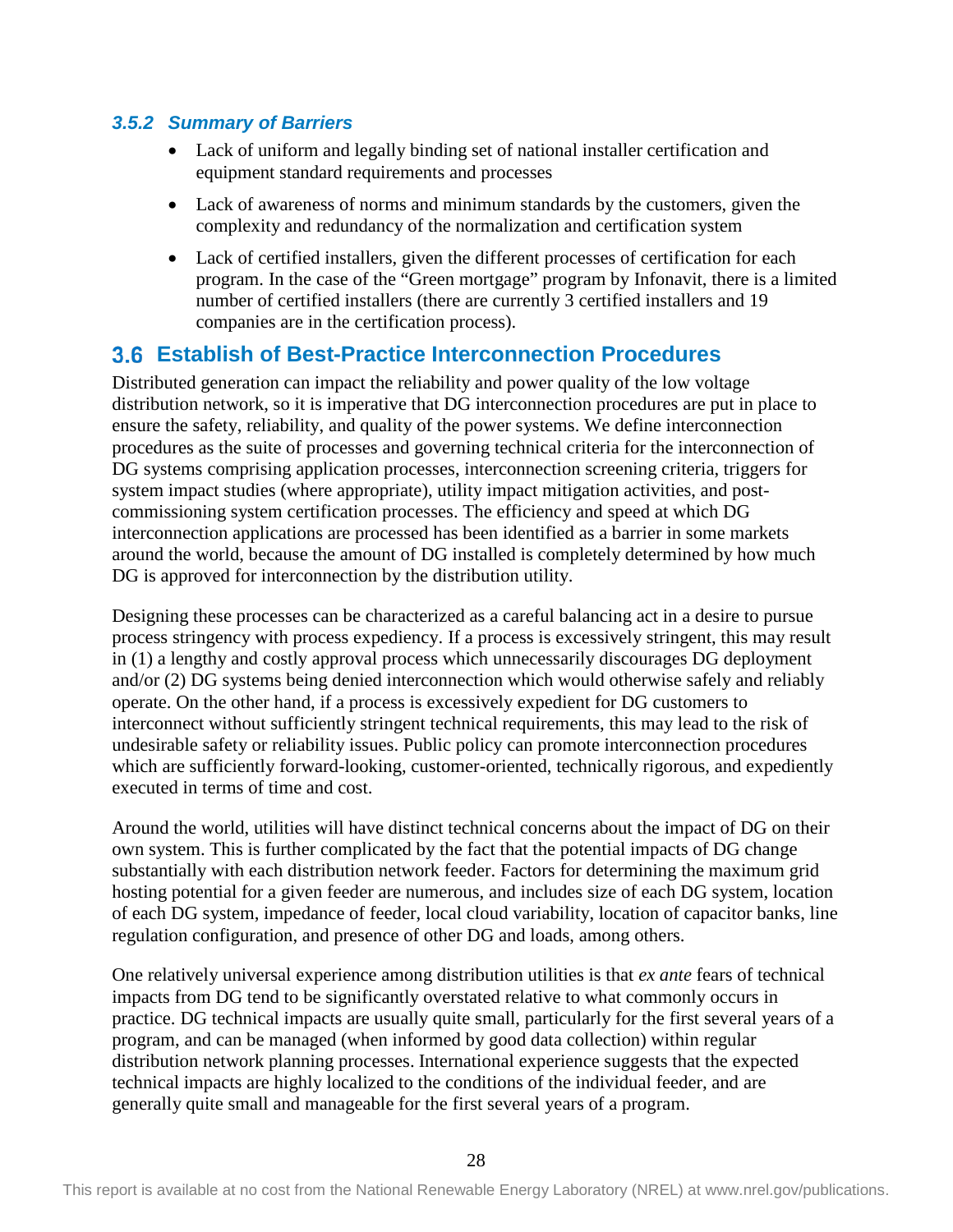Establishing an interconnection process requires new administrative tasks by distribution utilities. These include processing applications and evaluating the expected impacts of potential systems. Perhaps the largest burden within this process, from the standpoint of both time and money, is the periodic need to conduct detailed distribution network impact studies. To avoid unnecessary administrative burdens while also promoting expediency, particularly for conducting impact studies, some strategies include:

- Mandate "fast track" interconnection processes for smaller systems
- Mandate the use of multiple layers of quick interconnection screens, rather than a single screen which triggers a requirement for a detailed study
- Mandate "fast track" interconnection processes for locations with shorter feeders
- Mandate that the utility cluster applications on the same feeder and periodically perform screening assessments together to save costs.

To mitigate the possibility of slow utility response times for evaluating interconnection applications or providing detailed impact studies, some strategies include:

- Mandate maximum utility response times for various steps throughout the interconnection process
- Mandate application status tracking (i.e., online, phone, email, or otherwise)
- Mandate an online application process whereby applications can be quickly amended by the applicant once submitted
- Collect data on applications for consumer transparency and accountability purposes (e.g., application processing time for different stages, rejection/acceptance rate, interconnection rate, etc.).

To mitigate the possibility of consumer uncertainty over the viability of their DG application, and to ensure that consumers prepare viable interconnection applications, some strategies include:

- Mandate that online maps are published which illustrate optimal locations for DG systems to be installed on the distribution network
- Mandate the availability of an instant, online, nonbinding "pre-application" report which quickly provides information on the viability of a DG system at a given location to interconnect. Such an online system could query a database to assess relevant technical aspects such as: how close the system is to the nearest feeder, existing feeder DG penetration, the maximum DG capacity that can be installed in location, etc.

As DG penetration increases, integrating DG resources will require investments by the distribution utility. These investment decisions must be informed by robust distribution network planning which accounts for existing and future installations of DG, which in turn requires good data. Government strategies to encourage the collection of this data include: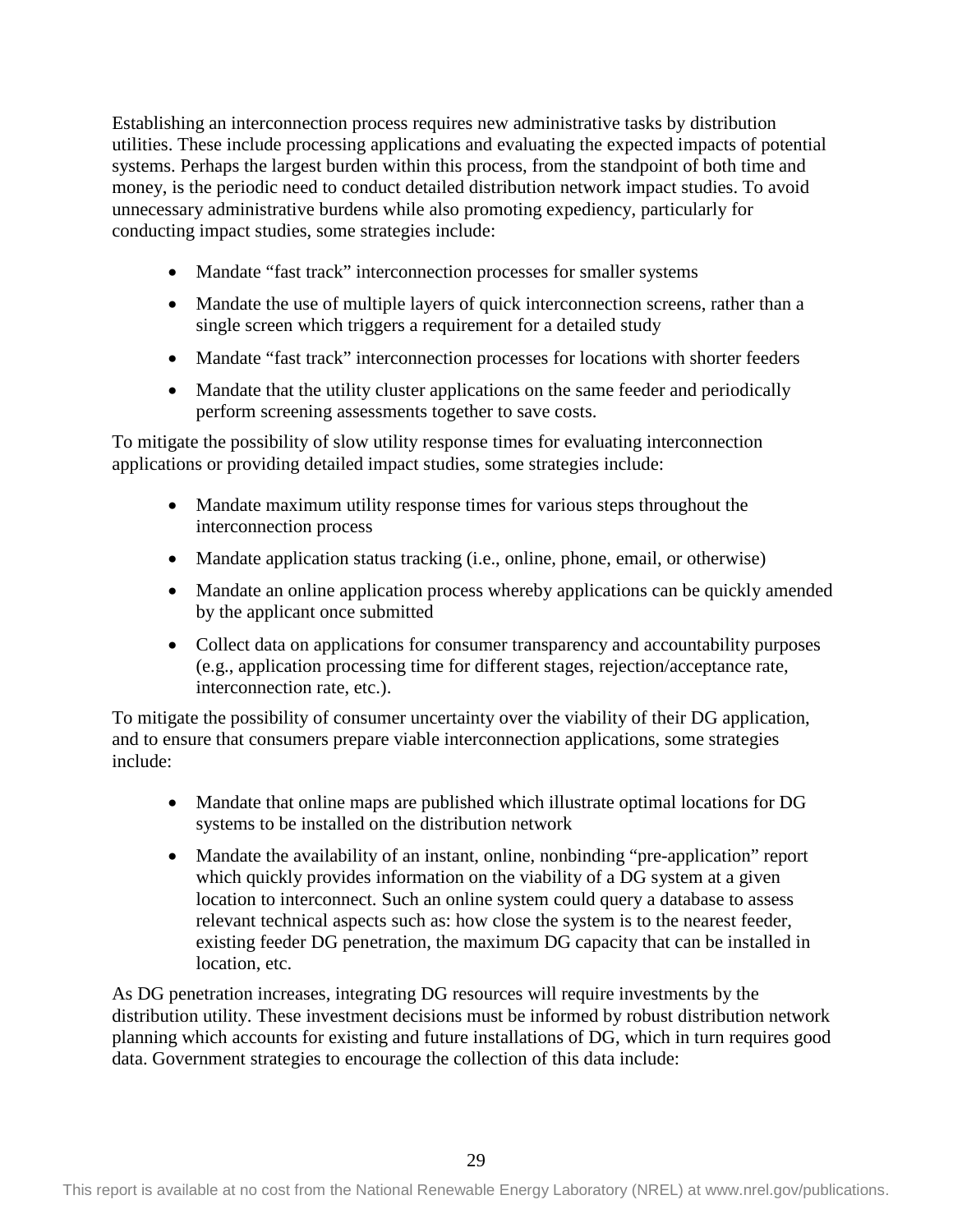- Mandate that minimum data collection metrics (e.g. GIS, location, size, technology, panel orientation, etc.) be incorporated in an interoperable database that interfaces with existing utility GIS and modeling systems; mandate data collection even if utility data system is not yet functional
	- o Many utilities in the United States had to "play catch up" with DG data collection, as they did not realize the value of this data until feeder penetrations began to increase significantly. Without this data, it may be quite difficult to evaluate the hosting capacity of individual feeders.

### <span id="page-38-0"></span>*3.6.1 Summary of Existing Mechanisms in Mexico*

In Mexico, the Electric Industry Act established that DG projects will have open and not unduly discriminatory access to: (1) the general distribution networks and (2) the competitive market where they may sell their energy production. Furthermore, it established that in typical cases, requests for interconnection of the DG systems may not require studies to determine the specific characteristics of the required infrastructure. To this end, two instruments regulate the interconnection process for DG projects in Mexico: (1) *the Interconnection Manual for Power Plants with Capacity below 0.5 MW* (Manual) (SENER 2016c), and (2) *the General Administrative Dispositions for Distributed Generation* (Dispositions) (CRE 2017b). The Manual establishes general administrative and infrastructure guidelines for DG, while the Dispositions further delineate those guidelines, define standard interconnection contracts, and establish additional technical specifications.

According to the Manual, interconnection requests must be resolved within 13 working days or fewer when no interconnection study is required, and 18 if the study is required. For low voltage interconnection, requests will be automatically accepted after 18 days have passed without a response, if the delay is not caused by the requester. All required activities for the interconnection must consider the times shown in [Table 5.](#page-38-1)

<span id="page-38-1"></span>

| <b>Activity</b>                                                  | <b>Responsible</b>          | <b>Working days</b> |
|------------------------------------------------------------------|-----------------------------|---------------------|
| Registry of the request                                          | <b>Electricity Supplier</b> |                     |
| Verification of information                                      | Distributor*                |                     |
| Letter of acceptance when no study or infrastructure is required | Distributor                 |                     |
| Letter with study or infrastructure budget                       | Distributor                 | 10                  |
| Documentation review                                             | <b>Electricity Supplier</b> |                     |
| Modification of the interconnection infrastructure               | Requester                   | Requester           |
| Relocation of meter                                              | Distributor                 |                     |
| Sign the agreement                                               | <b>Electricity Supplier</b> |                     |
| Integration to the commercial scheme                             | <b>Electricity Supplier</b> |                     |

**Table 5. Process and times for interconnection**

\* E.g. CFE Distribución

DG projects that comply with the interconnection schemes and conditions of available capacity in the distribution circuits will not require a study. The Manual establishes available capacity as the sum of net generation capacities not exceeding 80% of the transformer or feeder capacity in low voltage distribution circuits, and the sum of net generation capacities not exceeding 80% of the transformer capacity or the feeder capacity in medium voltage distribution circuits.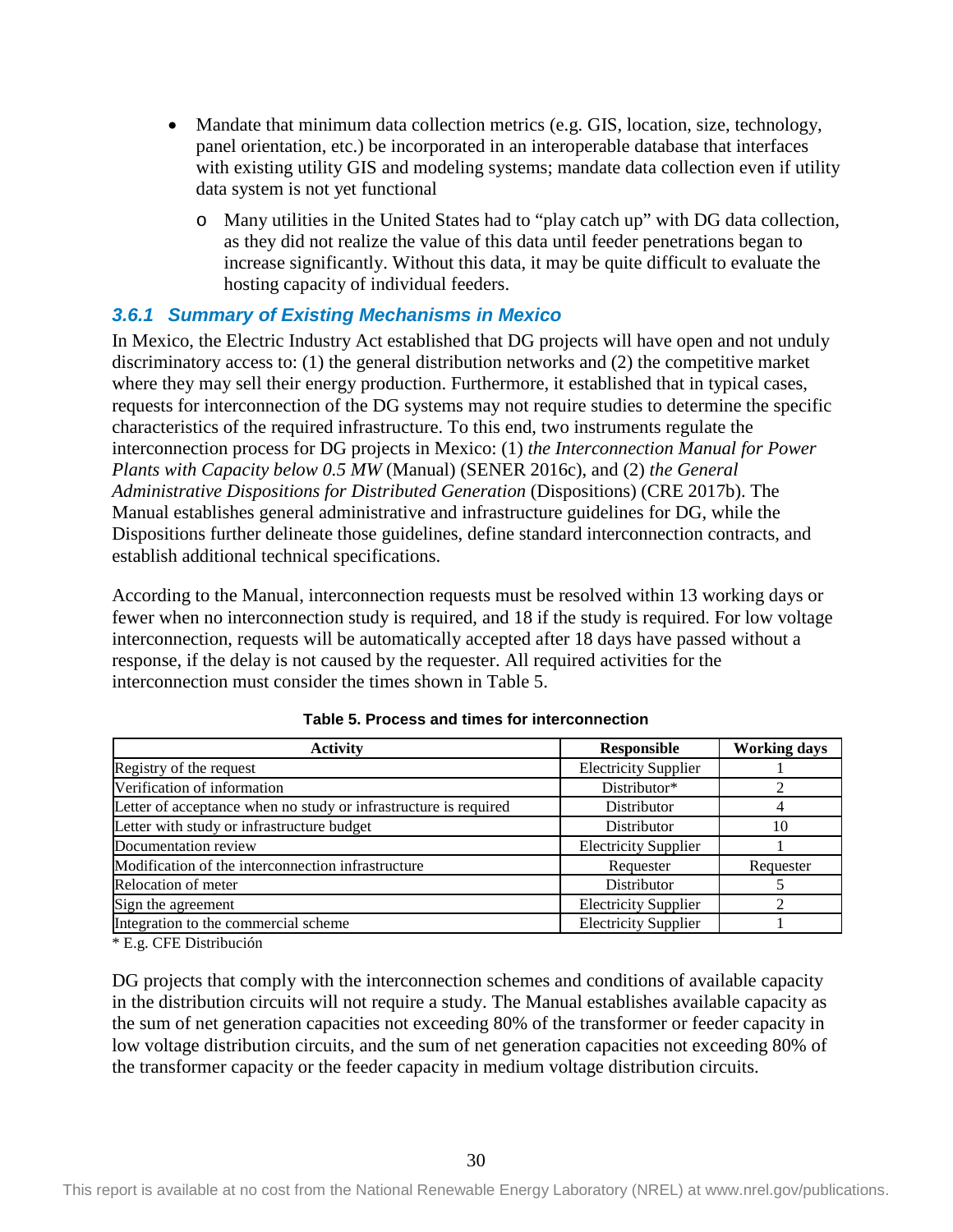For those cases in which a DG project does not comply with the previous conditions and an interconnection study is required, it will be done by CENACE at the expense of the distributor.

The distributor is responsible for anticipating necessary expansion and modernization of the general distribution networks (RGD) for the interconnection of DG. To ensure expediency, transparency, and accessibility, the Dispositions establish a timeframe of 365 days for the distributor to develop a web-based platform for the management of the interconnection process, making it possible to make an interconnection request via the internet. The same platform must have the capability to show statistics about the integration of DG, including the hosting capacity of the distribution circuits and the actual amount of installed capacity. Once available, the platform must be updated every 3 months. When the necessary upgrades are not duly anticipated by the Distributor, the Requester can opt voluntarily to: (1) install them at his or her own expense, (2) install them with contributions to the Distributor or (3) request for the required infrastructure to be included in the expansion and modernization program of the Distributor.

The Manual also mandates that distributed generation systems be formally inspected and certified by "inspection units<sup>22</sup>" to determine if they meet technical requirements for interconnecting to the distribution system outlined in the Dispositions. These inspection units are authorized by CRE.

## <span id="page-39-0"></span>*3.6.2 Summary of Barriers*

CRE has clearly established that it is the responsibility of the Distributor to plan and foresee the expansion and modernization requirements to integrate DG, but it remains to be seen whether this planning will take place effectively or if additional measures will have to be considered by the regulator.

## <span id="page-39-1"></span>**Promote Locally Manufactured Content**

Some jurisdictions around the world have taken steps to promote the use of locally manufactured content within the clean energy supply chain. Such policies may help to accelerate investment in manufacturing facilities and support job creation; on the other hand, these policies may be considered controversial and in violation of bilateral and multilateral trade agreements. To create a realistic content localization policy, the potential for localization must be studied extensively for a variety of technologies in order to inform goals. Goals can be ramped up over time to further encourage localization and lend confidence to investors of manufacturing facilities*.*

## **Direct Financial Incentives tied to Use of Local Content:**

It is also possible to provide some form of direct financial incentive (see Section 3.2) specifically to DG system owners that use locally manufactured content. Like the centralized procurement approach mentioned above, clear metrics and measurement processes must be employed to ensure compliance.

Some states within the United States have taken steps to encourage local DG manufacturing. For example, in 2013, Minnesota initiated its "Made in Minnesota" Solar Incentive Program that provides a 10-year, performance-based incentive to residential and commercial customers in

<span id="page-39-2"></span> <sup>22</sup> Unidades de Inspección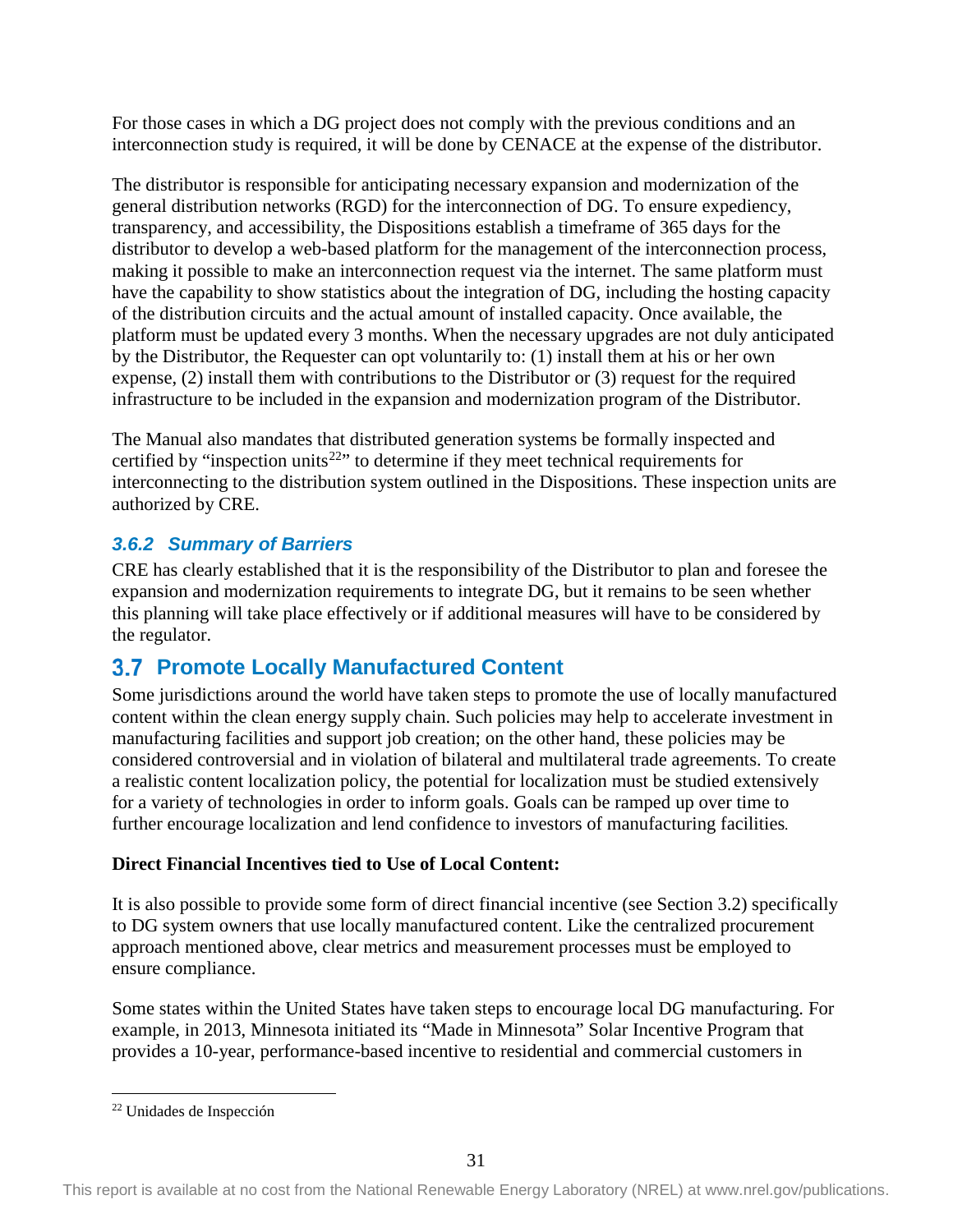certain utility service territories who install solar technologies manufactured in Minnesota. Manufacturers interested in qualifying for the program must apply to the state (Minnesota Commerce Department 2017).

A main criticism of local content incentives, like those employed in Minnesota, is that they can end up supporting companies that cannot compete with other producers once the rebates are removed. In the meantime, customers typically purchase DG systems at higher prices with no long-term benefit.

### **Direct State Support to Manufacturing Facilities:**

In some countries, governments have provided loan guarantees (e.g., in the United States) or direct financing (e.g., China) to support the development of manufacturing facilities. This is a direct way to support the creation of jobs and local manufacturing capacity. Depending on the existing localization potential in Mexico, these measures may or may not be required.

## <span id="page-40-0"></span>*3.7.1 Summary of Existing Mechanisms in Mexico*

**Public Trust to Promote the Development of National Suppliers and Contractors in the Energy Industry by the Secretariat of Economy**: In conformity with Article 90 of the Electric Industry Act, the Secretariat of Economy (SE) is responsible for defining the necessary strategies to promote local value chains in the electric industry, with special attention paid to small and medium-sized enterprises (SMEs). To achieve this, this trust was established to provide financing and support schemes in capacity building, research, and certification.

Furthermore, Articles 84 and 86 of the Energy Transition Act (LTE), established that the SE, in coordination with SENER, will design and instrument a roadmap to promote value chains in clean energies and complete a study to determine requirements and the potential for clean energies in the electric industry. To this end, the SE published the Strategy for the Promotion of Local Value Chains and the Direct Investment in Electric Industry and Clean Energies 2016–  $2017^{23}$ , focusing on the following actions:

- Identifying the potential demand for goods and services in generation, transmission, and distribution activities
- Identifying the potential supply for goods and services in generation, transmission, and distribution activities
- Identifying business opportunities and needs for development of national providers and contractors
	- Promoting the regional development of the electric sector

<span id="page-40-1"></span><sup>&</sup>lt;sup>23</sup> Estrategia para el Fomento Industrial de Cadenas Productivas Locales y para el Fomento de la Inversión Directa en la Industria Eléctrica y Energías Limpias.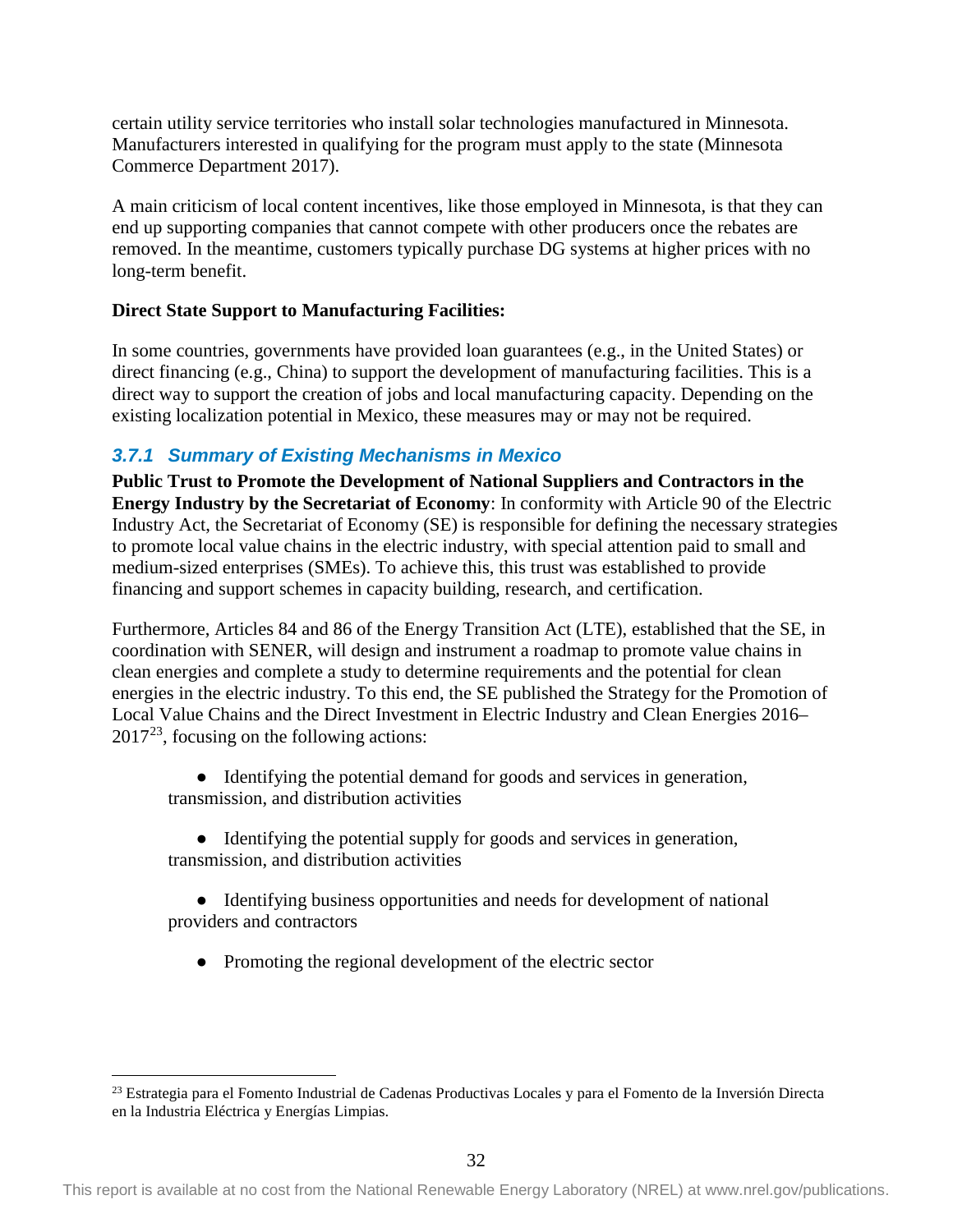● Reorienting of technical and financial support of the Public Trust to Promote and Develop National Providers and Contractors in the Electric Industry to high impact projects

• Promoting foreign investment.

**Manufacturing profile—large scale solar PV technology in Mexico**: Promexico, GIZ, Fraunhofer ISE, IER – UNAM are collaborating in the development of a technology roadmap for solar PV as a tool to formulate, implement, and communicate a strategy based on innovation. The preliminary diagnosis of 2014 highlights the following:

● Value of fabrication: the fabrication of crystalline silicon (c-Si) PV modules supported a direct value added of \$367 million dollars to Mexico.

• Commerce: exports and imports of PV modules reached \$534 million and \$132 million dollars respectively, leaving a positive trade balance of \$402 million dollars. The main commercial partners were China (importing), and the United States and Germany (exporting).

• Manufacturing capacity: at the end of 2015, Mexico had an installed manufacturing capacity of PV panels equal to 1,727.5 MW (see [Figure 8\)](#page-41-2).







### <span id="page-41-2"></span><span id="page-41-0"></span>*3.7.2 Summary of Barriers*

No barriers identified (stakeholder input strongly encouraged).

## <span id="page-41-1"></span>**Encourage Public Awareness of DG**

Customers may choose not to invest in DG simply because they do not understand the potential benefits and costs of the technology. Various barriers can stymie customer awareness of DG including lack of internet access, time constraints, skepticism, unclear or complicated eligibility criteria, or difficulty demonstrating eligibility. There are numerous tools that can be applied to overcome barriers and encourage greater public awareness of DG including public relation campaigns, effective marketing strategies, industry partnerships, online assistance, community outreach, and workshops, among others.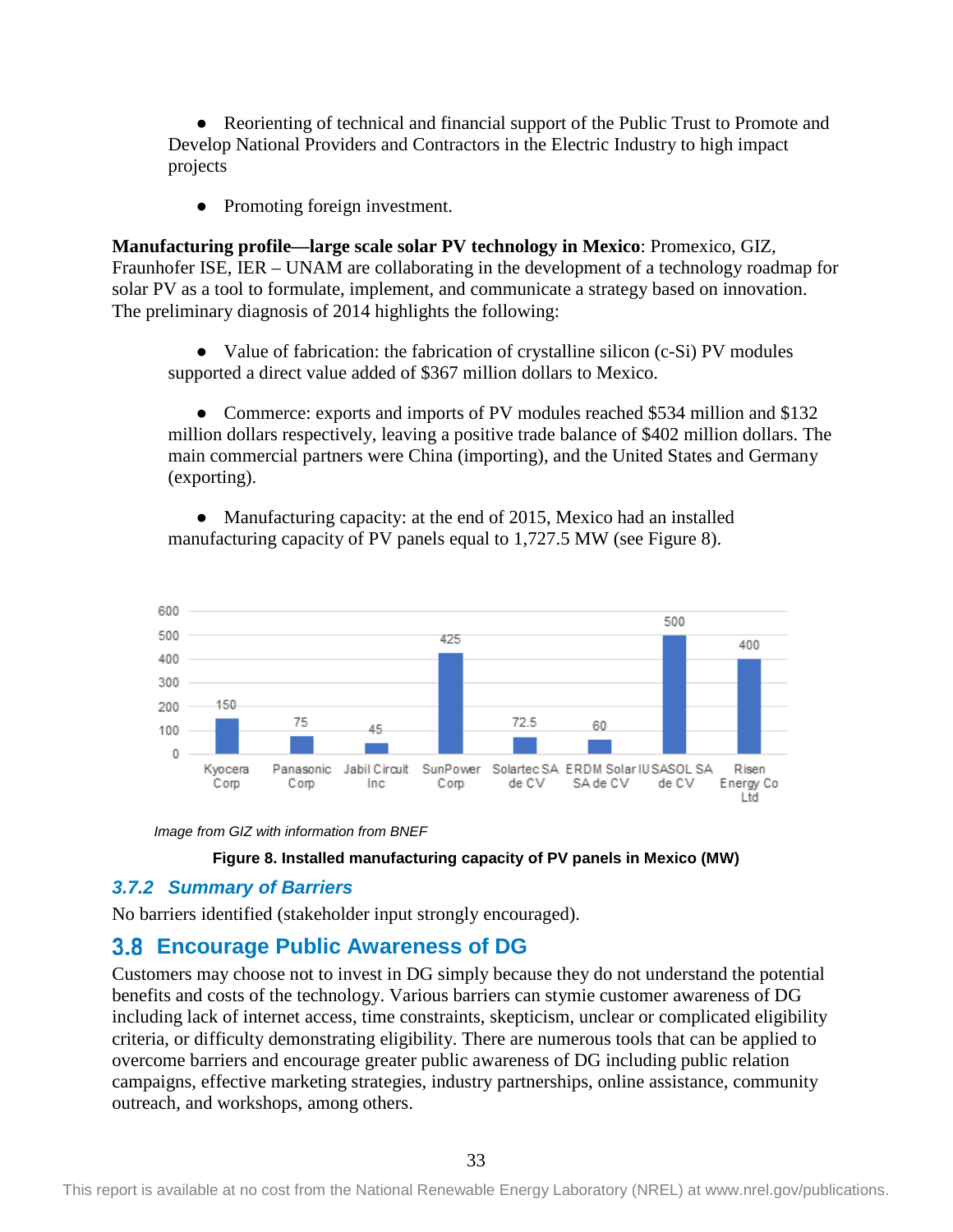### <span id="page-42-0"></span>*3.8.1 Summary of Existing Activities in Mexico*

In Mexico, federal and local government, associations, cooperating agencies and nonprofits have been the main drivers for promoting DG. Although not an exhaustive list, some of the main actors promoting solar DG are the following:

- Asociación de Energía Solar (ANES, Solar Energy Association): Provides a discussion forum for ideas, comparison, exchange, and general dissemination and promotion of the use of solar energy.
- Asociación Mexicana de Energía Fotovoltaica (ASOLMEX, Mexican Photovoltaic Energy Association): Provides a forum for analysis, proposals, and dissemination topics related to solar energy, with a focus on legal and regulatory issues.
- Centro Mexicano de Innovación en Energía Solar (CeMIE Sol, Center for Solar Energy Innovation) CeMIE Sol is a national program that promotes the collaboration of several public institutions with the goal of advancing solar technology.
- Iniciativa Climática de México (ICM, Mexican Climate Initiative): ICM was created with the objective of supporting actions and mitigation policies through philanthropic investment, facilitation of dialogue, production of technical papers and mobilization of resources to elevate and improve investments in climate change mitigation.
- Programa de Fomento de Sistemas Fotovoltaicos (ProSolar, Program to Promote Photovoltaic Systems): ProSolar is a public-private initiative of SENER and the German Technical Cooperation (GIZ), created with the objective of promoting the growth of solar PV.

### <span id="page-42-1"></span>*3.8.2 Summary of Barriers*

No barriers identified (stakeholder input strongly encouraged).

## <span id="page-42-2"></span>**Encourage the Reduction of Electricity Tariff Subsidy Payments**

Governments often subsidize the electricity bills of low-income and/or low energy use customers to ensure that people have access to energy for basic needs. Under some circumstances, deploying DG for subsidized customers presents the opportunity to reduce the level of subsidy payments made by a government without increasing energy costs to the customer. If customers paying subsidized electricity rates are able to deploy DG, their reduced net consumption of kWhs may also translate into savings for the government.

## <span id="page-42-3"></span>*3.9.1 Summary of Existing Mechanisms in Mexico*

Lower-usage residential customers (Tariffs 1–1F), agricultural customers, and public services customers pay subsidized per-kWh rates, and therefore have an artificially reduced economic incentive to pursue DG. Low-use residential customers, in particular, are largely subsidized by the Treasury Department (Hacienda).

**Solar Bonus**: Iniciativa Climática de México (ICM) is currently developing a mechanism to repurpose current rate subsidies to finance DG systems (Chacón n.d.). The core idea of the mechanism is to provide an incentive for subsidized users to install DG PV to offset their energy consumption and, therefore, reduce or eliminate the subsidies those customers receive.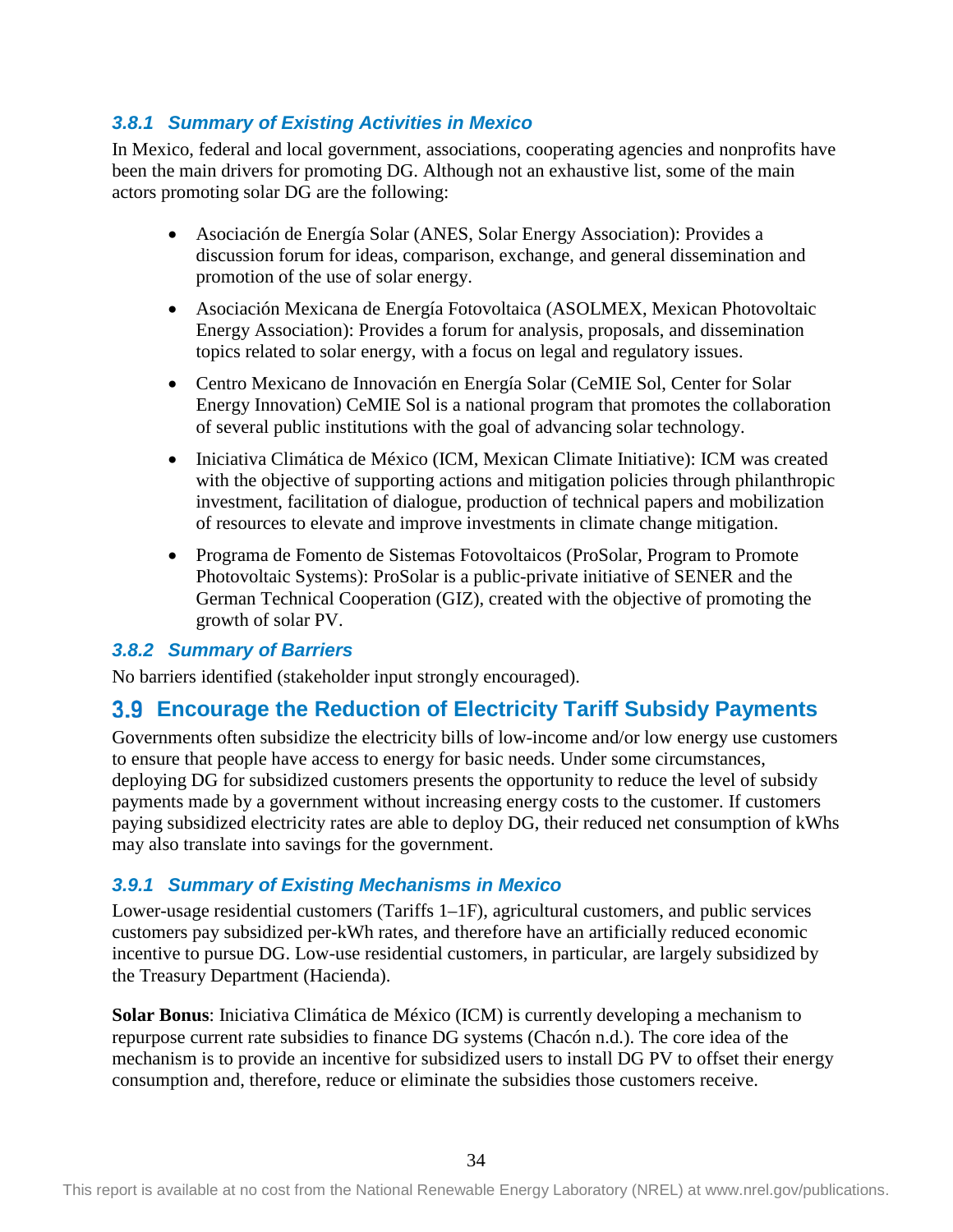To install the first batch of PV DG systems, the government would need access to a large amount of capital, which may be one of the most important barriers for this program. Afterward, the savings from the subsidies and the payments from the users can be used to roll out the program to install more systems, adding additional savings in every stage of the process. According to calculations made by ICM, within only 7 years the avoided subsidies can be capable of supporting the whole mechanism, making it financially sustainable.

### <span id="page-43-0"></span>*3.9.2 Summary of Barriers*

- There is still uncertainty as to which customer classes, use characteristics, and locations would make for the best investment from the standpoint of the state
- Each individual customer has distinct usage
- Subsidized customers may be hesitant to lose their electricity subsidies, particularly if their PV DG system underperforms and does not provide expected savings
- Many subsidized customers do not have roof space or land or the right conditions to host a solar system. Without a community solar option, this program could exclude many customers.

## <span id="page-43-1"></span>**Establish Clearly Defined Role of CFE for DG**

Around the world, there are ongoing discussions about the evolving role of the distribution utility, given the substantial permeation of new and innovative technologies, including distributed energy resources such as DG. This has proven to be not only an extremely controversial and complex topic to explore, but is also highly localized to each specific utility context.

Rather than offer international experiences and discuss barriers and opportunities, the authors instead will offer a non-exhaustive list of ideas which describe, at a high-level, pathways that CFE may take, with respect to DG.

- CFE continues with business-as-usual model as only facilitating interconnection
- CFE requests incremental regulatory shifts to preserve revenue sufficiency (such as moving to value-based remuneration, revenue decoupling, performance-based regulatory frameworks, etc.)
- CFE becomes a DG installer which competes directly with the private sector for customers
- CFE becomes a DG installer which competes directly with the private sector for customers only in certain market segments (e.g., only residential customers, or only for shared solar)
- CFE becomes a DG "facilitator" that works *with* the private sector and facilitates competition on behalf of DG system owners to drive down prices
- CFE centrally administers a government incentive program (such as "Bono Solar")
- CFE rents rooftops from subsidized customers and installs/owns/operates DG systems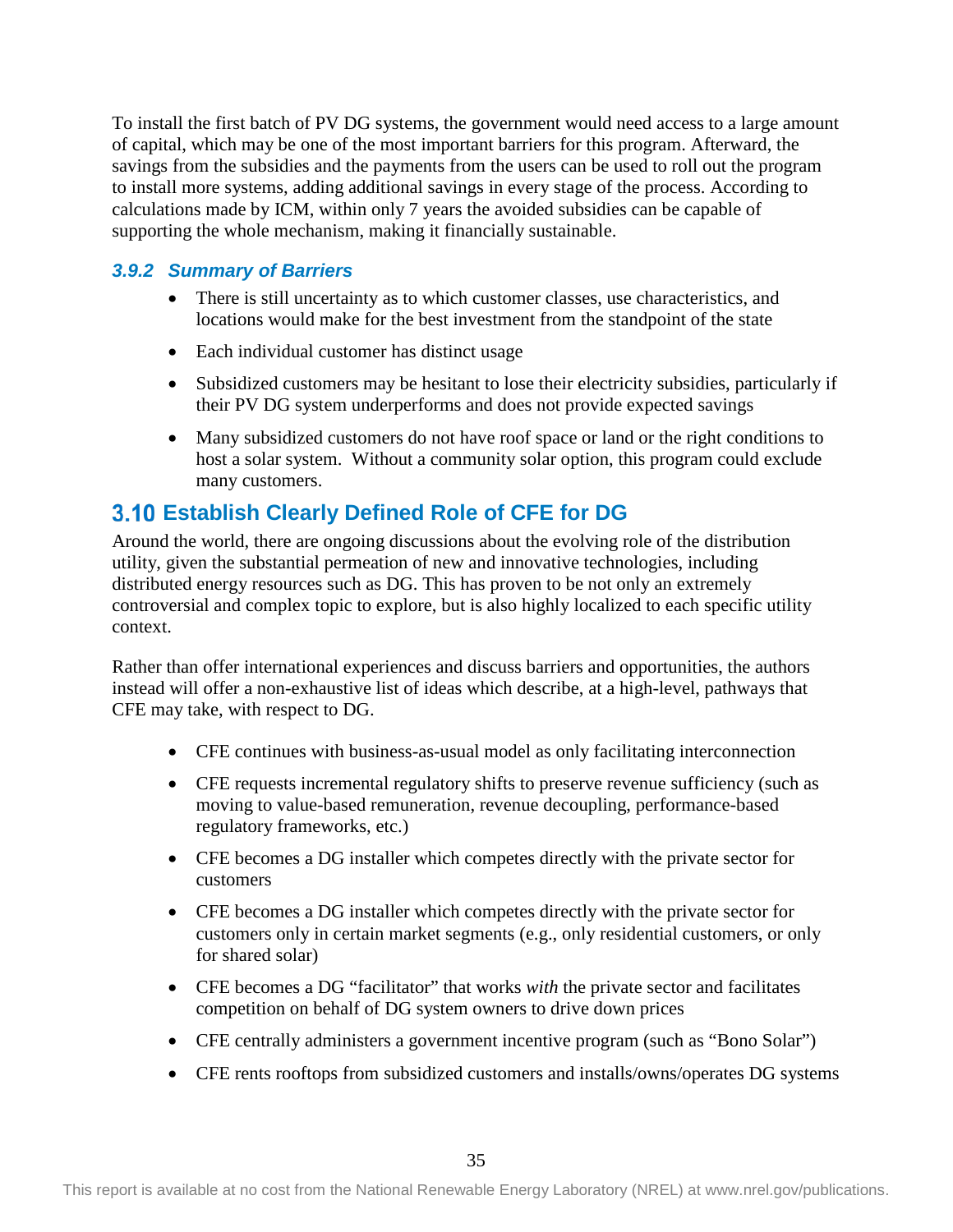• What research questions might need to be explored in advance of any large-scale change to the utility business model?

Resolving the ultimate role and business model of CFE Distribution could strengthen DG deployment in the long term by removing disincentives for the utility.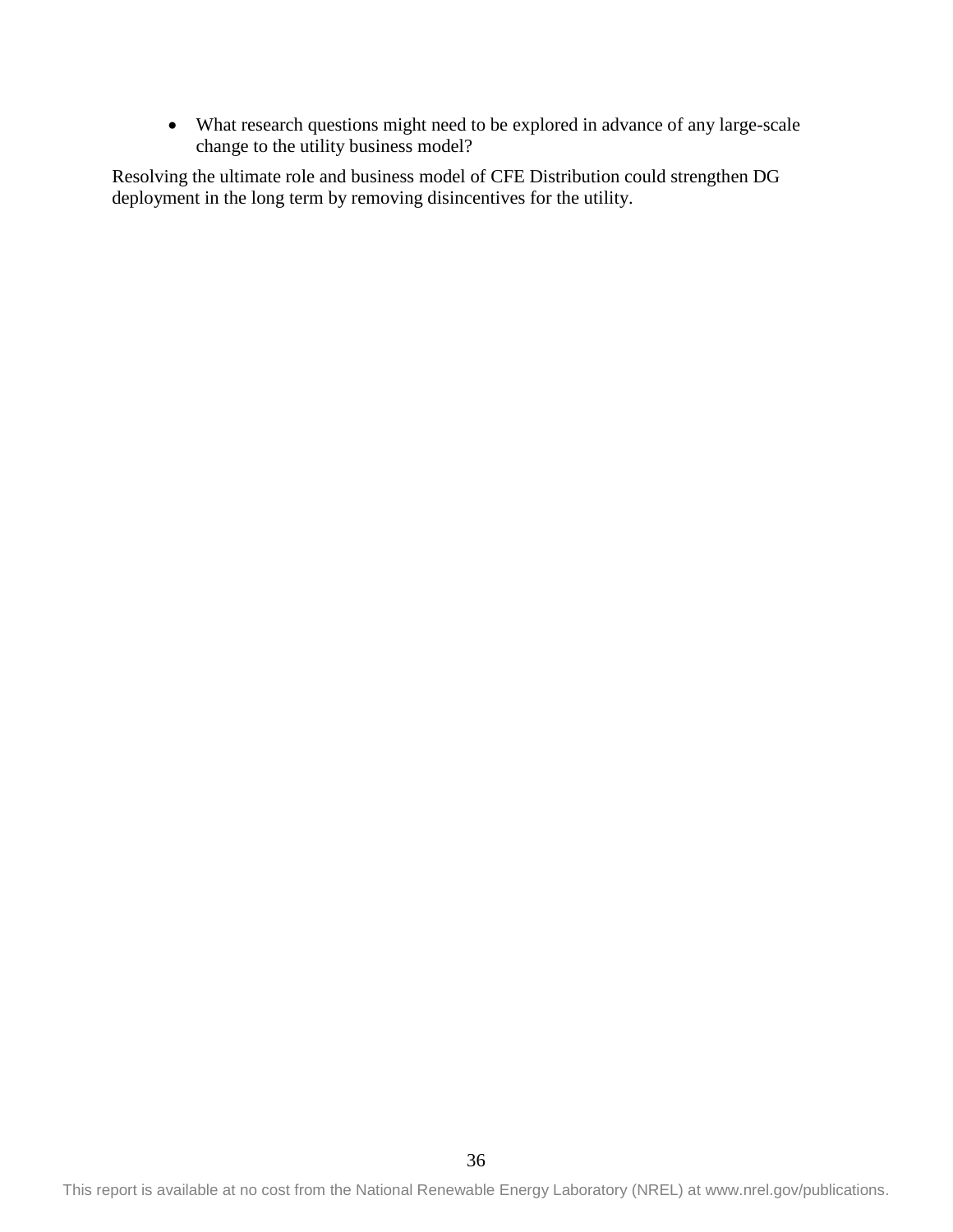# <span id="page-45-0"></span>**4 Appendix: Retail Rates in Mexico**

The public service retail rates in Mexico are divided by sector and voltage level. Other factors that affect the rates are location, temperature zones, and consumption levels. For DG projects interconnected at low and medium voltage levels, there are six main consumer groups divided as follows:

|                       | <b>Voltage Level</b> |                |  |
|-----------------------|----------------------|----------------|--|
| <b>Customer class</b> | Low                  | <b>Medium</b>  |  |
| <b>Residential</b>    | $1-1F$ and DAC       |                |  |
| <b>Public Service</b> | 5, 5A and 6          | 5 and 5A       |  |
| Agricultural          | 9, 9CU and 9N        | 9M, 9CU and 9N |  |
| Commercial            | $2$ and $3$          |                |  |
| Medium size industry  |                      | OM and HM      |  |

<span id="page-45-1"></span>**Table 6. Retail rates in Mexico according to the voltage level of the network that serves them**

A new retail rate scheme was implemented for all sectors (commercial and industrial) except residential customers at the end of 2017 (CFE 2017).<sup>[24](#page-45-2)</sup> This appendix does not reflect those changes.

### **Residential**

There are eight residential rates in Mexico. Residential retail rates  $(1-IF)$  vary according to location based upon the minimum median temperature during the summer, establishing differentiated consumption limits for warmer locations to compensate for additional air conditioning usage. Customers that exceed the average monthly consumption for their location are charged a high consumption rate (DAC). Rates 1 to 1F are heavily subsidized. Even though DAC customers have a strong incentive to invest in DG, they are a relatively small group, representing 1% of all residential electricity users [\(Table 7\)](#page-46-1).

 <sup>24</sup> See[: Nuevo esquema tarifario \(Diciembre 2017-2018\)](https://app.cfe.mx/Aplicaciones/CCFE/Tarifas/TarifasCREIndustria/Industria.aspx)

<span id="page-45-2"></span>This report is available at no cost from the National Renewable Energy Laboratory (NREL) at www.nrel.gov/publications.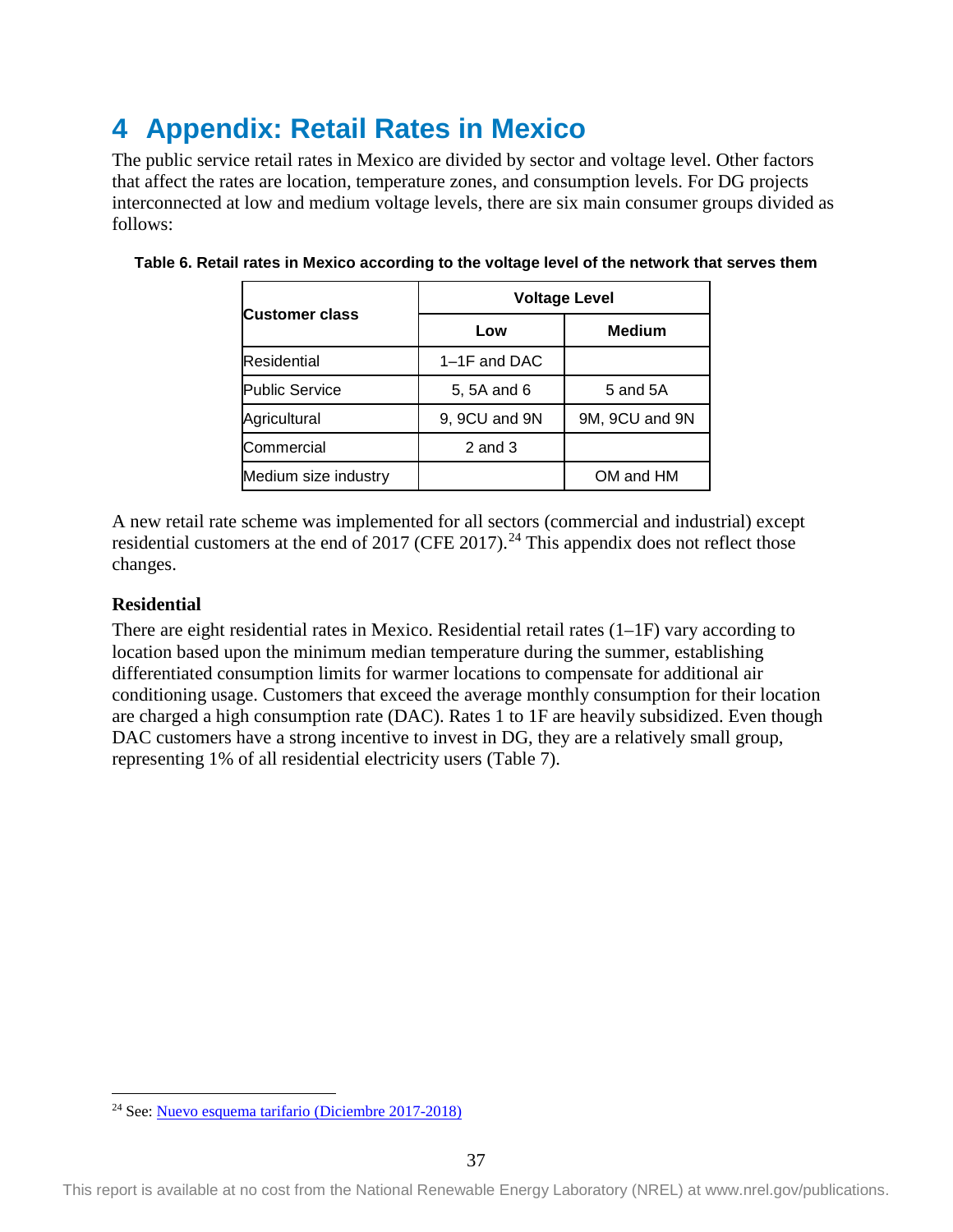<span id="page-46-1"></span>

| Rate              | <b>Consumption Limit</b><br>(kWh/month) | Users      | Sales<br>(MWh) | Average Rate<br>(Pesos/kWh) |
|-------------------|-----------------------------------------|------------|----------------|-----------------------------|
|                   | < 250                                   | 19,633,299 | 20,091,971     | 1.07                        |
| 1A $(25^{\circ})$ | < 300                                   | 2,670,638  | 2,855,949      | 1.05                        |
| 1B (28°)          | < 400                                   | 4,027,974  | 5,968,582      | 1.07                        |
| $1C(30^{\circ})$  | < 850                                   | 5,690,081  | 13,052,894     | 1.16                        |
| 1D (31°)          | < 1000                                  | 1,167,397  | 3,172,795      | 1.15                        |
| 1E (32°)          | < 2000                                  | 1,188,866  | 4,032,808      | 0.96                        |
| 1F (33°)          | < 2500                                  | 1,308,591  | 6,642,784      | 0.93                        |
| <b>DAC</b>        | <b>High Consumption</b>                 | 427,097    | 2,550,346      | 3.44                        |

**Table 7. Residential retail rate, annual information for 2016**

*Source: Sistema de Información Energética*

Residential rates have an inclining block structure with distinct levels that depend on the season (winter or summer). Summer inclining block rates from September 2015 are shown as an example below.



**Figure 9. Residential tariff inclining block structure, Summer 2015.**

<span id="page-46-0"></span>Because of this inclining block structure, higher use residential customers see a stronger economic incentive to invest in DG than lower use residential customers within the same tariff class.

#### **Public Services**

Public services rates (shown in [Table 8\)](#page-47-0) include services for stop lights, public lighting and common areas and are categorized as rate 5 (for Mexico City, Guadalajara and Monterrey) and 5A (for the rest of the country). Customers in rate 5 are not subsidized and pay an average tariff rate of 3.60 pesos/kWh. Like DAC customers, this higher rate provides a strong economic signal to invest in DG, and has thus sparked interest in exploring DG projects in common areas such as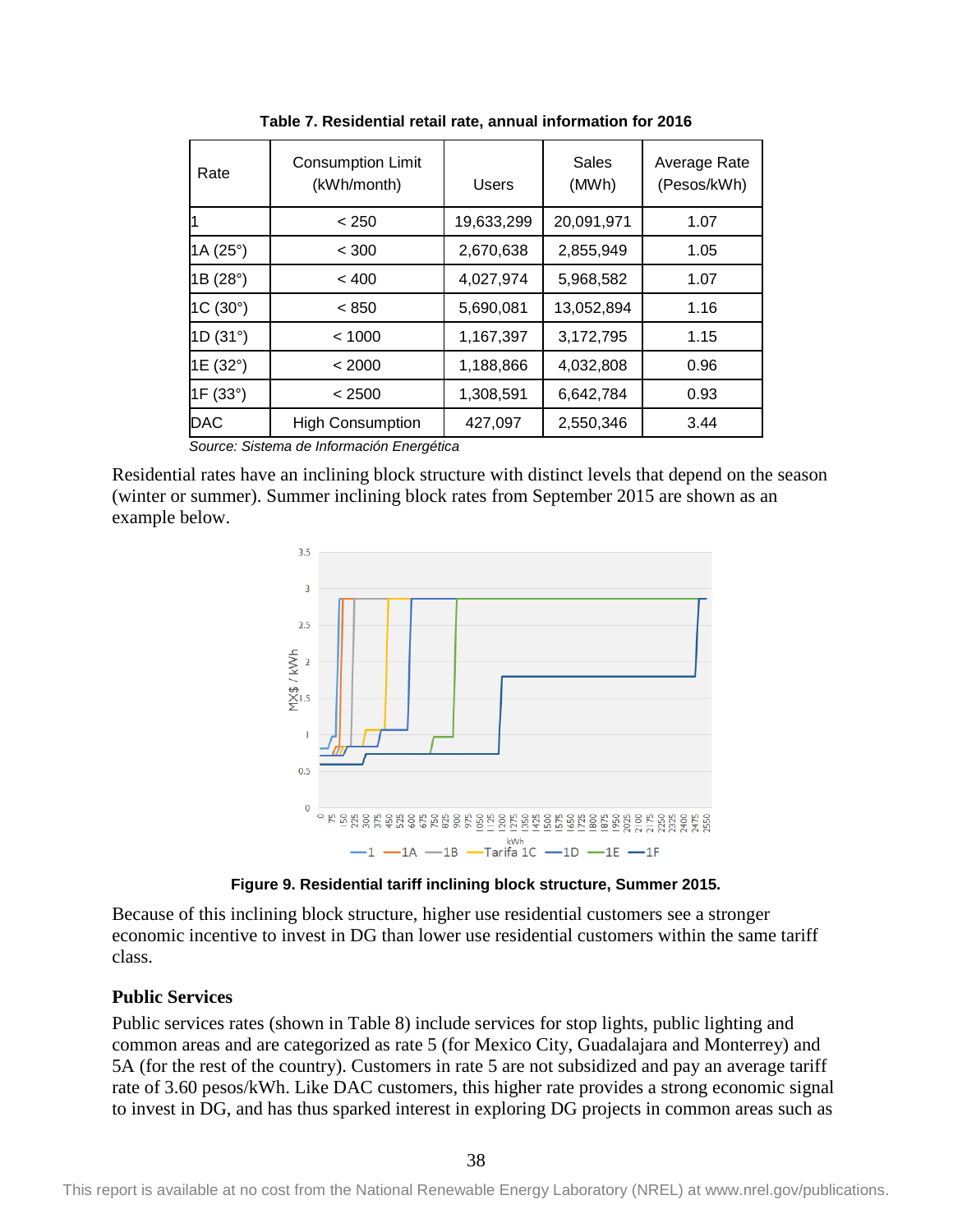<span id="page-47-0"></span>apartment building gardens. Rate 6 applies to pumping drinking or sewage water, and includes a monthly minimum and additional charges for demand and energy consumed.

| Rate | <b>Demand</b><br><b>Charge</b> | <b>Users</b> | <b>Sales</b><br>(MWh) | Average<br>Rate<br>(Pesos/kWh) |
|------|--------------------------------|--------------|-----------------------|--------------------------------|
| 15   | No                             | 11.440       | 1,214,674             | 3.60                           |
| 5Α   |                                | 161,990      | 3,943,531             | 2.98                           |
| 6    | Yes                            | 35,957       | 3,485,006             | 2.01                           |

**Table 8. Public Services rates in 2016**

*Source: Sistema de Información Energética*

#### **Agriculture**

Agriculture rates are applied to the energy needed to pump water for irrigating lands used for cultivation and the energy needed for public lighting where the pumping equipment is situated. Rates 9 and 9M have an inclining block structure, although it is not as steep as is the case for residential rates. As shown in [Table 9,](#page-47-1) most users and sales are found in rates 9CU (daytime stimulus) and  $9N^{25}$  $9N^{25}$  $9N^{25}$  (night stimulus), which are highly subsidized rates up to a quota established by the Ministry of Agriculture, Livestock, Rural Development, Fisheries and Food.<sup>[26](#page-47-4)</sup>

<span id="page-47-1"></span>

| Rate | <b>Description</b>          | Voltage        | <b>Users</b> | <b>Sales</b><br>(MWh) | <b>Average Rate</b><br>(Pesos/kWh) |
|------|-----------------------------|----------------|--------------|-----------------------|------------------------------------|
|      |                             | Low            | 7.757        | 46,899                | 2.76                               |
| 9M   | <b>Agricultural Pumping</b> | Medium         | 8.499        | 393.801               | 2.18                               |
| 9CU  | Daytime Stimulus            | Low and Medium | 48.059       | 1,430,760             | 0.62                               |
| 9N   | Night Stimulus              |                | 64,250       | 9,456,363             | 0.50                               |

**Table 9. Agricultural rates 2016**

*Source: Sistema de Información Energética*

### **Commercial**

Commercial rates 2 and 3 are applicable to general services interconnected in low voltage. These rates are not subsidized, and customers pay on average 2.91 and 2.42 pesos/kWh respectively. Both are currently an attractive market for DG, although rate 2 is more attractive for developers because of the number of customers under this rate coupled with the relatively high cost per kWh [\(Table 10\)](#page-47-2).

**Table 10. Commercial rates, 2016**

<span id="page-47-2"></span>

| Rate | <b>Demand Limit</b>   | <b>Fix Charge</b> | <b>Demand</b><br>Charge | <b>Users</b> | <b>Sales</b><br>(MWh) | <b>Average Rate</b><br>(Pesos/kWh) |
|------|-----------------------|-------------------|-------------------------|--------------|-----------------------|------------------------------------|
|      | up to $25 \text{ kW}$ | Yes               |                         | 3.964.914    | 13,746,316            | 2.91                               |
|      | above 25 kW           | No                | Yes                     | 20.224       | .572,596              | 2.42                               |

*Source: Sistema de Información Energética*

<span id="page-47-3"></span><sup>&</sup>lt;sup>25</sup> This rate has the highest subsidy for all sectors and is where most of the consumption takes place in the agricultural sector. In most cases, subsidies eliminate the price signals needed for efficient investments, but in this particular case, the government stimulus might provide other incentives such as protecting water resources and benefiting activities that can take place at night in base load hours.

<span id="page-47-4"></span><sup>26</sup> Secretaría de Agricultura, Ganadería, Desarrollo Rural, Pesca y Alimentación (SAGARPA)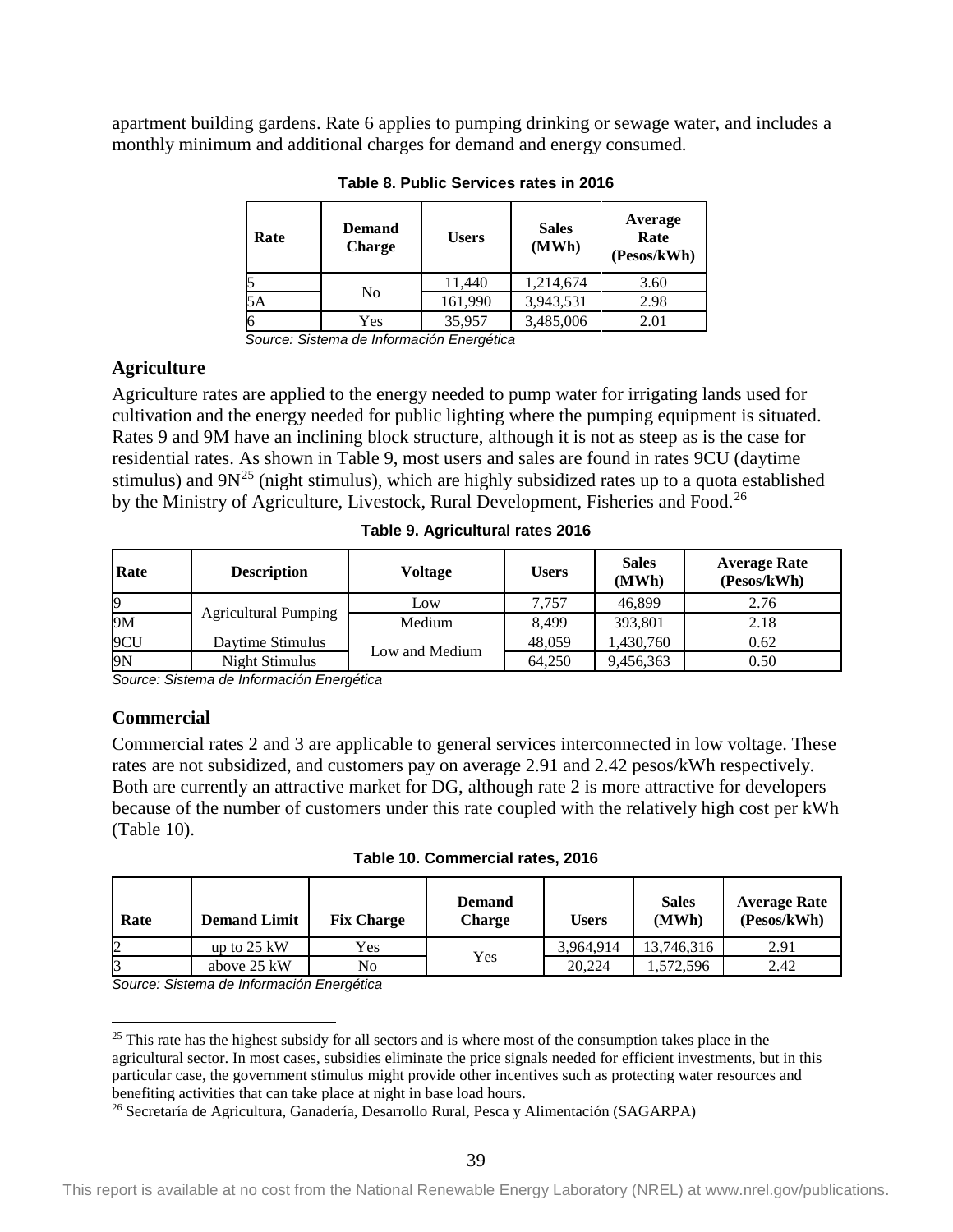### **Medium-scale industry**

Medium-scale industry rates OM and HM are applicable to general services interconnected in medium voltage. Although rates are not subsidized, customers pay on average 1.82 and 1.35 pesos/kWh respectively, making DG deployment less economically attractive compared to Residential DAC and Commercial rates [\(Table 11\)](#page-48-0).

<span id="page-48-0"></span>

| Rate      | <b>Demand Limit</b>    | <b>Rate Structure</b> | <b>Demand</b><br><b>Charge</b> | <b>Users</b> | <b>Sales</b><br>(MWh) | <b>Average Rate</b><br>(Pesos/kWh) |
|-----------|------------------------|-----------------------|--------------------------------|--------------|-----------------------|------------------------------------|
| <b>OM</b> | Up to $100 \text{ kW}$ | By region             | Yes                            | 236,410      | 14,903,129            | 1.82                               |
| <b>HM</b> | Above 100 kW           | By region             | Yes                            | 88.355       | 68,330,448            | 1.35                               |

**Table 11. Medium size industry rates, 2016**

*Source: Sistema de Información Energética*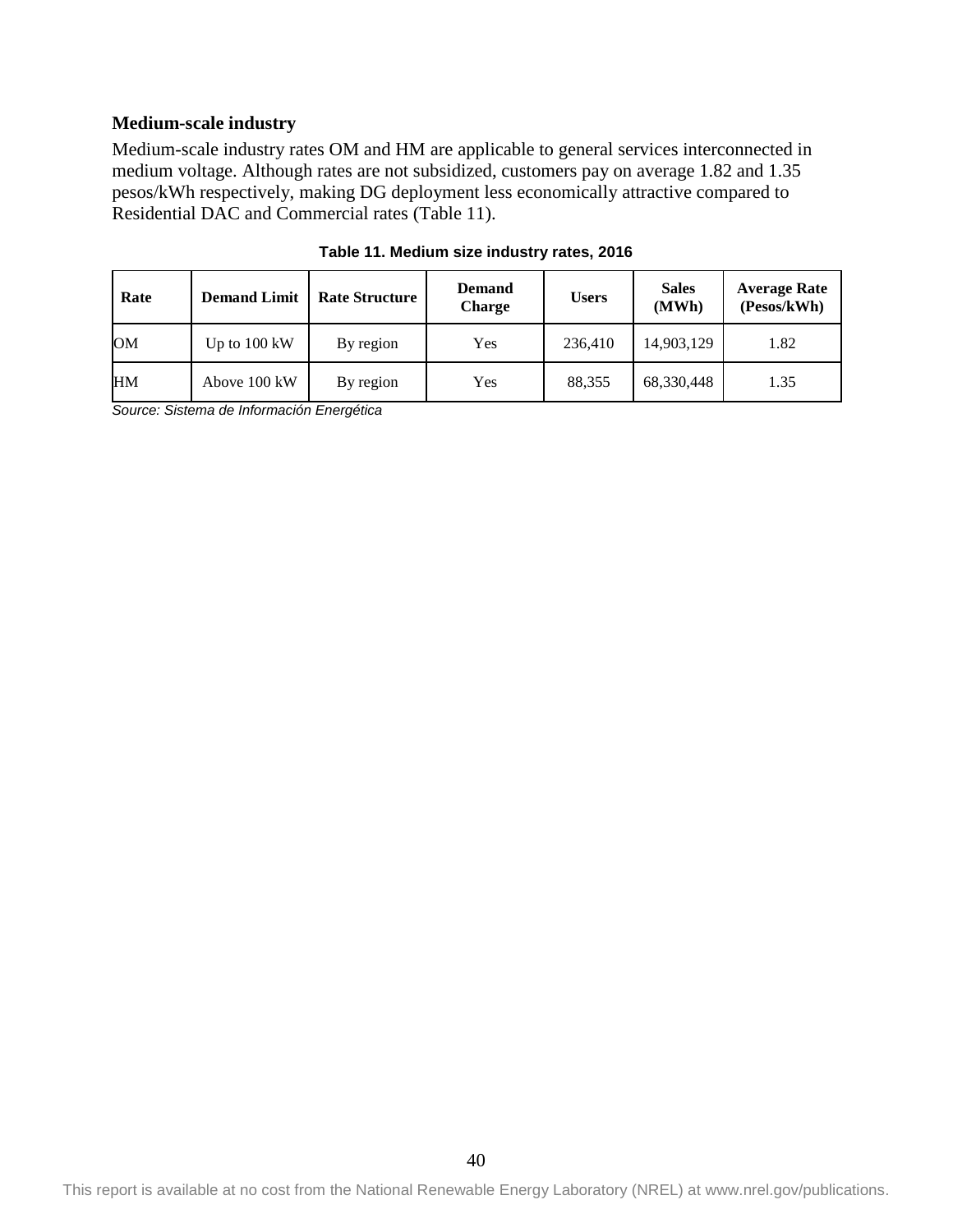# <span id="page-49-0"></span>**5 References**

ANCE. 2012. ANCE-ESP-02 Especificaciones Técnicas de Seguridad y Funcionamiento de Proyectos e Instalaciones de Sistemas Fotovoltaicos. Asociación de Normalización y Certificación, A.C. [http://portal.infonavit.org.mx/wps/wcm/connect/4ad1c4b6-fc3c-4a2d-a80f-](http://portal.infonavit.org.mx/wps/wcm/connect/4ad1c4b6-fc3c-4a2d-a80f-3f30de088544/ANCE-ESP-02+Especificaciones+t%C3%A9cnicas+de+Sistemas+Fotovoltaicos.pdf?MOD=AJPERES&CONVERT_TO=url&CACHEID=ROOTWORKSPACE-4ad1c4b6-fc3c-4a2d-a80f-3f30de088544-lIr9aAB)[3f30de088544/ANCE-ESP-](http://portal.infonavit.org.mx/wps/wcm/connect/4ad1c4b6-fc3c-4a2d-a80f-3f30de088544/ANCE-ESP-02+Especificaciones+t%C3%A9cnicas+de+Sistemas+Fotovoltaicos.pdf?MOD=AJPERES&CONVERT_TO=url&CACHEID=ROOTWORKSPACE-4ad1c4b6-fc3c-4a2d-a80f-3f30de088544-lIr9aAB)

[02+Especificaciones+t%C3%A9cnicas+de+Sistemas+Fotovoltaicos.pdf?MOD=AJPERES&CO](http://portal.infonavit.org.mx/wps/wcm/connect/4ad1c4b6-fc3c-4a2d-a80f-3f30de088544/ANCE-ESP-02+Especificaciones+t%C3%A9cnicas+de+Sistemas+Fotovoltaicos.pdf?MOD=AJPERES&CONVERT_TO=url&CACHEID=ROOTWORKSPACE-4ad1c4b6-fc3c-4a2d-a80f-3f30de088544-lIr9aAB) [NVERT\\_TO=url&CACHEID=ROOTWORKSPACE-4ad1c4b6-fc3c-4a2d-a80f-3f30de088544](http://portal.infonavit.org.mx/wps/wcm/connect/4ad1c4b6-fc3c-4a2d-a80f-3f30de088544/ANCE-ESP-02+Especificaciones+t%C3%A9cnicas+de+Sistemas+Fotovoltaicos.pdf?MOD=AJPERES&CONVERT_TO=url&CACHEID=ROOTWORKSPACE-4ad1c4b6-fc3c-4a2d-a80f-3f30de088544-lIr9aAB) [lIr9aAB](http://portal.infonavit.org.mx/wps/wcm/connect/4ad1c4b6-fc3c-4a2d-a80f-3f30de088544/ANCE-ESP-02+Especificaciones+t%C3%A9cnicas+de+Sistemas+Fotovoltaicos.pdf?MOD=AJPERES&CONVERT_TO=url&CACHEID=ROOTWORKSPACE-4ad1c4b6-fc3c-4a2d-a80f-3f30de088544-lIr9aAB)

ANCE. 2017. Padrón de Empresas. Asociación de Normalización y Certificación, A.C. [http://www.ance.org.mx/SistemaHipotecaVerde/Padron.aspx#](http://www.ance.org.mx/SistemaHipotecaVerde/Padron.aspx)

Bird, L., McLaren, J., Heeter, J., Linvill, C., Shenot, J., Sedano, R., Migden-Ostrander, J. 2013. Regulatory Considerations Associated with the Expanded Adoption of Distributed Solar. NREL/TP-6A20-60613. Golden, CO: National Renewable Energy Laboratory and Regulatory Assistance Project. http://www.nrel.gov/docs/fy14osti/60613.pdf.

Chacón n.d. Los Beneficios de la DG y GDL. [https://www.gob.mx/cms/uploads/attachment/file/181536/Daniel\\_Chacon.pdf](https://www.gob.mx/cms/uploads/attachment/file/181536/Daniel_Chacon.pdf)

Clean Energy States Alliance (CESA). 2016. A Directory of State Clean Energy Programs and Policies for Low-Income Residents. [http://cesa.org/resource-library/resource/directory-of-state](http://cesa.org/resource-library/resource/directory-of-state-clean-energy-programs-and-policies-for-low-income-residents)[clean-energy-programs-and-policies-for-low-income-residents](http://cesa.org/resource-library/resource/directory-of-state-clean-energy-programs-and-policies-for-low-income-residents)

Comisión Federal de Electricidad (CFE). 2017. "Nuevo esquema tarifario (Diciembre 2017- 2018).<https://app.cfe.mx/Aplicaciones/CCFE/Tarifas/TarifasCREIndustria/Industria.aspx>

CONAVI. 2016. Mejoramiento Integral Sustentable en Vivienda. Comisión Nacional de Vivienda. [https://www.gob.mx/cms/uploads/attachment/file/133280/INFO-sustentabilidad](https://www.gob.mx/cms/uploads/attachment/file/133280/INFO-sustentabilidad-ok.pdf)[ok.pdf](https://www.gob.mx/cms/uploads/attachment/file/133280/INFO-sustentabilidad-ok.pdf)

CONOCER. 2015a. Acuerdo SO/II-15/10.02,S del H. Comité Técnico del Consejo Nacional de Normalización y Certificación de Competencias Laborales, por el que se aprobaron los Estándares de Competencia que se indican. Diario Oficial de la Federación. [http://dof.gob.mx/nota\\_detalle.php?codigo=5396211&fecha=11/06/2015](http://dof.gob.mx/nota_detalle.php?codigo=5396211&fecha=11/06/2015)

CONOCER. 2015b. Estándar de Competencia EC0586 Instalación de sistemas fotovoltaicos en residencia, comercio e industria. Comité Técnico del Consejo Nacional de Normalización y Certificación de Competencias Laborales. [http://www.conocer.gob.mx/publicaciones\\_dof/EC0586.pdf](http://www.conocer.gob.mx/publicaciones_dof/EC0586.pdf)

CONOCER. 2016. Qué hacemos en el CONOCER. Comité Técnico del Consejo Nacional de Normalización y Certificación de Competencias Laborales. [http://www.conocer.gob.mx/pdfs/documentos/que\\_hacemos\\_conocer.pdf](http://www.conocer.gob.mx/pdfs/documentos/que_hacemos_conocer.pdf)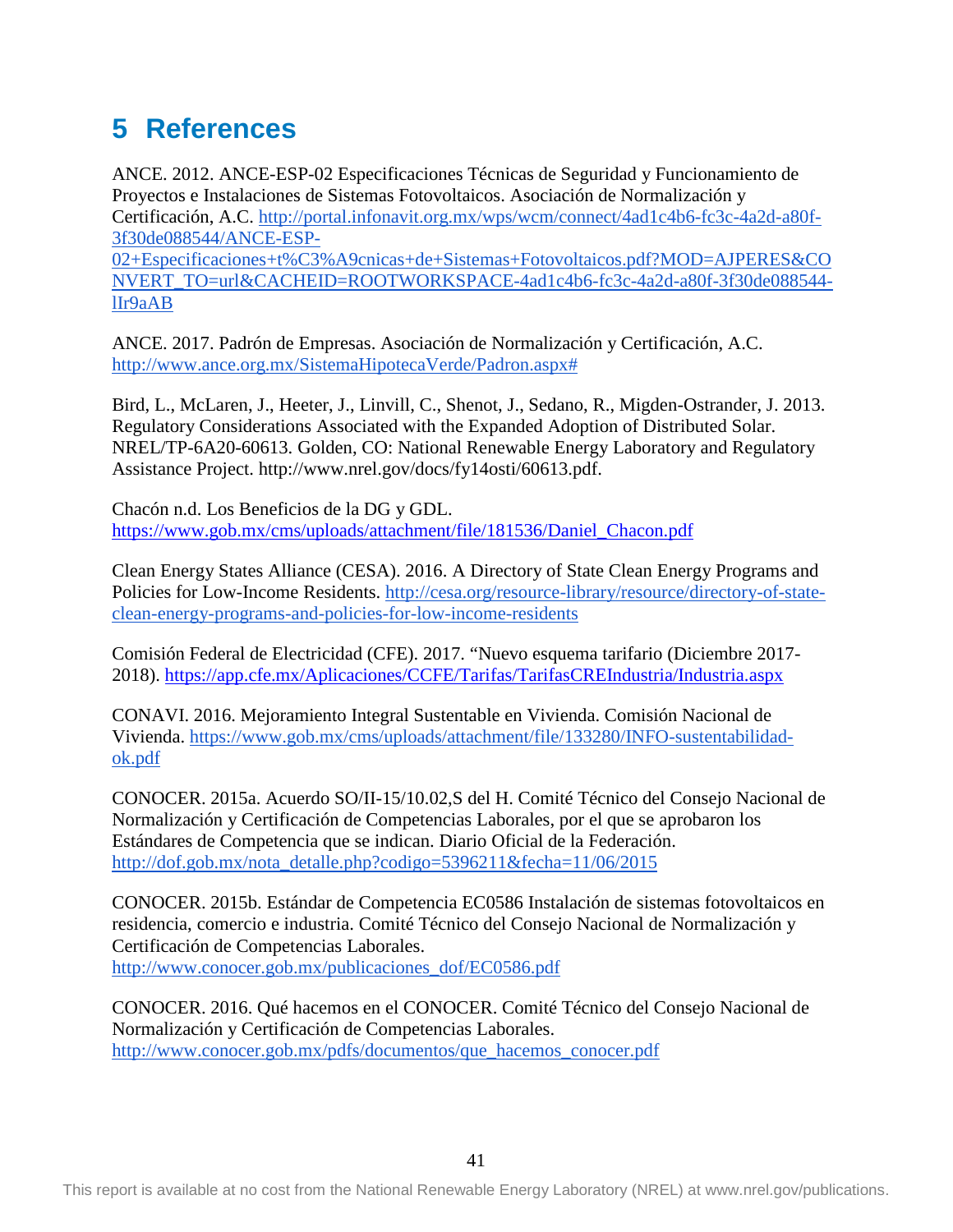CONUEE. 2017. Normas mexicanas Generación distribuida. Comisión Nacional para el Uso Eficiente de la Energía. [http://www.gob.mx/conuee/acciones-y-programas/normas-mexicanas](http://www.gob.mx/conuee/acciones-y-programas/normas-mexicanas-generacion-distribuida-estados-y-municipios?state=published)[generacion-distribuida-estados-y-municipios?state=published](http://www.gob.mx/conuee/acciones-y-programas/normas-mexicanas-generacion-distribuida-estados-y-municipios?state=published)

Cook, J. 2016. "Understanding Some Key Differences in Community Solar Policy across the States." June 2, 2016. National Renewable Energy Laboratory. [https://www.nrel.gov/tech\\_deployment/state\\_local\\_governments/blog/understanding-some-key](https://www.nrel.gov/tech_deployment/state_local_governments/blog/understanding-some-key-differences-in-community-solar-policy-across-the-states)[differences-in-community-solar-policy-across-the-states](https://www.nrel.gov/tech_deployment/state_local_governments/blog/understanding-some-key-differences-in-community-solar-policy-across-the-states)

[Coughlin, Jason, Jennifer Grove, Linda Irvine, Janet F. Jacobs, Sarah Johnson Phillips,](http://www.greentechmedia.com/research/report/us-community-solar-market-outlook-2015-2020)  [Alexandra Sawyer, Joseph Wiedman. 2012. A Guide to Community Shared Solar:](http://www.greentechmedia.com/research/report/us-community-solar-market-outlook-2015-2020)  [Utility, Private, and Nonpro-fit Project Development. NREL \(National Renewable](http://www.greentechmedia.com/research/report/us-community-solar-market-outlook-2015-2020)  [Energy Laboratory\).](http://www.greentechmedia.com/research/report/us-community-solar-market-outlook-2015-2020) <http://www.nrel.gov/docs/fy12osti/54570.pdf>

Cox, Sadie. 2016. Financial Incentives to Enable Clean Energy Deployment. Clean Energy Solutions Center.<http://www.nrel.gov/docs/fy16osti/65541.pdf>

CRE. 2010. RES/054/2010 Resolución por la que la Comisión Reguladora de Energía expide el Modelo de Contrato de Interconexión para Fuente de Energía Renovable o Sistema de Cogeneración en Mediana Escala, y sustituye el Modelo de Contrato de Interconexión para Fuente de Energía Solar en Pequeña Escala por el Modelo de Contrato de Interconexión para Fuente de Energía Renovable o Sistema de Cogeneración en Pequeña Escala. Diario Oficial de la Federación. [http://dof.gob.mx/nota\\_detalle\\_popup.php?codigo=5137984](http://dof.gob.mx/nota_detalle_popup.php?codigo=5137984)

CRE. 2012. RES/249/2012 Resolución por la que la Comisión Reguladora de Energía aprueba y expide el modelo de contrato de interconexión para fuente colectiva de energía renovable o sistema colectivo de cogeneración eficiente en pequeña escala. Diario Oficial de la Federación. [http://dof.gob.mx/nota\\_detalle.php?codigo=5264819&fecha=21/08/2012](http://dof.gob.mx/nota_detalle.php?codigo=5264819&fecha=21/08/2012)

CRE. 2016. Contratos de interconexión en pequeña y mediana escala: Estadísticas ejercicio 2016. Comisión Reguladora de Energía.

[https://www.gob.mx/cms/uploads/attachment/file/197773/CIPME\\_Estad\\_sticas\\_2016.pdf](https://www.gob.mx/cms/uploads/attachment/file/197773/CIPME_Estad_sticas_2016.pdf) CRE. 2017a. Contractos de Interconexión en pequeña y mediana escala. Estadísticas ejercicio 2017 (1er semestre).

[https://www.gob.mx/cms/uploads/attachment/file/257978/CIPME\\_Estad\\_sticas\\_2017\\_\\_1er\\_sem](https://www.gob.mx/cms/uploads/attachment/file/257978/CIPME_Estad_sticas_2017__1er_semestre_.pdf) [estre\\_.pdf](https://www.gob.mx/cms/uploads/attachment/file/257978/CIPME_Estad_sticas_2017__1er_semestre_.pdf)

CRE. 2017b. RES/142/2017 Resolución de la Comisión Reguladora de Energía por la que expide las disposiciones administrativas de carácter general, los modelos de contrato, la metodología de cálculo de contraprestación y las especificaciones técnicas generales, aplicables a las centrales eléctricas de generación distribuida y generación limpia distribuida. Diario Oficial de la Federación. [http://www.dof.gob.mx/nota\\_detalle.php?codigo=5474790&fecha=07/0v3/2017](http://www.dof.gob.mx/nota_detalle.php?codigo=5474790&fecha=07/03/2017)

Denholm, Paul, Robert Margolis, Bryan Palmintier, Clayton Barrows, Eduardo Ibanez, Lori Bird, and Jarett Zuboy. 2014. Methods for Analyzing the Benefits and Costs of Distributed Photovoltaic Generation to the U.S. Electric Utility System. NREL/TP-6A20-62447. Golden, CO: National Renewable Energy Laboratory.<http://www.nrel.gov/docs/fy14osti/62447.pdf>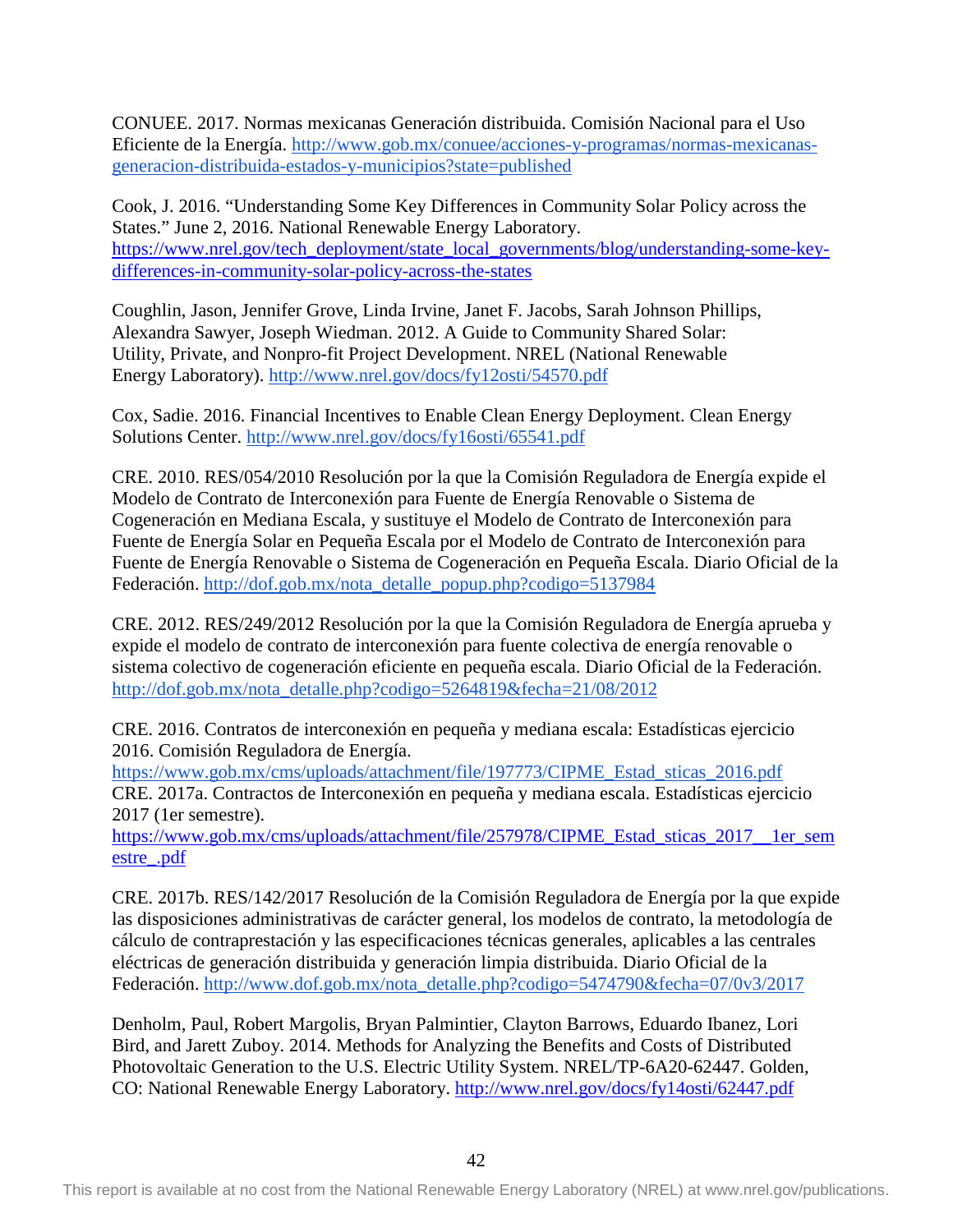DOE. n.d. "Revolving Loan Funds." State and Local Solutions Center. <https://www.energy.gov/eere/slsc/revolving-loan-funds>

DOE 2016. New Analysis Shows National Potential for Solar Power in Low-Income Communities. [https://energy.gov/eere/articles/new-analysis-shows-national-potential-solar](https://energy.gov/eere/articles/new-analysis-shows-national-potential-solar-power-low-income-communities)[power-low-income-communities](https://energy.gov/eere/articles/new-analysis-shows-national-potential-solar-power-low-income-communities)

DOF. 2014. Ley de la Industria Eléctrica. Diario Oficial de la Federación. [http://www.dof.gob.mx/nota\\_detalle.php?codigo=5355986&fecha=11/08/2014](http://www.dof.gob.mx/nota_detalle.php?codigo=5355986&fecha=11/08/2014)

DOF. 2015. Ley de Transición Energética. Diario Oficial de la Federación. Diario Oficial de la Federación. [http://dof.gob.mx/nota\\_detalle.php?codigo=5421295&fecha=24/12/2015](http://dof.gob.mx/nota_detalle.php?codigo=5421295&fecha=24/12/2015)

DSIRE 2017, Database of State Incentives for Renewables & Efficiency, http://www.dsireusa.org/

Eberhard, A., Kolker, J., Leigland, J. South Africa's Renewable Energy IPP Procurement Program: Success factors and Lessons. Public-Private Infrastructure Advisory Facility (PPIAF). <http://www.gsb.uct.ac.za/files/ppiafreport.pdf>

Feldman, David and Travis Lowder. 2014. Banking on Solar: An Analysis of Banking Opportunities in the U.S. Distributed Photovoltaic Market. Golden, CO. National Renewable Energy Laboratory. Accessed on January 15, 2016[.](http://www.nrel.gov/docs/fy15osti/62605.pdf) <http://www.nrel.gov/docs/fy15osti/62605.pdf>

FIDE. 2016. Los Apoyos del FIDE a la Industria Mexicana. Fideicomiso para el Ahorro de la Energía Eléctrica.

[https://www.canacintra.org.mx/presentaciones/2016\\_mayo/foro\\_energia/PANEL%20IV%202%](https://www.canacintra.org.mx/presentaciones/2016_mayo/foro_energia/PANEL%20IV%202%20PONENCIA%20DE%20RUBEN%20ZAGAL%20LEON%20%20CANACINTRA%2020%20MAYO%202016.pdf) [20PONENCIA%20DE%20RUBEN%20ZAGAL%20LEON%20%20CANACINTRA%2020%2](https://www.canacintra.org.mx/presentaciones/2016_mayo/foro_energia/PANEL%20IV%202%20PONENCIA%20DE%20RUBEN%20ZAGAL%20LEON%20%20CANACINTRA%2020%20MAYO%202016.pdf) [0MAYO%202016.pdf](https://www.canacintra.org.mx/presentaciones/2016_mayo/foro_energia/PANEL%20IV%202%20PONENCIA%20DE%20RUBEN%20ZAGAL%20LEON%20%20CANACINTRA%2020%20MAYO%202016.pdf) 

FIDE. 2017a. Programa de Apoyo a la Generación Distribuida. Fideicomiso para el Ahorro de la Energía Eléctrica.

[http://www.fide.org.mx/index.php?option=com\\_content&view=article&id=658&Itemid=283](http://www.fide.org.mx/index.php?option=com_content&view=article&id=658&Itemid=283)

FIDE. 2017b. Personas Certificadas en el Estándar de Competencia EC-0586 "Instalación de Sistemas Fotovoltaicos en Residencia, Comercio e Industria". Fideicomiso para el Ahorro de la Energía Eléctrica.

[http://www.fide.org.mx/index.php?option=com\\_content&view=article&id=667&Itemid=224](http://www.fide.org.mx/index.php?option=com_content&view=article&id=667&Itemid=224)

FIRCO. 2012. Informe de Rendición de Cuentas 2006-2012. Fideicomiso de Riesgo Compartido. [http://www.firco.gob.mx/POTTtransparencia/Documents/MemoriasDocumentales/firco\\_md\\_ene](http://www.firco.gob.mx/POTTtransparencia/Documents/MemoriasDocumentales/firco_md_energia_renovable.pdf) [rgia\\_renovable.pdf](http://www.firco.gob.mx/POTTtransparencia/Documents/MemoriasDocumentales/firco_md_energia_renovable.pdf)

FIRCO. 2016. Sagarpa a través de Firco apoya agroproductores para la instalación de sistemas fotovoltaicos. Fideicomiso de Riesgo Compartido. [https://www.gob.mx/firco/prensa/sagarpa-a](https://www.gob.mx/firco/prensa/sagarpa-a-traves-de-firco-apoya-agroproductores-para-la-instalacion-de-sistemas-fotovoltaicos?idiom=es)[traves-de-firco-apoya-agroproductores-para-la-instalacion-de-sistemas-fotovoltaicos?idiom=es](https://www.gob.mx/firco/prensa/sagarpa-a-traves-de-firco-apoya-agroproductores-para-la-instalacion-de-sistemas-fotovoltaicos?idiom=es)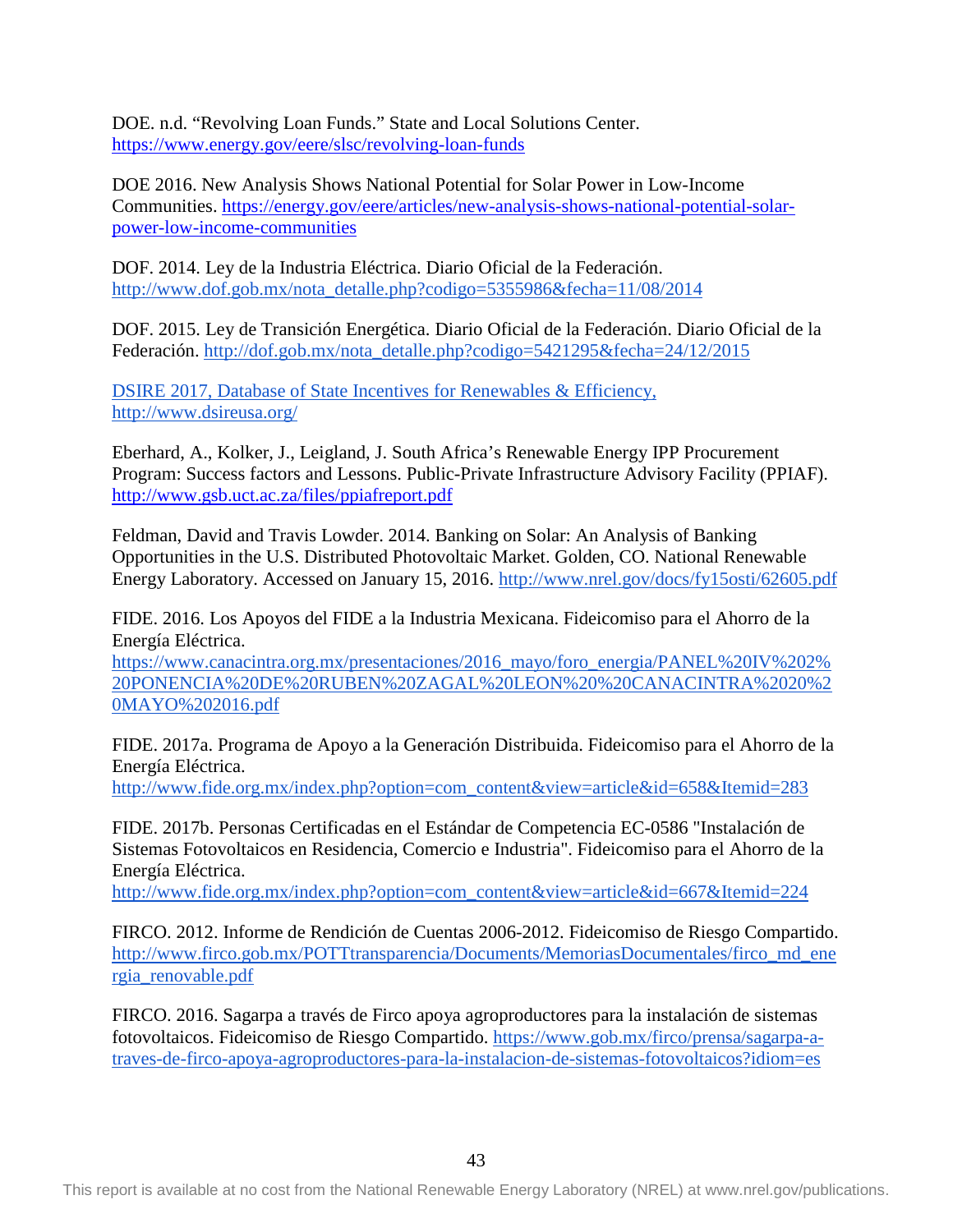GTM/SEIA (GTM Research and the Solar Energy Industries Association). 2017. U.S. Solar Market Insight. [https://www.greentechmedia.com/research/report/us-solar](https://www.greentechmedia.com/research/report/us-solar-market-insight-2017-year-in-review)[market-insight-2017-year-in-review.](https://www.greentechmedia.com/research/report/us-solar-market-insight-2017-year-in-review)

Honeyman, C., Shiao, M., Krulewitz, S. 2017. U.S. Community Solar Market Outlook 2017. GTM Research. [http://www.greentechmedia.com/research/report/us-community](http://www.greentechmedia.com/research/report/us-community-solar-market-outlook-2015-2020)[solar-market-outlook-2015-2020](http://www.greentechmedia.com/research/report/us-community-solar-market-outlook-2015-2020)

Holt, E., Sumner, J., Bird, L. 2011. The Role of Renewable Energy Certificates in Developing New Renewable Energy Projects. NREL.<http://www.nrel.gov/docs/fy11osti/51904.pdf>

International Energy Agency (IEA). 2016. "Policies and Measures: Germany." <https://www.iea.org/policiesandmeasures/pams/germany/name-25107-en.php>

IFC. 2012a. "Public-Private Partnership Stories: India: Gujarat Solar." Washington, D.C.: International Finance Corporation[.](http://www.ifc.org/wps/wcm/connect/d0a75c804b077348b4acfe888d4159f8/PPPStories_India_GujaratSolar.pdf?MOD=AJPERES) http://www.ifc.org/wps/wcm/connect/d0a75c804b077348b4acfe888d4159f8/PPPStories\_India [GujaratSolar.pdf?MOD=AJPERES.](http://www.ifc.org/wps/wcm/connect/d0a75c804b077348b4acfe888d4159f8/PPPStories_India_GujaratSolar.pdf?MOD=AJPERES)

John, J. 2016. Breaking: California's NEM 2.0 Decision Keeps Retail Rate for Rooftop Solar, Adds Time-of-Use. January, 28, 2016. GreenTech Media. [https://www.greentechmedia.com/articles/read/californias-net-metering-2-0-decision-rooftop](https://www.greentechmedia.com/articles/read/californias-net-metering-2-0-decision-rooftop-solar-to-keep-retail-payme)[solar-to-keep-retail-payme](https://www.greentechmedia.com/articles/read/californias-net-metering-2-0-decision-rooftop-solar-to-keep-retail-payme)

Linvill, C., Brutkoski, D. 2017. Designing Distributed Generation in Mexico. Regulatory Assistance Project. [https://www.nrel.gov/docs/fy17osti/66026.pdf.](https://www.nrel.gov/docs/fy17osti/66026.pdf)

Lowder, Travis, Paul Schwabe, Ella Zhou and Doug Arent. 2015. Historical and Current U.S. Strategies for Boosting Distributed Generation. National Renewable Energy Laboratory (NREL). Accessed January 15, 2016[.](http://www.nrel.gov/docs/fy16osti/64843.pdf) <http://www.nrel.gov/docs/fy16osti/64843.pdf>

Martinez, C. 2016. Mexican Tax Incentives for Green Energy Companies. Tax Notes International. Vol 83, Number 7. [http://www.creelabogados.com/assets/PDF/Mexican-Tax-](http://www.creelabogados.com/assets/PDF/Mexican-Tax-Incentives-for-Green-Energy-Companies_TaxNotes_August2016.pdf)[Incentives-for-Green-Energy-Companies\\_TaxNotes\\_August2016.pdf](http://www.creelabogados.com/assets/PDF/Mexican-Tax-Incentives-for-Green-Energy-Companies_TaxNotes_August2016.pdf)

Minnesota Commerce Department. 2017. Made in Minnesota Solar Incentive Program. <https://mn.gov/commerce/industries/energy/solar/mim/>

National Grid. 2016. Implementation Plan for Fruit Belt Neighborhood Solar REV Demonstration in Buffalo, New York. National Grid[.](http://documents.dps.ny.gov/public/Common/ViewDoc.aspx?DocRefId=%7BAFABE824-60F5-4800-9D28-5FC1A69B4D83%7D) [http://documents.dps.ny.gov/public/Common/ViewDoc.aspx?DocRefId=%7BAFABE824-60F5-](http://documents.dps.ny.gov/public/Common/ViewDoc.aspx?DocRefId=%7BAFABE824-60F5-4800-9D28-5FC1A69B4D83%7D) [4800-9D28-5FC1A69B4D83%7D.](http://documents.dps.ny.gov/public/Common/ViewDoc.aspx?DocRefId=%7BAFABE824-60F5-4800-9D28-5FC1A69B4D83%7D)

National Renewable Energy Laboratory, 2017. Low-and Moderate-Income Solar Policy Basics. <https://www.nrel.gov/technical-assistance/lmi-solar.html>

National Renewable Energy Laboratory.n.d. Green Banks. [https://www.nrel.gov/technical](https://www.nrel.gov/technical-assistance/basics-green-banks.html)[assistance/basics-green-banks.html](https://www.nrel.gov/technical-assistance/basics-green-banks.html)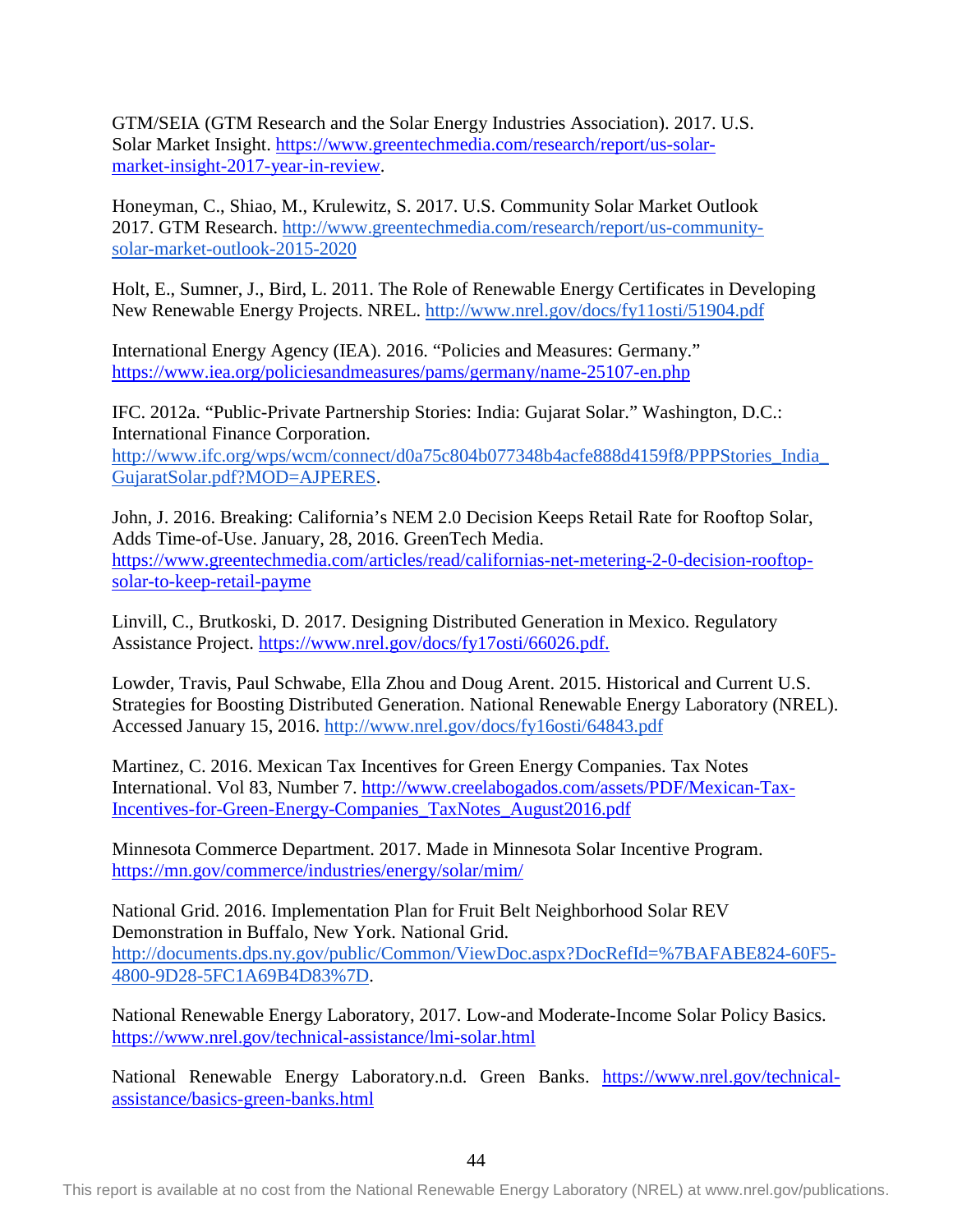NL Energy. 2010. The Green Funds Scheme: A success story in the making. Commissioned by the Ministry of Housing, Spatial Planning and Environment. [https://www.rvo.nl/sites/default/files/bijlagen/SEN040%20DOW%20A4%20Greenfunds\\_tcm24-](https://www.rvo.nl/sites/default/files/bijlagen/SEN040%20DOW%20A4%20Greenfunds_tcm24-119449.pdf) [119449.pdf](https://www.rvo.nl/sites/default/files/bijlagen/SEN040%20DOW%20A4%20Greenfunds_tcm24-119449.pdf)

RES LEGAL. 2017. Legal Sources on Renewable Energy.<http://www.res-legal.eu/>

Rodríguez, Jessica. 2017. "Reporte de Avances de Energías Limpias, Al Primer Semestre de 2017." SENER. Presentation for the "Consejo Consultivo para la Transición Energética." December 11, 2017.

Ross, Sara. 2015. Solar loans should be more like car sales or cable television services. Greentech Media. Podcast with Sungage Financial. Accessed January 16, 2015[.](http://www.greentechmedia.com/articles/read/solar-loans-should-pv-be-more-like-car-sales-or-cable-television-services) [http://www.greentechmedia.com/articles/read/solar-loans-should-pv-be-more-like-car-sales-or](http://www.greentechmedia.com/articles/read/solar-loans-should-pv-be-more-like-car-sales-or-cable-television-services)[cable-television-services](http://www.greentechmedia.com/articles/read/solar-loans-should-pv-be-more-like-car-sales-or-cable-television-services)

SAGARPA. 2016. Acuerdo por el que se dan a conocer las Disposiciones Generales aplicables a las Reglas de Operación de los Programas de la Secretaría de Agricultura, Ganadería, Desarrollo Rural, Pesca y Alimentación, para el ejercicio 2017. Diario Oficial de la Federación. http://www.gob.mx/cms/uploads/attachment/file/199203/Reglas de Operaci n del PFA de la [SAGARPA-DOF-31.12.2016.pdf](http://www.gob.mx/cms/uploads/attachment/file/199203/Reglas_de_Operaci_n_del_PFA_de_la_SAGARPA-DOF-31.12.2016.pdf)

SAGARPA/FIRCO. 2017. Incorporación de Empresas Verificadas. Proyecto de Energía Renovable.<http://www.proyectodeenergiarenovable.com/>

SE Secretaría de Economía. 2017. Normas Mexicanas. [http://www.economia](http://www.economia-nmx.gob.mx/normasmx/index.nmx)[nmx.gob.mx/normasmx/index.nmx](http://www.economia-nmx.gob.mx/normasmx/index.nmx)

SE. 2016. Estrategia para el Fomento Industrial de Cadenas Productivas Locales y para el Fomento de la Inversión Directa en la Industria Eléctrica y Energías Limpias. Secretaría de Economía.

[https://proenergia.economia.gob.mx/fideicomiso/app/publicDocument/download/2f436f6e766f6](https://proenergia.economia.gob.mx/fideicomiso/app/publicDocument/download/2f436f6e766f6361746f726961732f457374726174656769615f456c656374726963696461642e706466) [361746f726961732f457374726174656769615f456c656374726963696461642e706466](https://proenergia.economia.gob.mx/fideicomiso/app/publicDocument/download/2f436f6e766f6361746f726961732f457374726174656769615f456c656374726963696461642e706466)

SE. 2016b. Reglas de Operación del FIDEICOMISO Público para promover el desarrollo de Proveedores y Contratistas Nacionales de la Industria Energética. Secretaría de Economía. http://www.gob.mx/cms/uploads/attachment/file/169795/Reglas de Operaci\_n\_2016\_VF\_Nov. [pdf](http://www.gob.mx/cms/uploads/attachment/file/169795/Reglas_de_Operaci_n_2016_VF_Nov.pdf)

SENER/CONUEE. 2016. Estrategia de Transición para Promover el Uso de Tecnologías y Combustibles más Limpios. Secretaría de Energía y Comisión Nacional para el Uso Eficiente de la Energía.

[https://www.gob.mx/cms/uploads/attachment/file/182202/20161110\\_1300h\\_Estrategia\\_CCTE-](https://www.gob.mx/cms/uploads/attachment/file/182202/20161110_1300h_Estrategia_CCTE-1.pdf)[1.pdf](https://www.gob.mx/cms/uploads/attachment/file/182202/20161110_1300h_Estrategia_CCTE-1.pdf)

SENER. 2016a. Programa de Desarrollo del Sistema Eléctrico Nacional 2016-2030, PRODESEN. Secretaría de Energía. [http://www.gob.mx/sener/acciones-y-programas/programa](http://www.gob.mx/sener/acciones-y-programas/programa-de-desarrollo-del-sistema-electrico-nacional-33462)[de-desarrollo-del-sistema-electrico-nacional-33462](http://www.gob.mx/sener/acciones-y-programas/programa-de-desarrollo-del-sistema-electrico-nacional-33462)